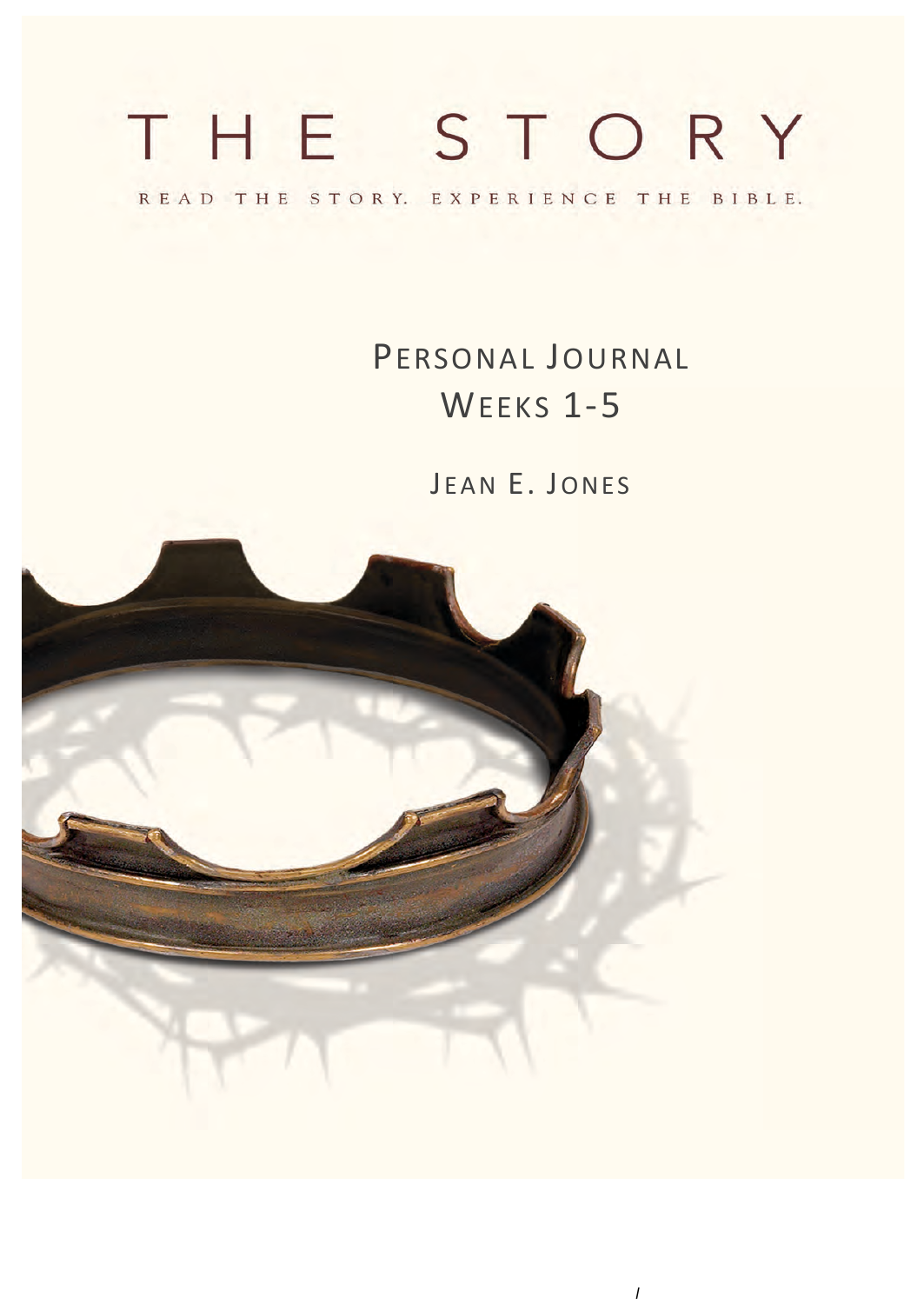### HE STORY T

READ THE STORY. EXPERIENCE THE BIBLE.

#### PERSONAL JOURNAL

JEAN E. JONES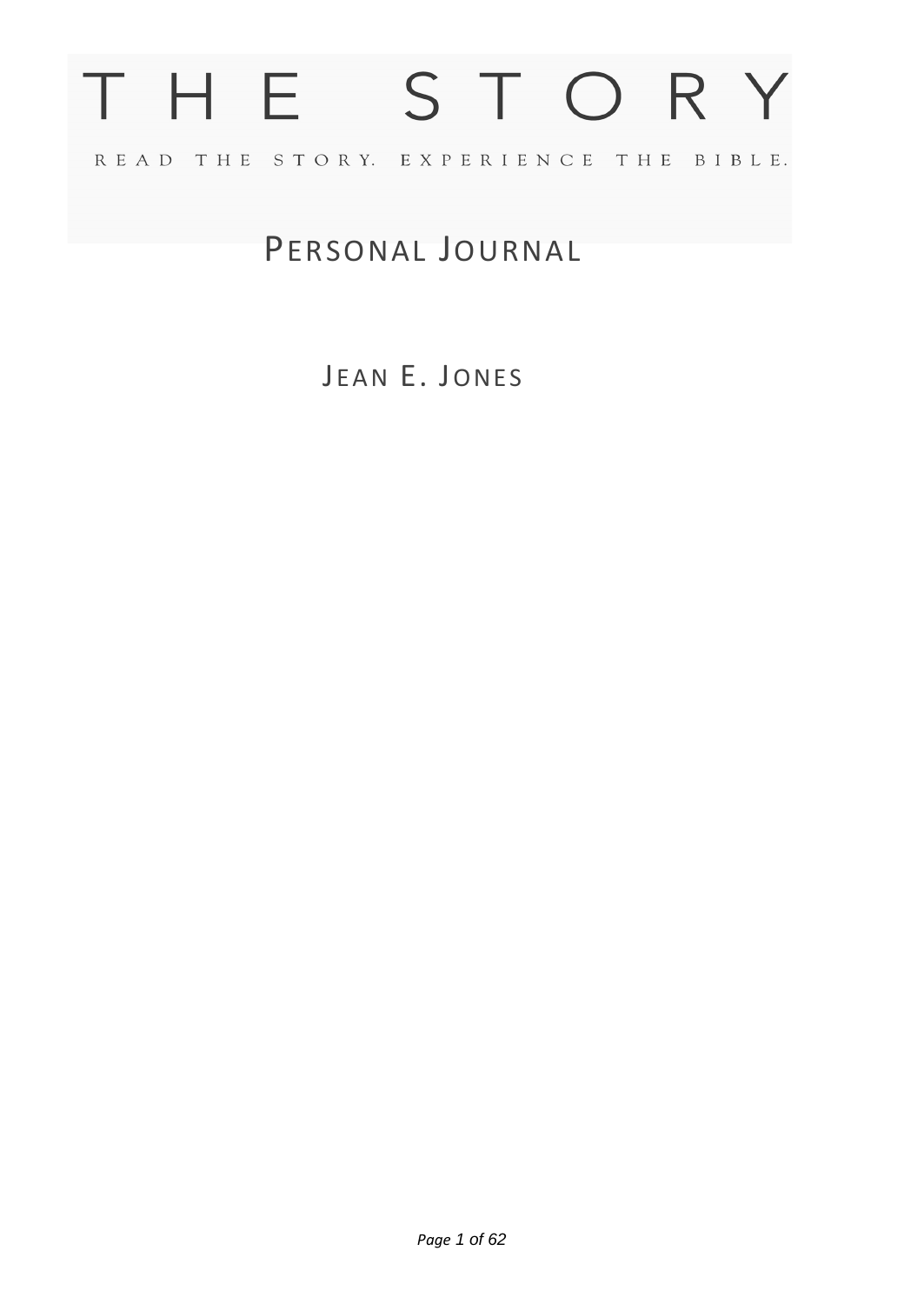**The Story: Personal Journal & Discussion Guide** Copyright 2012 Jean E. Jones`

All rights reserved.

Request for information or comments should be emailed to [JeanEJonesBlog@cox.net.](mailto:JeanEJonesBlog@cox.net)

Unless otherwise indicated, all Scripture quotations are from the HOLY BIBLE, NEW INTERNATIONAL VERSION®, copyright © 1973, 1978, 1984 by International Bible Society.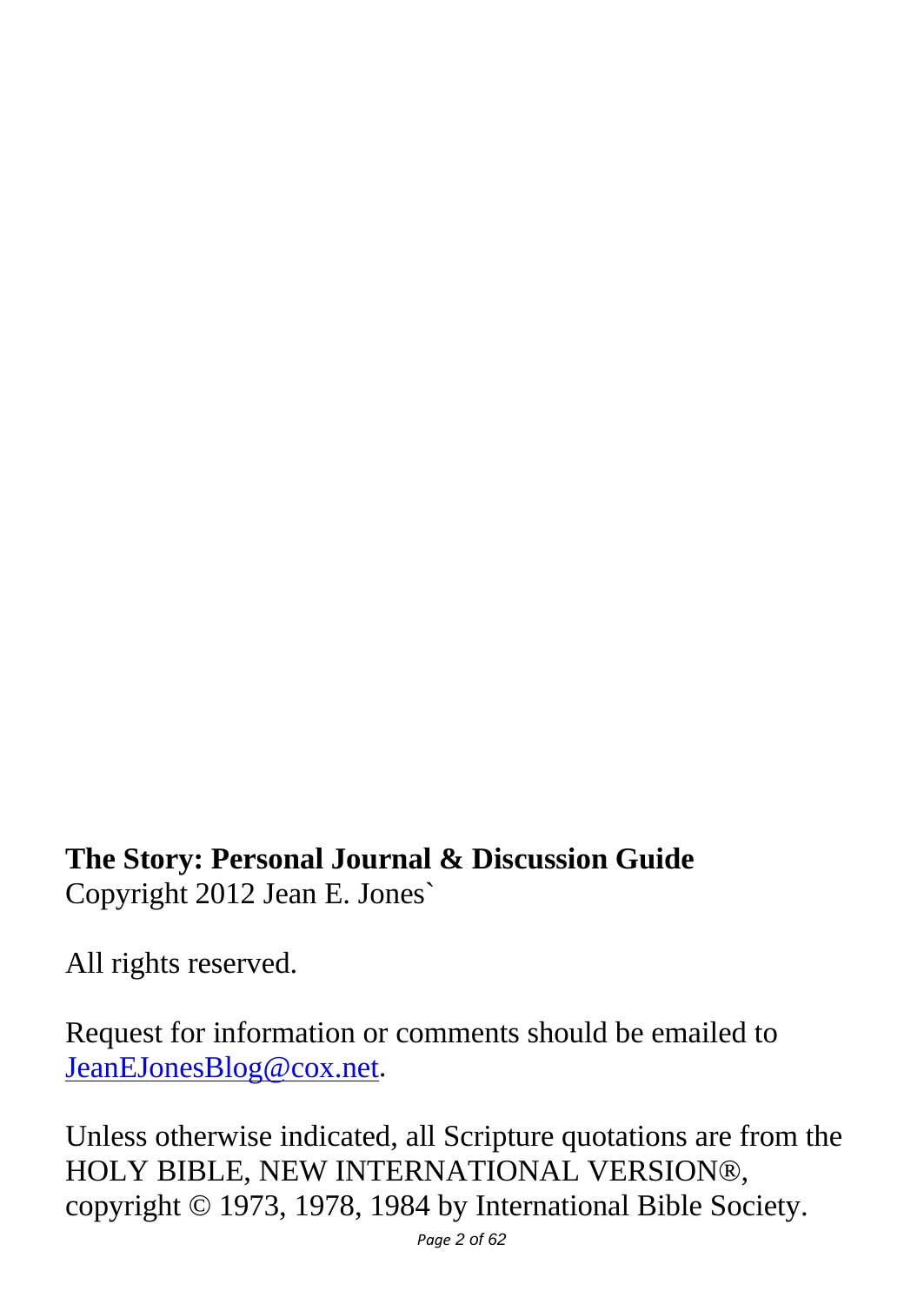## Contents

| Chapter 1: Creation: The Beginning of Life as We Know It 7              |
|-------------------------------------------------------------------------|
|                                                                         |
| Chapter 3: Joseph: From Slave to Deputy Pharaoh 30                      |
|                                                                         |
|                                                                         |
|                                                                         |
|                                                                         |
| Chapter 8: Few Good Men and Women (Are You Wandering?)                  |
| Chapter 9: Things We Do For Love  (Are You Wandering?)                  |
| Chapter 10: Standing Tall, Falling Hard(Destined for Greatness?)        |
| Chapter 11: Kings To Cowboys (Destined for Greatness?)                  |
| Chapter 12: The Trials of a King(Destined for Greatness?)               |
| Chapter 13: A King Who Had It All. (Destined for Greatness?)            |
| Chapter 14: A Kingdom Torn Apart. (Destined for Greatness?)             |
| Chapter 15: God's Messengers (Have You Wrecked Your Life?)              |
| Chapter 16: Beginning of the End ( <i>Have You Wrecked Your Life?</i> ) |
| Chapter 17: The Kingdoms' Fall( <i>Have You Wrecked Your Life?</i> )    |
|                                                                         |
|                                                                         |
| Chapter 20: Queen of Beauty and Courage (Longing For Home)              |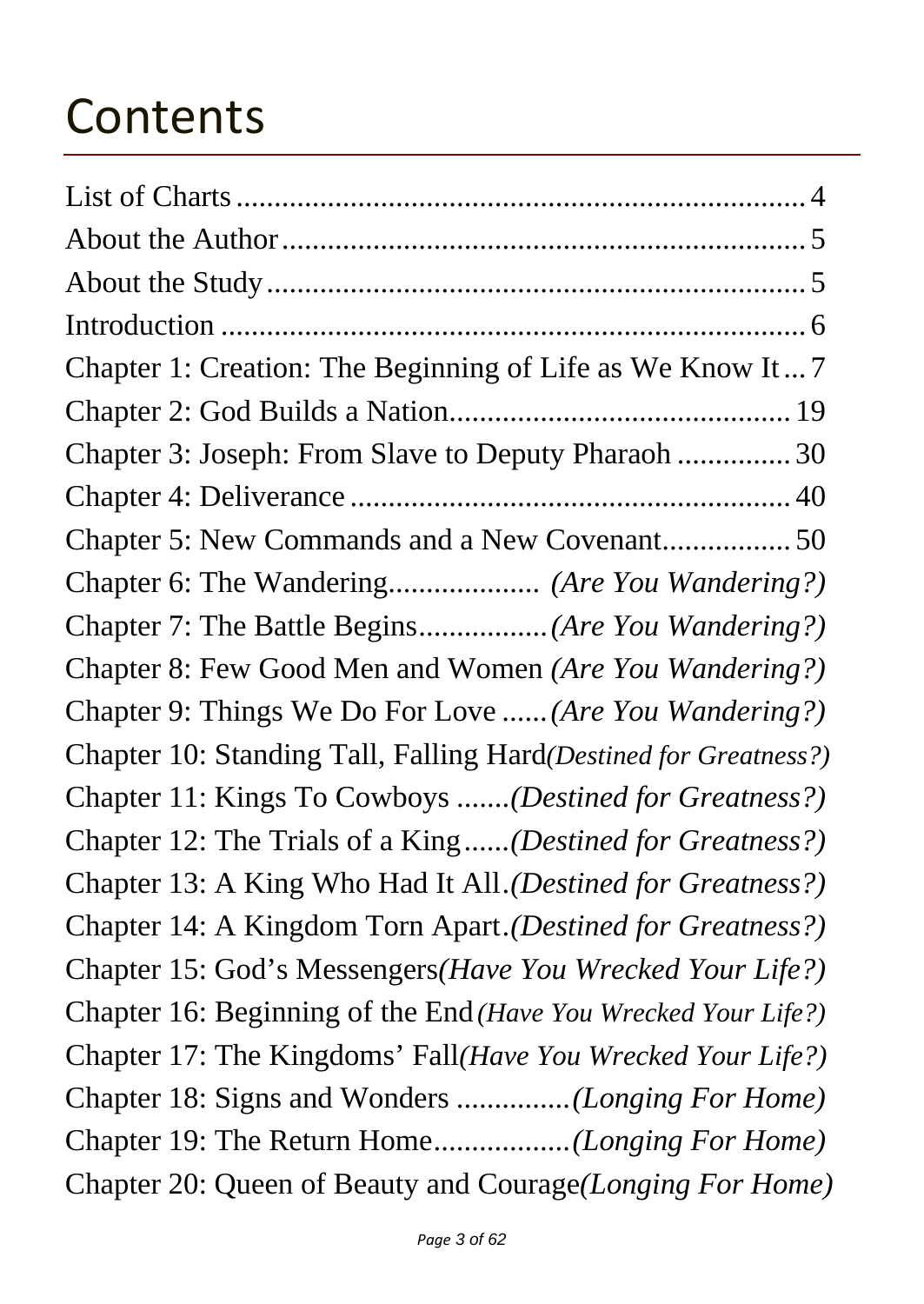| Chapter 23: Jesus Is Scary Good  (A Brand New Life)       |
|-----------------------------------------------------------|
|                                                           |
| Chapter 25: Who Do You Say That I Am (A Brand New Life)   |
|                                                           |
| Chapter 27: The Resurrection (Add Some Wow To Your Life)  |
| Chapter 28: New Beginnings (Add Some Wow To Your Life)    |
| Chapter 29: Paul's Mission (Add Some Wow To Your Life)    |
| Chapter 30: Paul's Final Days (Add Some Wow To Your Life) |
|                                                           |

## <span id="page-4-0"></span>List of Charts

Bible Outline ................................................................................................................................................................... 18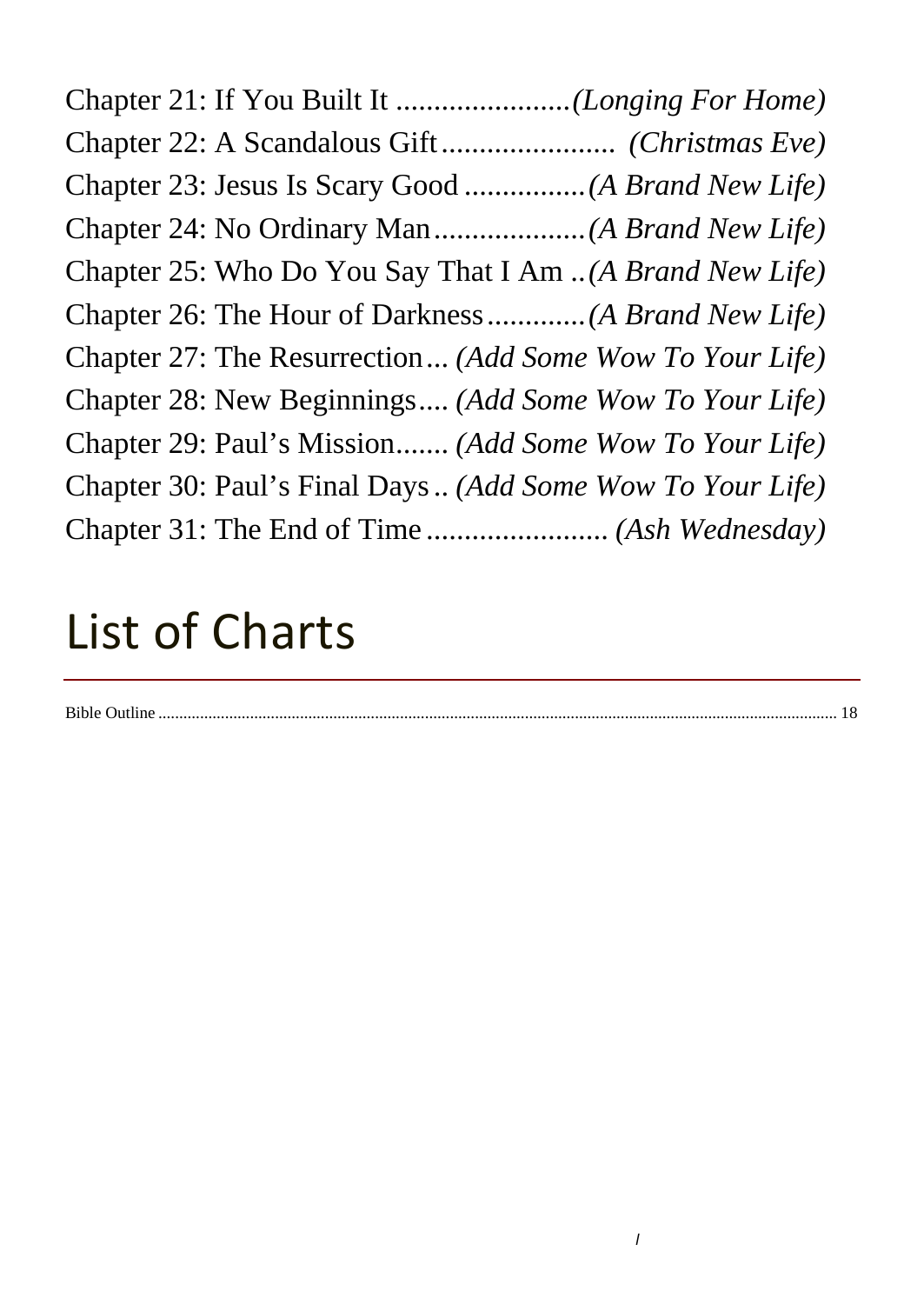#### STORY THE READ THE STORY. EXPERIENCE THE BIBLE.

### Personal Journal

#### <span id="page-5-0"></span>*About the Author*

**Jean E. Jones** is a freelance author who began teaching the Bible to her friends in high school and has been teaching it in various capacities ever since. She has written several study guides for women's and couples' studies at various churches, including a thirteen-week study on Philippians and series for C. S. Lewis' *Mere Christianity* and *The Screwtape Letters.*

Jean E. is privileged to serve on the women's Heartline ministry team at Crossline Community Church in southern California. Her husband, Clay Jones, who is always her first reader and offers valuable insights, holds a D.Min. from Trinity Evangelical Divinity School and is an associate professor in the master of arts in Christian apologetics program at Biola University.

Jean E.'s most recent reflections can be found at [www.jeanejones.net.](http://www.jeanejones.net/)

#### <span id="page-5-1"></span>*About the Study*

*The Story: Personal Journal & Discussion Guide* is designed to accompany *The Story, NIV: The Bible as One Continuing Story of God and His People*. The questions will enhance your personal devotions by guiding you to more fully understand the text, by encouraging you to find ways to apply what you've learned to your everyday life, and by stimulating small group discussion.

Some of the questions are personal. These help you put yourself in the place of the people you're reading about and help small group members get to know each other. I encourage you to write out your answers, but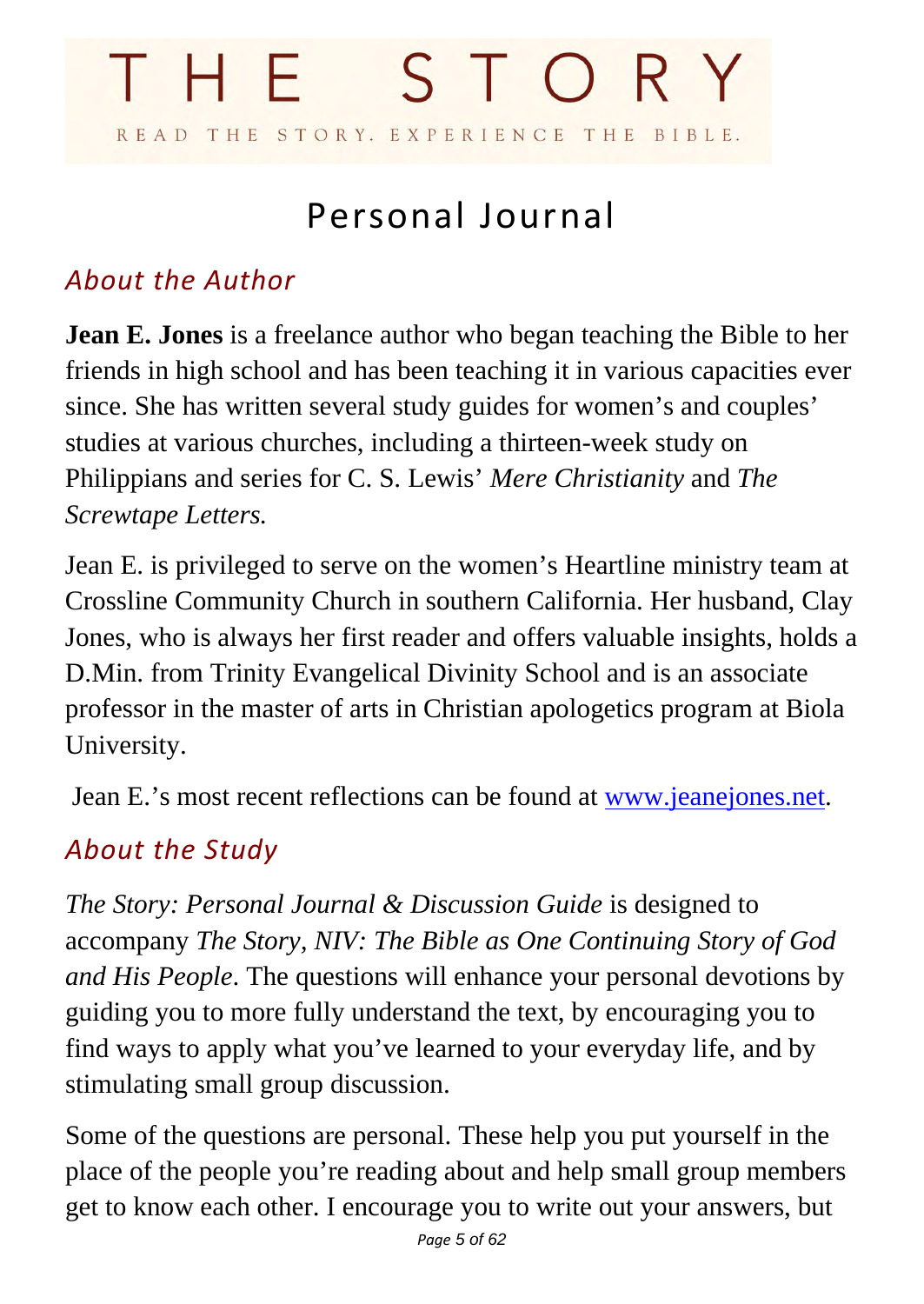*Introduction*

you need not share your answers to personal questions unless you feel comfortable doing so. You'll discover that hearing others' stories enriches everyone and makes more evident the hand of God at work today.

How I wish I could hear your answers! Any time you wish, please feel free to hop over to my website's "**Let's Talk About 'The Story'**" page [\(http://jeanejones.net/lesson-resources/\)](http://jeanejones.net/lesson-resources/). Let me know your personal stories, what you're learning, and any questions you might have.

#### <span id="page-6-0"></span>*Introduction*

*Discover the Bible's grand story in thirty-one weeks! The Story: Personal Journal & Discussion Guide* takes us through the Bible's main themes and reveals God's plan throughout human history. We'll read through excerpts from Genesis to Revelation using *The Story, NIV: The Bible as One Continuing Story of God and His People.* Then we'll answer questions in this journal and discussion guide, which will help us understand the passages we read and apply them to our lives. Through the thirty-one chapters, God's plan will unfold starting with what was lost in the Garden of Eden and culminating in what is regained in eternity.

The chapters in this study guide have five divisions so that you can break them into daily devotionals of about twenty minutes if you wish. Chapters begin with a key question that illumines the main theme. They then delve into questions designed to aid deeper reflection, spur spiritual growth, and promote meaningful discussions. The text explains historical background and key concepts. Timelines and charts illustrate how pieces fit together.

For those who want to dig deeper, footnotes provide additional explanations, related verses, and hyperlinks to related reading. The footnotes are entirely optional—I wrote them for small group leaders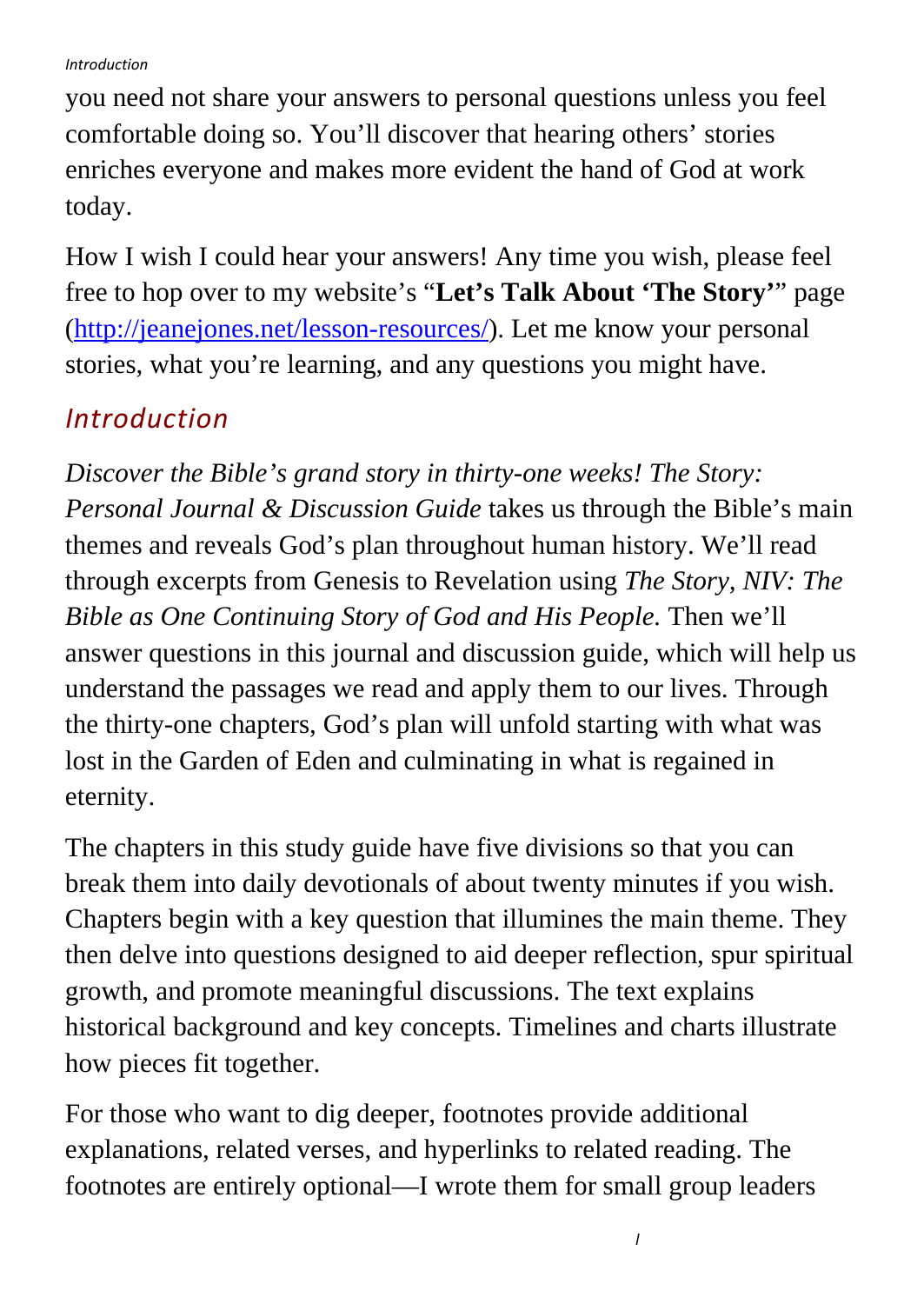*Introduction*

who want to prepare for questions that might come up and for the insatiably curious. They include links to scholarly articles by my wonderful husband, Dr. Clay Jones, who teaches Christian apologetics at Biola University. If you want still more, check out the "**Let's Talk About 'The Story'**" page on my website [\(http://jeanejones.net/lesson](http://jeanejones.net/lesson-resources/)[resources/\)](http://jeanejones.net/lesson-resources/), where I'm regularly adding links.

Now, I've a short note for those of you who are reading the Old Testament for the first time. There will be some dark scenes: the Bible doesn't hide human sin. The lives of some of the people we'll read about were messy, just like ours. But just as light shines more brightly in darkness, so the glory of God's redemption shines through the depth of human failing. We'll find lessons in the darker parts too, and your understanding of God's grace and mercy will deepen. I hope you'll find that you can relate to many of these imperfect characters and take comfort in the fact that we all fall sometimes, but not farther than God's grace can reach.

I pray that your love for God and his words will abound these thirty-one weeks as you step in with me to look closely at scenes here and there and then step back to see how each affects the big picture God is painting with the brushstrokes of history.

Geart.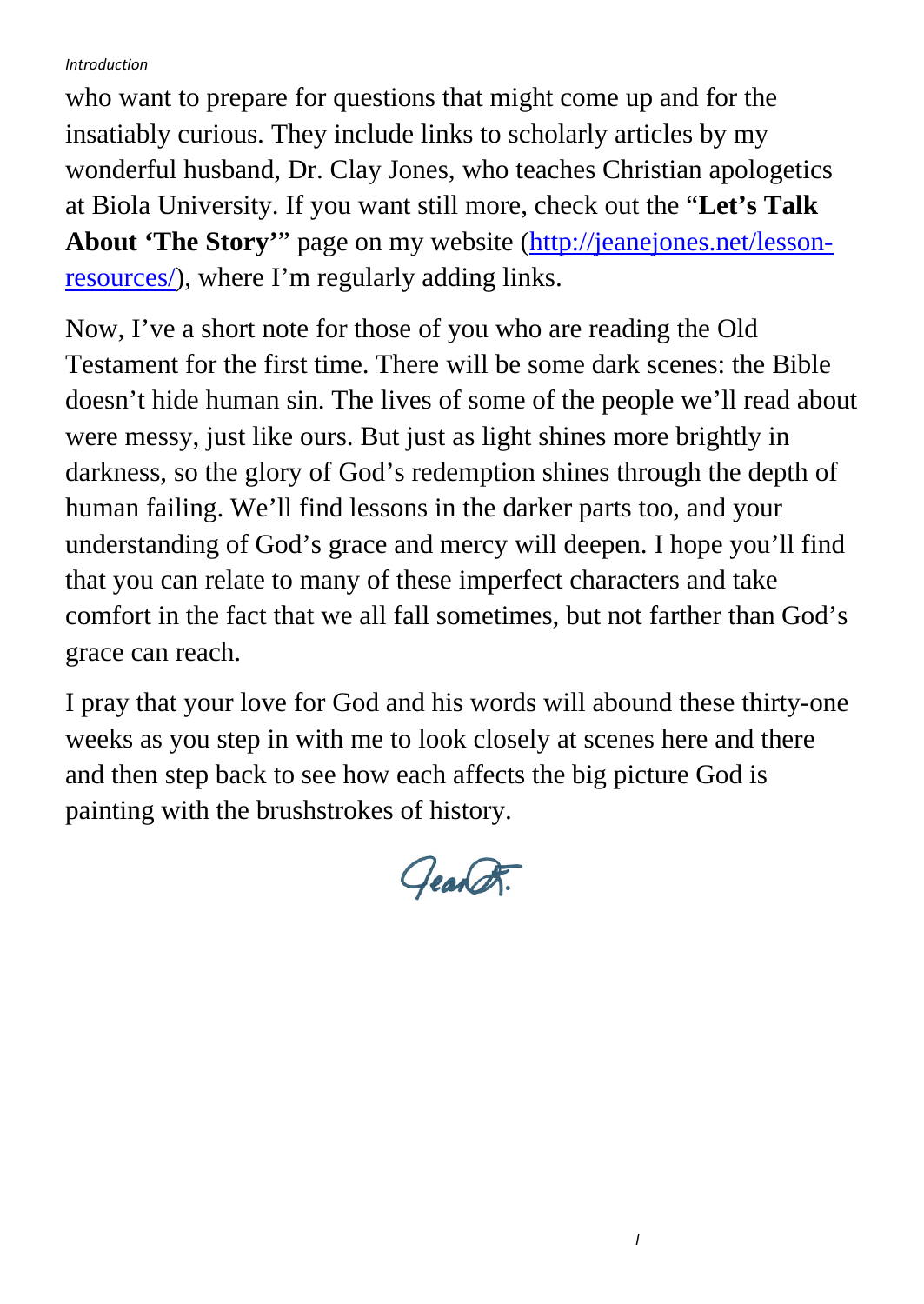## <span id="page-8-0"></span>THE STORY READ THE STORY. EXPERIENCE THE BIBLE.

*Chapter 1: Creation: The Beginning of Life as We Know It*

*Key Question*: What was lost in the Garden of Eden, and why? Is there hope of getting it back?

### **Creation**

*Monday - Pages 1–4* 

"In the beginning." That's where our story begins: the beginning—genesis—of creation.

- 1.(a) Who created the heavens and the earth (Genesis 1:1)? (b) What rights do creators have over their creations?
- 2. For what purpose were humans created (Genesis 1:26)?

3.What was the status of all creation when God finished creating (Genesis 1:31)?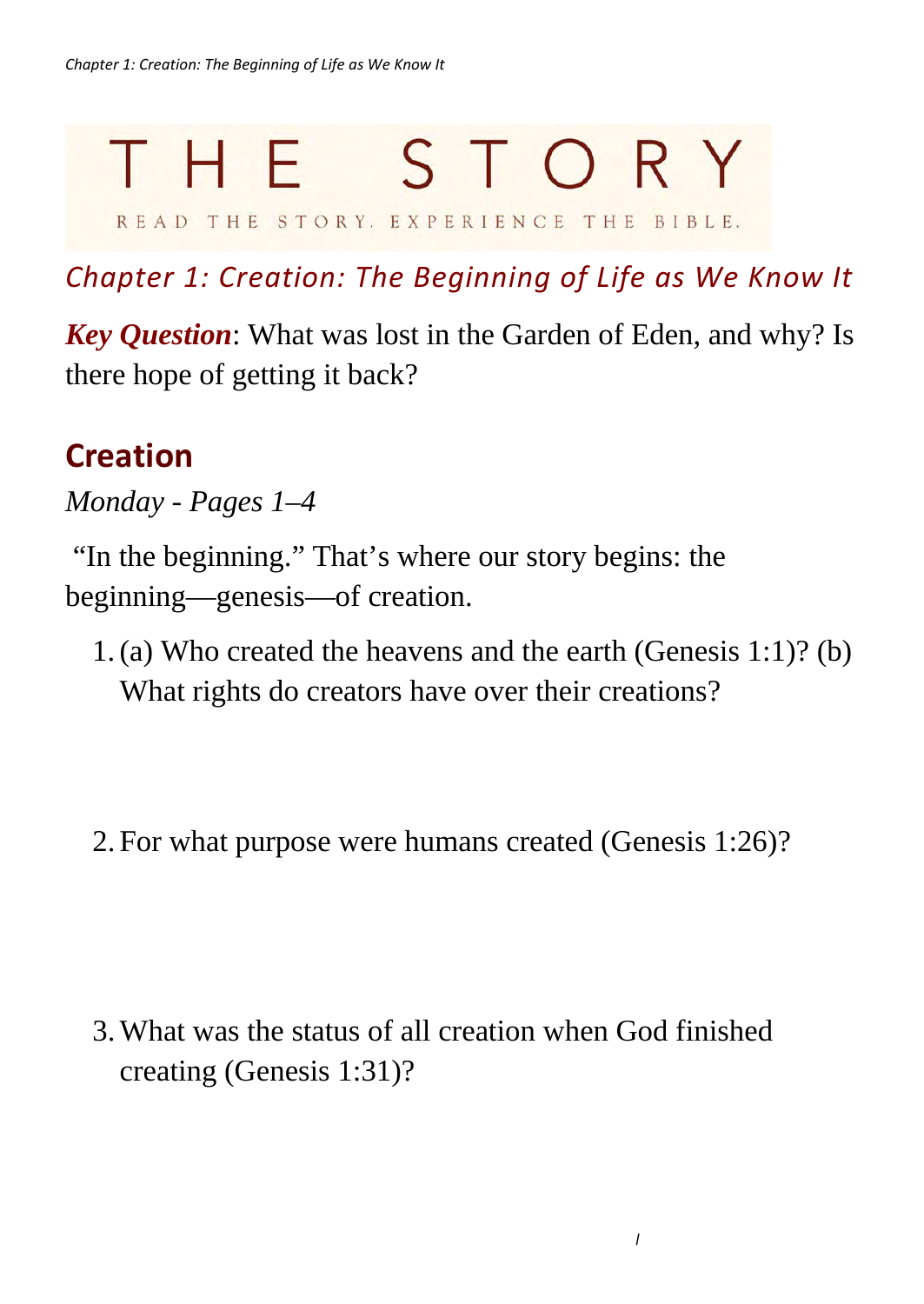God made Adam<sup>[1](#page-9-0)</sup> from the dust of the earth and placed him in the Garden of Eden. There God formed woman from man. Initially Adam called her *woman*; later he would name her Eve.

4.(a) What command did God give (Genesis 2:16–17)? (b) What would happen if Adam disobeyed? (c) Why do you think God gave Adam free will?

5.(a) What two things did Adam and Eve not have (Genesis 2:25)? (b) Why did they feel no shame?

### **Adam and Eve**

#### *Tuesday - Pages 4–5*

Satan in the form of a serpent<sup>[2](#page-9-1)</sup> spoke to Eve.

6.(a) How did the serpent's representation of God's command differ from God's actual command (compare Genesis 2:16– 17 with Genesis 3:1)? (b) How does emphasizing what is denied rather than what is freely given affect contentment and gratefulness? (c) How can such an emphasis affect our relationship with God? (d) What can we do to combat this?

<span id="page-9-0"></span><sup>&</sup>lt;sup>1</sup> *Adam* is Hebrew for *man*.<sup>2</sup> Revelation 12:9.

<span id="page-9-1"></span>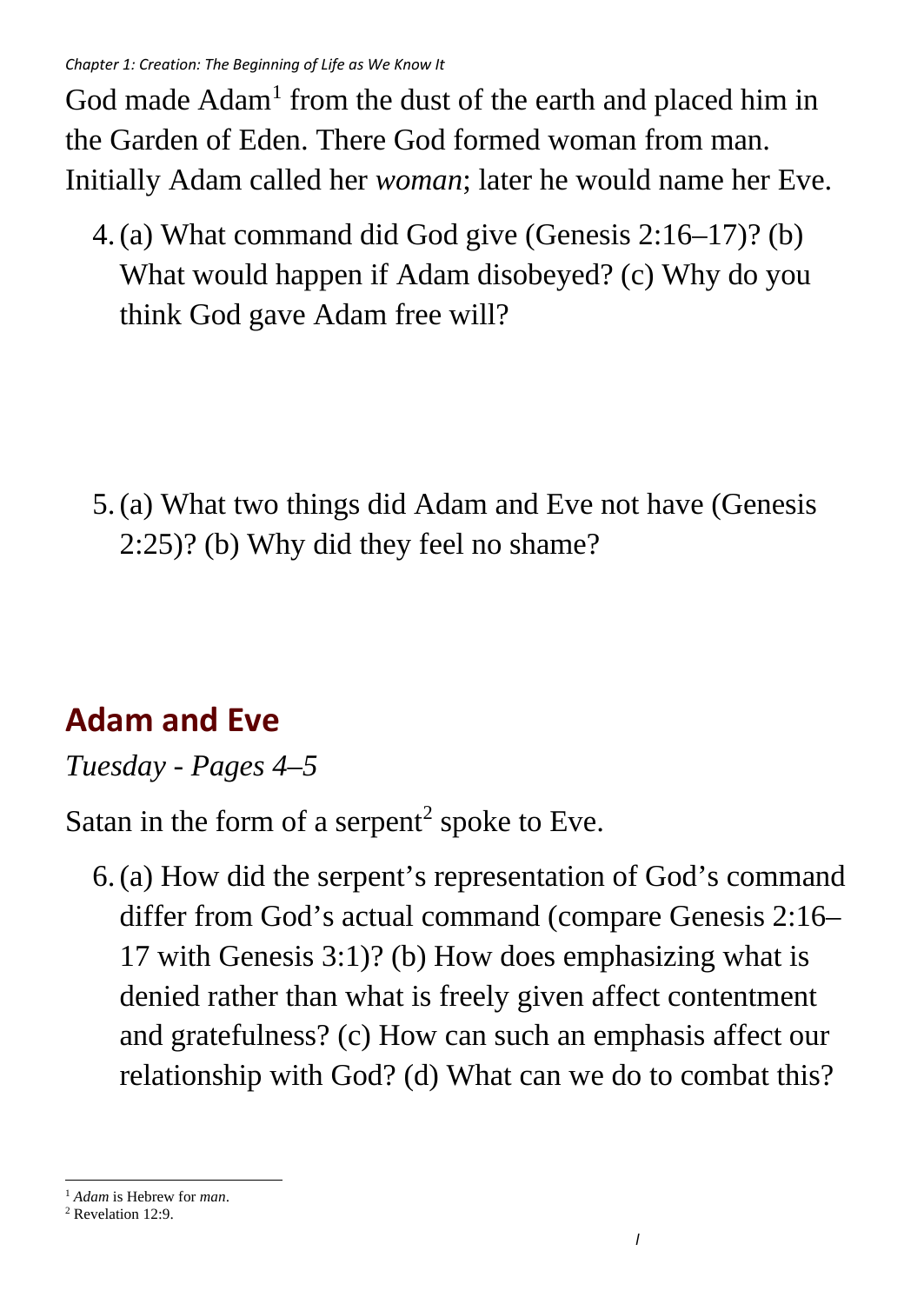*Chapter 1: Creation: The Beginning of Life as We Know It*

7.(a) In what way did the serpent say God had lied (Genesis 3:4)? (b) What did the serpent say was God's true motivation for denying the fruit (3:5)? (c) Why is it important to remember God's intentions for us are good when we're tempted to disobey his commands?

Eve had a choice: she could believe God or she could believe the serpent. God had never given her reason to doubt his character or his word, but now the serpent told her God was keeping something good from her. The desire to be like God, to be his equal even, enticed her, and she chose to believe the serpent.

8. How was Eve's rebellion against God similar to teenage rebellion against parents?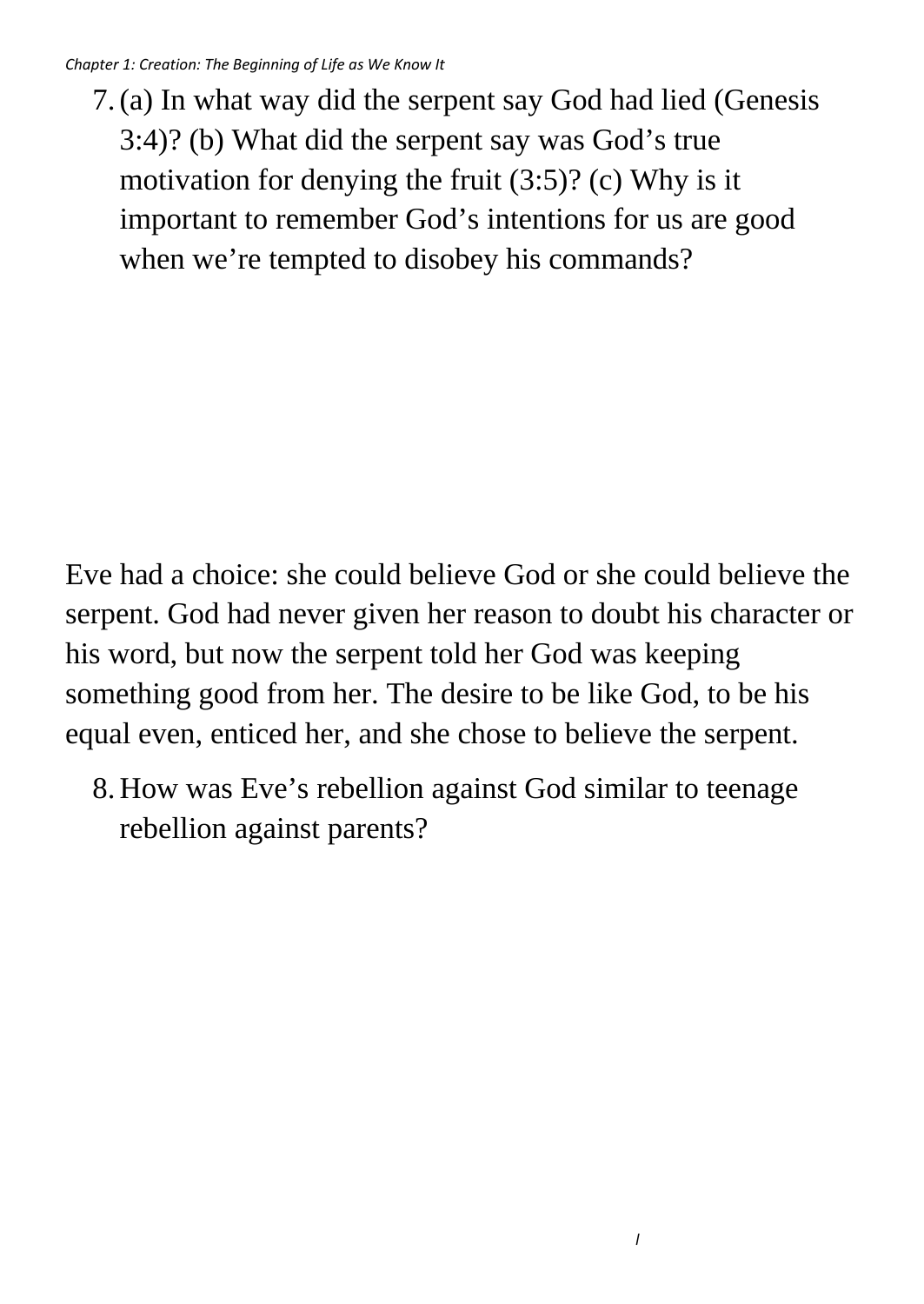She reached out her hand, took of the fruit, and gave some to her husband. Their eyes opened and those who had never known shame felt its deathly pall and knew Eve had chosen wrongly. They knew too that they were naked, for the ashamed dread nakedness.

9.(a) Adam and Eve tried to cover up their shame with fig leaves.<sup>[3](#page-11-0)</sup> What are ways we try to cover up shame? (b) When they heard God coming, they hid behind trees.<sup>[4](#page-11-1)</sup> What are ways people hide from God when they feel ashamed? (c) When God asked Adam where he was, what did Adam reply (Genesis 3:10)?

God had seen Adam naked before. Adam's great fear was that God would find out about the fruit, not his nakedness. God asked Adam if he had eaten the forbidden fruit. God knew the answer, but gave Adam a chance to confess.

10. (a) What two beings did Adam blame for his transgression (Genesis 3:12)? (b) Whom did Eve blame (Genesis 3:13)? (c) Does blaming others remove guilt? Why or why not? (d) Eve's response was an appeal to pity: "I'm a victim, so it's not really my fault." What are other ways people appeal to pity to escape responsibility for wrongdoing?

<span id="page-11-0"></span> $3$  Genesis 3:7.

<span id="page-11-1"></span><sup>4</sup> Genesis 3:8.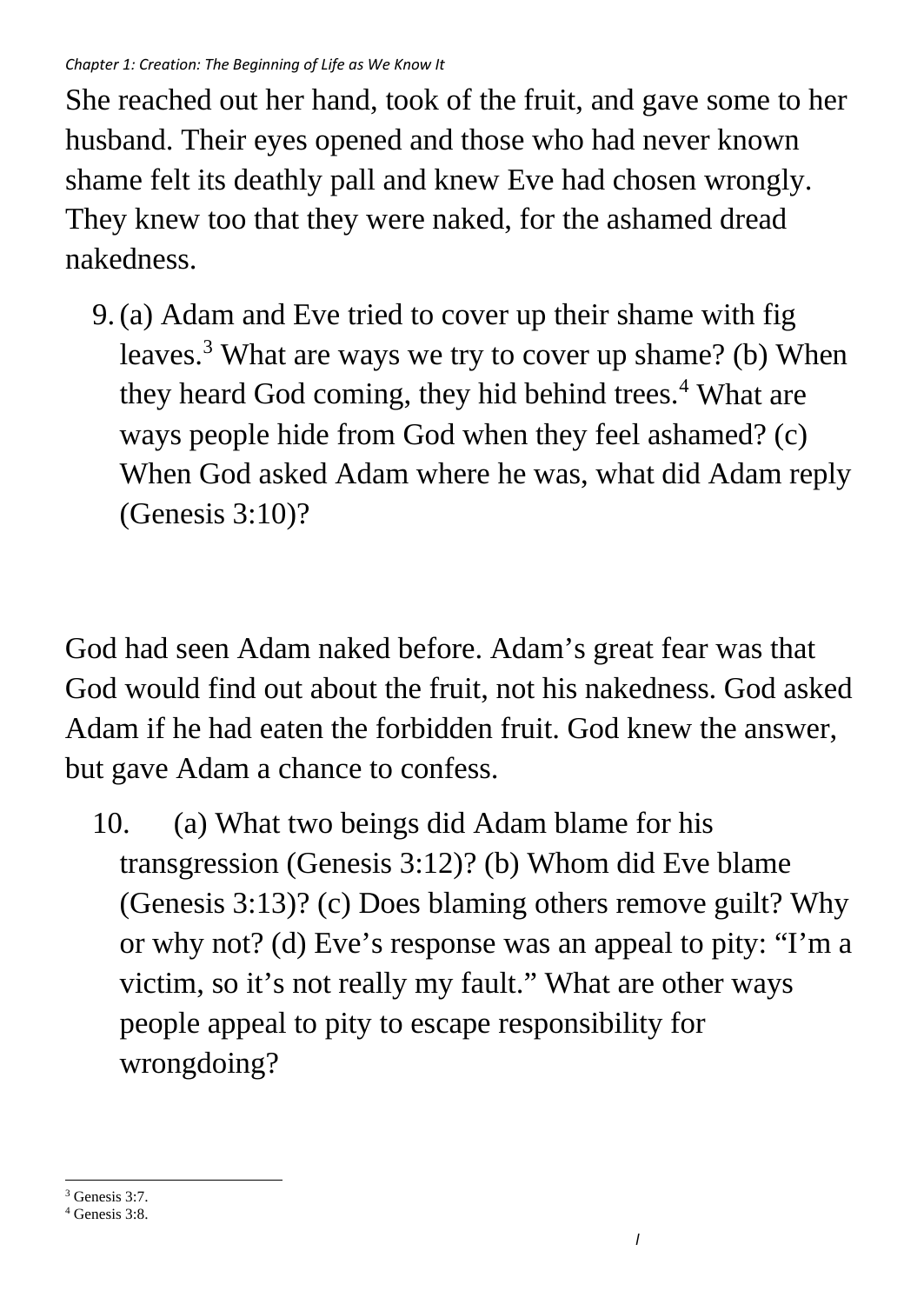*Chapter 1: Creation: The Beginning of Life as We Know It*

### **The Judgment**

*Wednesday - Pages 5–7* 

God judged the three beings, but in the judgment gave hope to the man and woman.

11. (a) What would the serpent do to a descendant of Eve's (Genesis 3:15)? (b) What would Eve's descendant do to the serpent (3:15)?

God cursed the serpent, but not the man and woman.<sup>[5](#page-12-0)</sup> Instead, God promised a Serpent Crusher would one day come. The serpent would bruise his heel, but Eve's offspring—her "seed"<sup>[6](#page-12-1)</sup>—would deal him a mortal blow.

Within Eve's judgment of painful childbirth lived the hope of bearing children. Within Adam's judgment of painful toil remained the hope of producing life-sustaining food. Though they would die, the human race would continue.

God cursed the ground too: it would bear thorns and thistles and was bound to decay.[7](#page-12-2) The earth would pass away.[8](#page-12-3)

<span id="page-12-0"></span> $<sup>5</sup>$  Not all divine penalties are curses. Adam and Eve did not lose God's entire blessing, and their penalty contained hope of future</sup> blessing.

<span id="page-12-1"></span><sup>&</sup>lt;sup>6</sup> The Hebrew word translated *offspring* means "seed." In the Bible, offspring are often called seeds.

<span id="page-12-2"></span><sup>7</sup> Genesis 3:17–19; Romans 8:21.

<span id="page-12-3"></span><sup>8</sup> Luke 21:33; 1 John 2:17.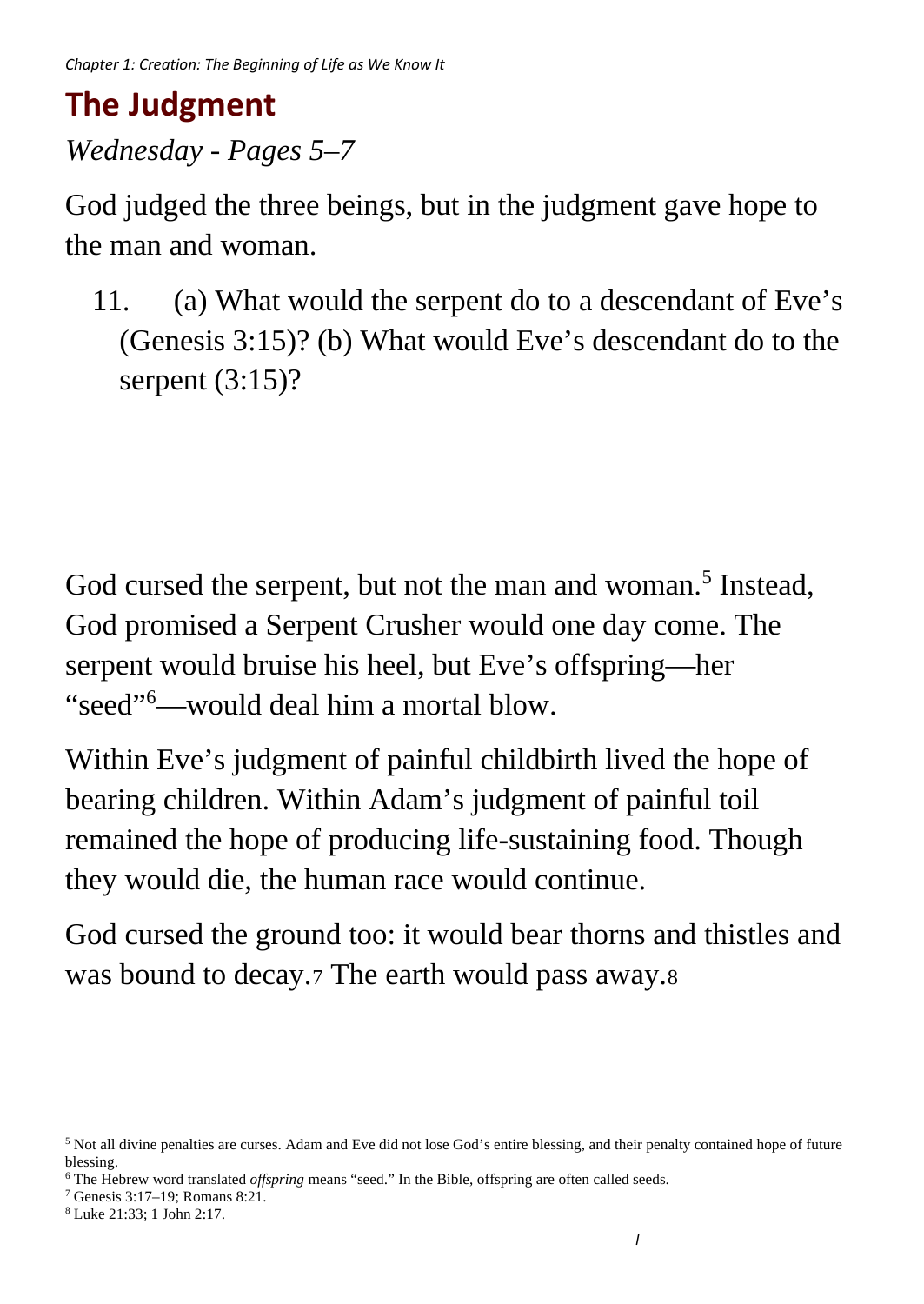12. Are there any natural evils—mold, cancer, tsunamis, etc.—that could not have resulted from God cursing the ground?[9](#page-13-0)

Hearing God's judgment combined with hope, Adam with faith now "named his wife Eve, because she would become the mother of all living."[10](#page-13-1) In compassion, God clothed Adam and Eve, covering their shame and protecting them from the elements.

13. (a) What would humans now know (Genesis 3:22)? (b) Why did God banish them from the Garden of Eden (3:22– 24)? (c) Why wouldn't God want creatures that had chosen to rebel to be able to live forever? (d) What hope did God give in letting us know a tree of life exists?

By taking of the fruit of the knowledge of good and evil, Adam plunged humankind into knowing evil, but also into knowing good.

<span id="page-13-0"></span><sup>9</sup> See also Isaiah 24:4–6.

<span id="page-13-1"></span><sup>10</sup> Genesis 3:20. *Eve* sounds like the Hebrew word for *living*.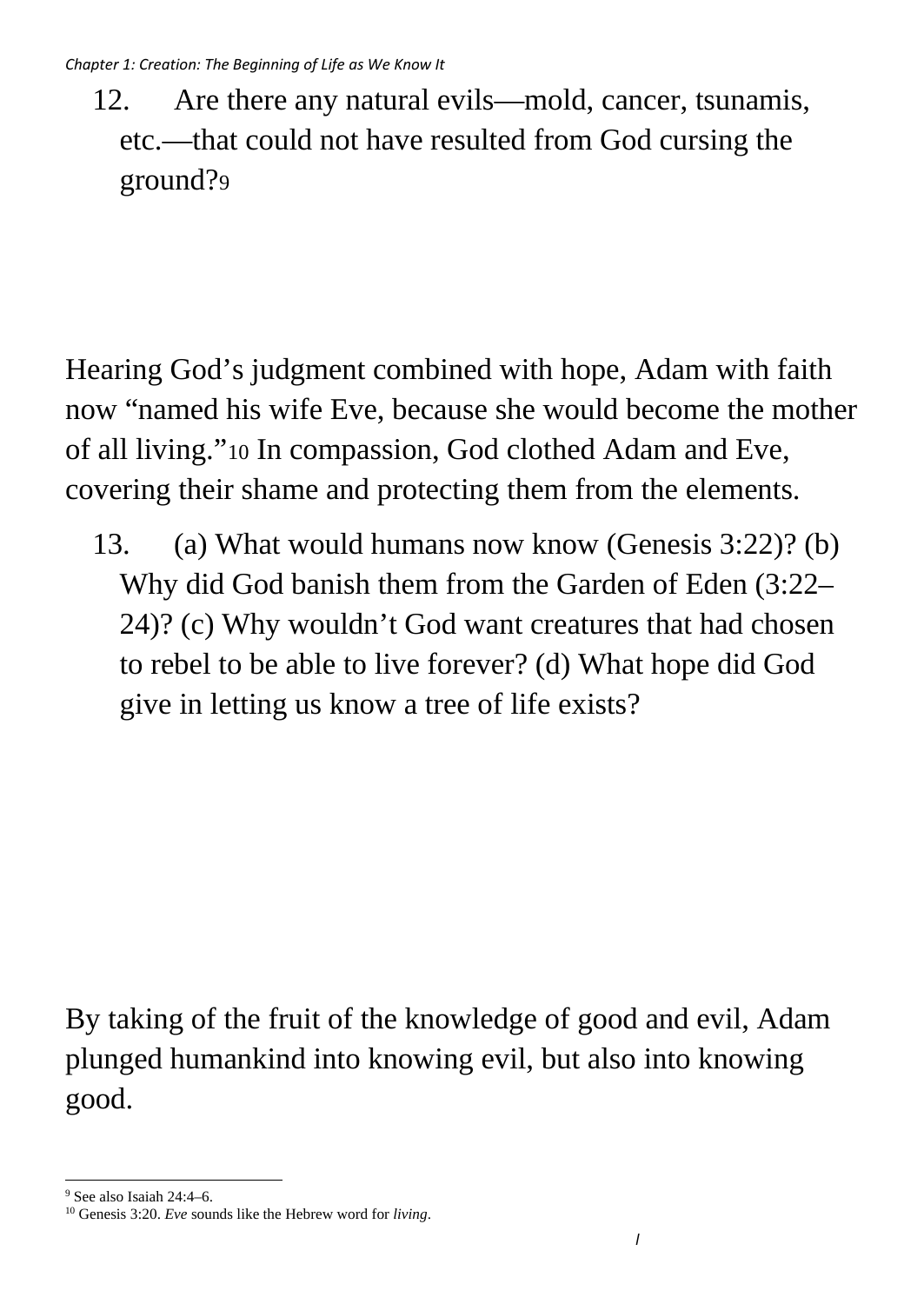14. (a) Give an example from history in which great good became known in the face of great evil. (b) Without naming names, give an example in which an experience with a person who lacked a virtue caused you to better understand the virtue and appreciate it in others. (c) How does knowing evil enhance our knowledge and appreciation of good?

In the face of evil, such goods as self-sacrifice, courage, grace, and mercy are made evident. None of these are humanly possible without the risk of personal loss or harm. The greater the loss or harm, the more heroic is the virtue that counters it.

### **Eve's Offspring**

*Thursday - Pages 7–9*

Eve bore children, and the earth bore food. Her first children, Cain and Abel, brought offerings to the Lord. The Lord accepted Abel's offering, but not Cain's.<sup>[11](#page-14-0)</sup>

15. (a) How did Cain respond to God's disapproval (Genesis 4:5)? (b) How do God's three questions indicate Cain knew what was right to do and therefore had no valid reason for anger (4:6–7)? (c) What did God warn Cain he must do (4:7)? (d) List some temptations that accompany jealousy. (e) What are things we can do to help us master sin?

<span id="page-14-0"></span><sup>&</sup>lt;sup>11</sup> We're not told what was wrong with Cain's offering. That Abel brought "some of the firstborn" while Cain brought "some of the fruits"—not some of the firstfruits—suggests Cain may have brought leftovers. The heart attitude counts most in offerings. Hebrews 11:4 tells us Abel gave his offering in faith, unlike Cain. (See Exodus 23:19a on the later firstfruits offerings.)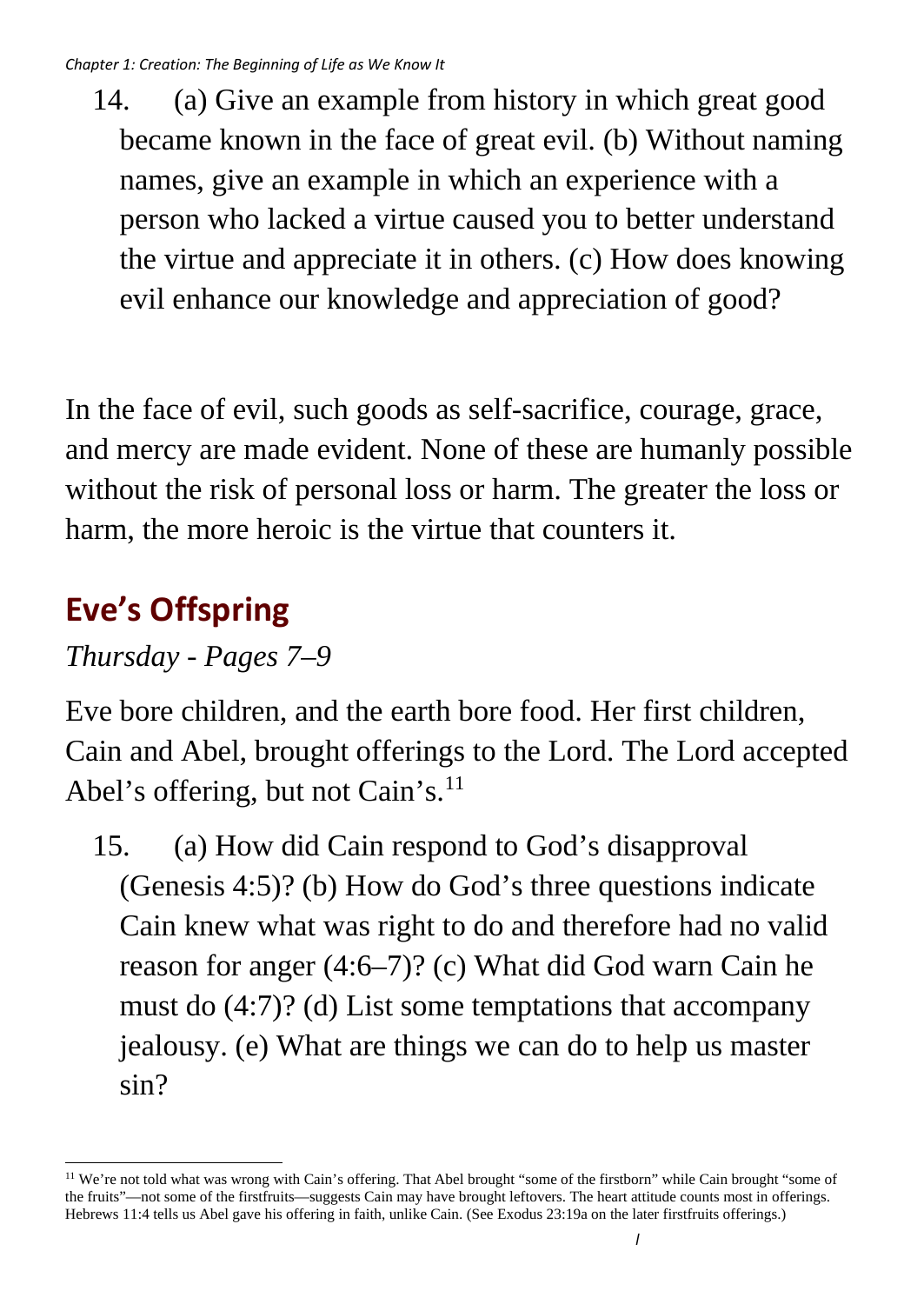Cain didn't heed the Lord's warning. Instead, he gave in to sin and killed his brother. God cursed Cain and drove him from his presence,<sup>[12](#page-15-0)</sup> and Adam and Eve knew evil.

Time passed. Adam and Eve bore more children and eventually died. In those days, people lived nearly 1,000 years. As people increased, so did violence.

16. (a) What did the Lord see when he looked into people's hearts (Genesis 6:5)? (b) With what did this heart condition fill the earth  $(6:11)$ ? (c) Was creation's status still "very good"? Why or why not? (d) Think of a violent, corrupt ruler from history. What would be different if that person could live 1,000 years? (e) What do you think it was like to live during that time?

<span id="page-15-0"></span> $12$  Genesis 4:11-16.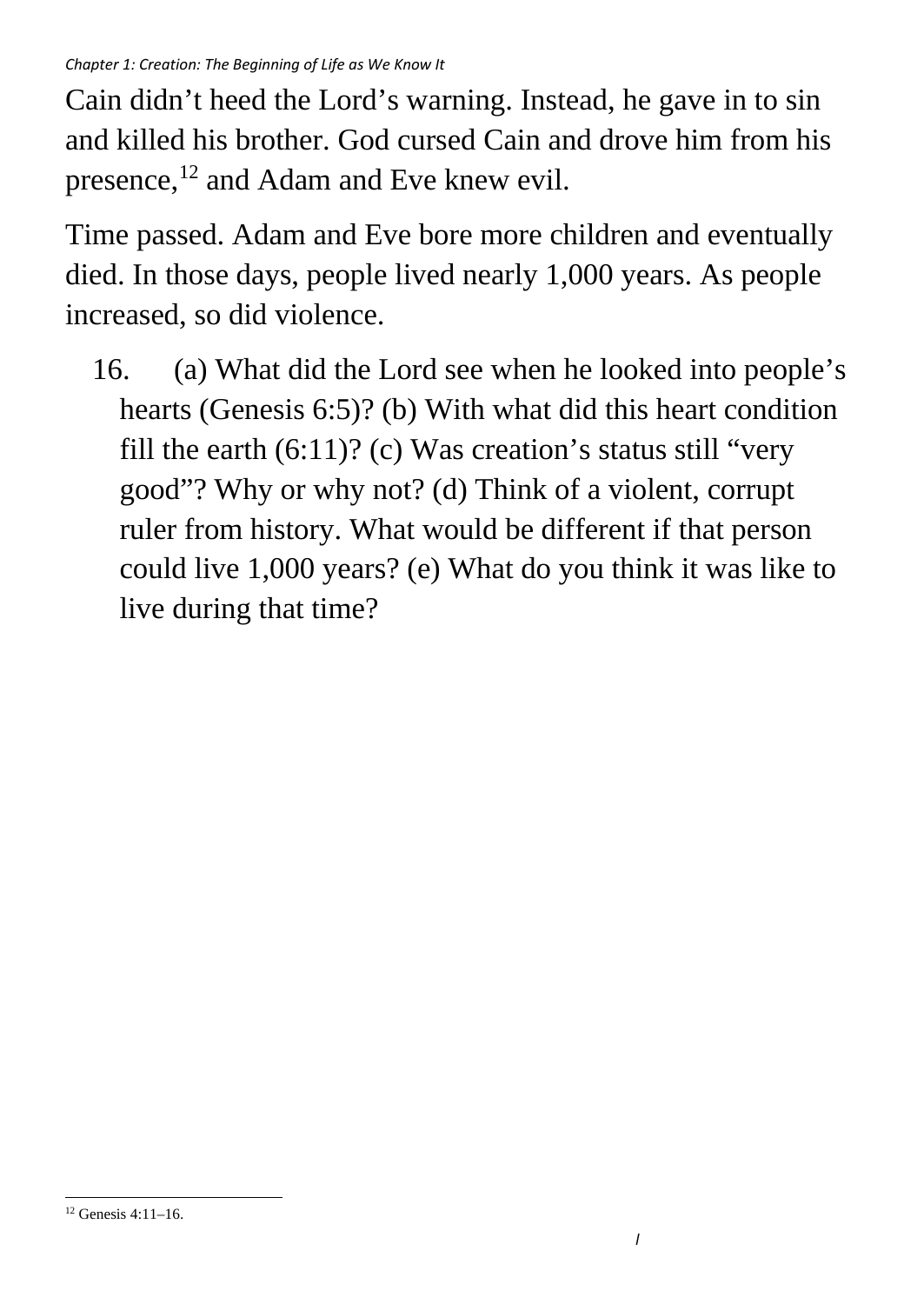#### *Chapter 1: Creation: The Beginning of Life as We Know It*

Among all the evil people of the time, a righteous man stood out: Noah. God told Noah to build an ark to save himself, his family, and animals from coming floodwaters. The Lord said, "My Spirit will not contend with man forever, for he is mortal; his days will be a hundred and twenty years."<sup>[13](#page-16-0)</sup> Though this passage may mean that God gave Noah 120 years to build the ark, there's another meaning: after the flood, God shortened people's lives, thus limiting the evil any one person could commit, as well as limiting the evil any one person had to endure.

### **The Flood**

#### *Friday - Pages 9–12*

Rain fell for forty days. Only those in the ark survived. They stayed in the ark until the waters receded, just over a year.<sup>[14](#page-16-1)</sup> The Lord brought Noah's family out of the ark and warned them not to return to violence, for he would demand an accounting for bloodshed.[15](#page-16-2)

17. (a) What covenant did God make with earth's creatures (Genesis 9:12–16)? (b) What was the sign of the covenant? (c) How was the flood meant for humankind's ultimate good? (d) How did the rainbow reflect God's good intentions for humankind?

<span id="page-16-1"></span><span id="page-16-0"></span><sup>&</sup>lt;sup>13</sup> Genesis 6:3.<br><sup>14</sup> Compare Genesis 7:11 with 8:13.

<span id="page-16-2"></span><sup>15</sup> Genesis 9:5–6.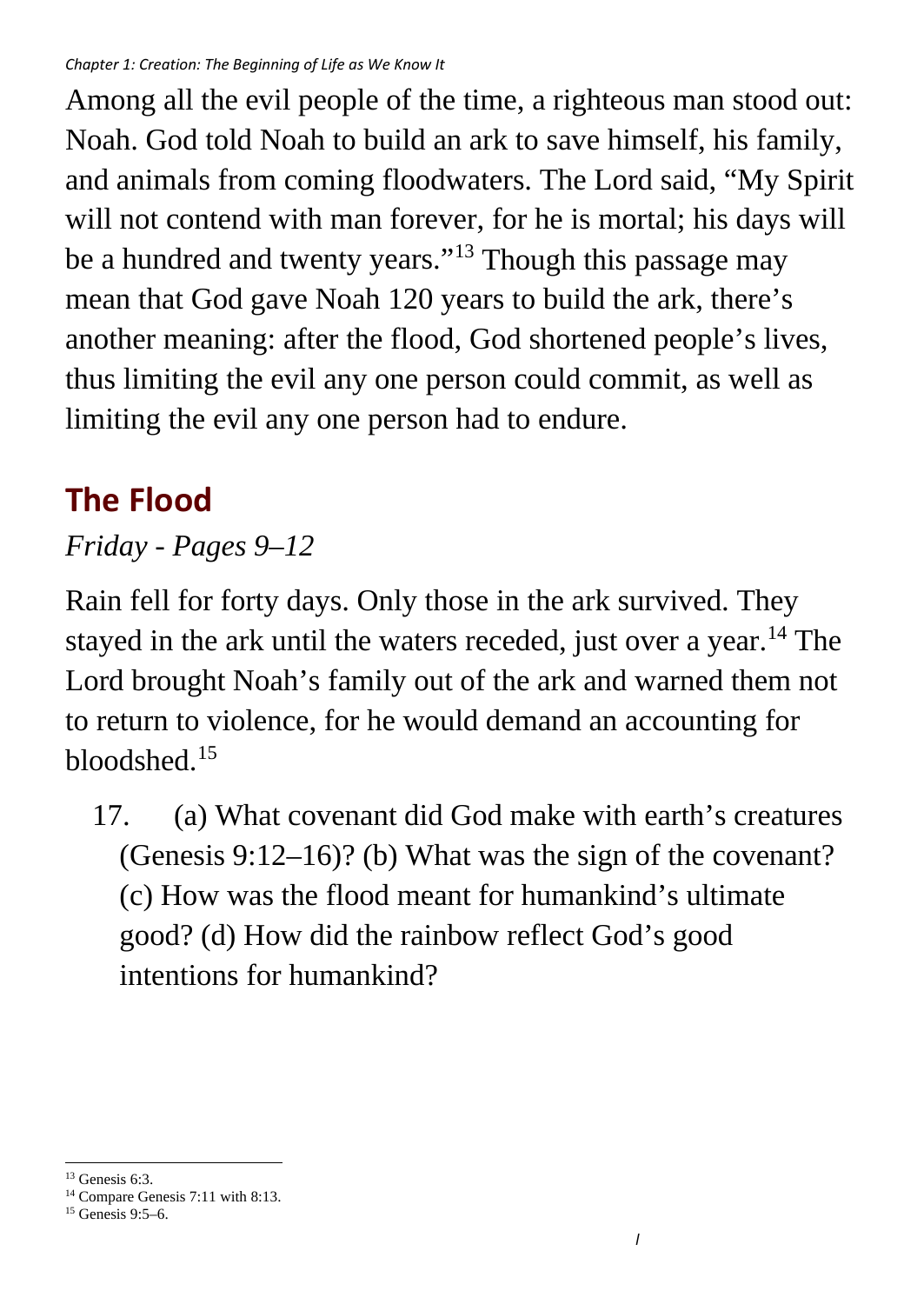#### *Chapter 1: Creation: The Beginning of Life as We Know It*

God blessed Noah's family and said, "Be fruitful and increase in number and fill the earth."<sup>[16](#page-17-0)</sup> The blessing was similar to that which God gave to their first parents, Adam and Eve, but it left out something: ruling the earth. For when Adam and Eve obeyed Satan rather than God, they lost their reign to him.<sup>[17](#page-17-1)</sup>

And yet there remained elements of hope. The rainbow gave hope of life and told of God's love and his desire for people to live kindly together. That God did not destroy the tree of life, but merely barred the way to it, gave hope that one day the way to it might be opened. The promise of a Serpent Crusher gave hope that the serpent's rule would end. That Adam and Eve through pain could bear and sustain life gave hope that the Serpent Crusher's bruised heel might be life-giving too.

The story has just begun. Next week we meet the family through which the seed of the Serpent Crusher will be traced.

<span id="page-17-1"></span><span id="page-17-0"></span> $16$  Genesis 9:1. <sup>17</sup> Jesus calls Satan the prince of this world (John 14:30). See also Ephesians 2:22.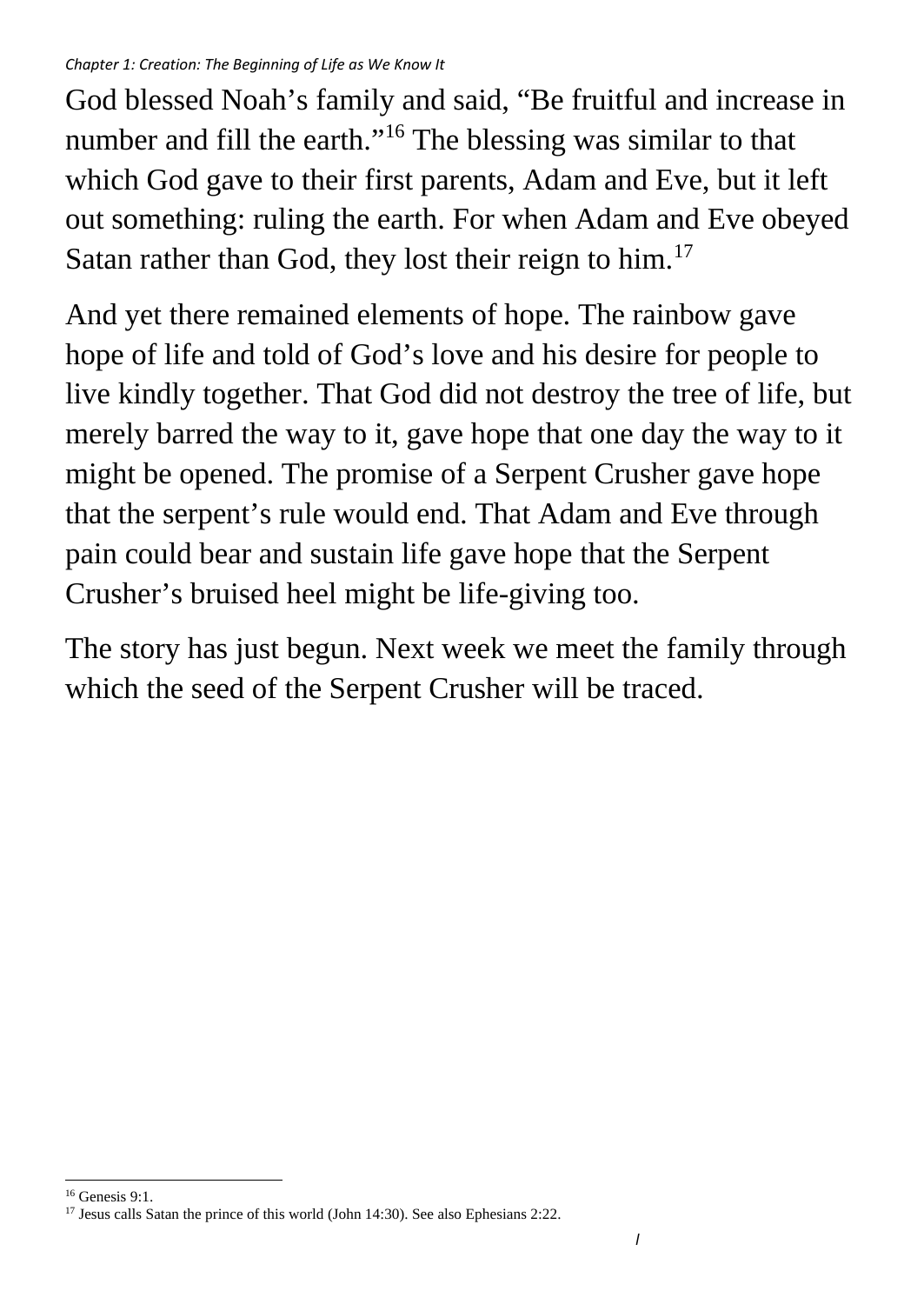#### **Bible Outline Old Testament Five Books of Moses**

Genesis Exodus Leviticus Numbers Deuteronomy

#### **Histories**

Joshua Judges Ruth 1 Samuel 2 Samuel 1 Kings 2 Kings 1 Chronicles 2 Chronicles Ezra Nehemiah Esther **Books of Wisdom** Job

Psalms **Proverbs Ecclesiastes** Song of Songs

**Prophetic Major Prophets** Isaiah Jeremiah Lamentations Ezekiel Daniel **Twelve Minor Prophets** Hosea Joel Amos Obadiah Jonah Micah Nahum Habakkuk Zephaniah Haggai Zechariah Malachi

**New Testament Four Gospels**

*l*  Matthew Mark Luke John **History** Acts **Letters Letters of Paul** Romans 1 Corinthians 2 Corinthians **Galatians** Ephesians Philippians Colossians 1 Thessalonians 2 Thessalonians 1 Timothy 2 Timothy Titus Philemon **General Letters Hebrews** James 1 Peter 2 Peter 1 John 2 John 3 John Jude **Prophetic** Revelation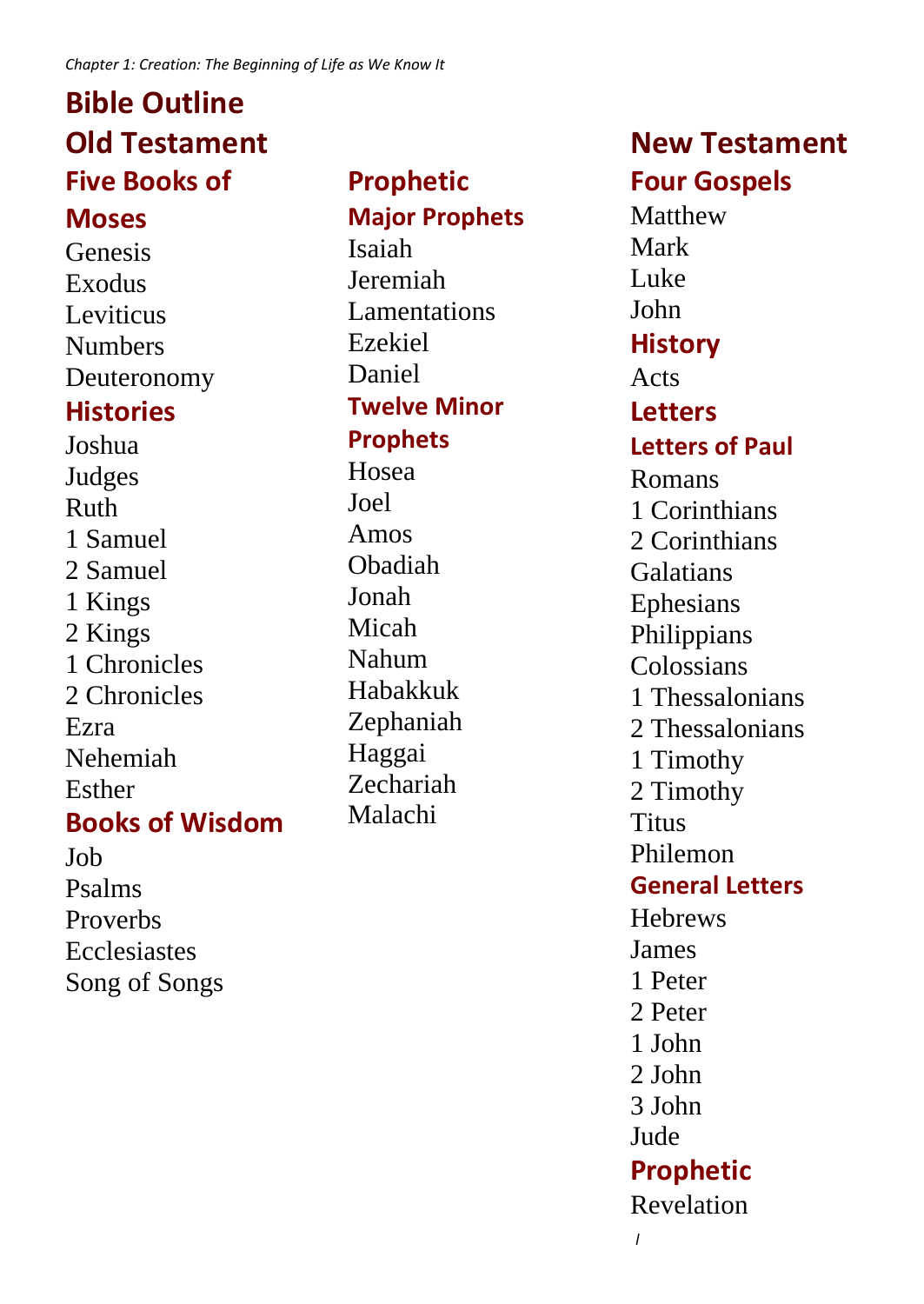#### <span id="page-19-0"></span>STORY THE. READ THE STORY. EXPERIENCE THE BIBLE.

#### *Chapter 2: God Builds a Nation*

*Key Question*: What can we learn about faith from Abraham, Sarah, Isaac, and Jacob?

### **The Call**

*Monday - Pages 13–16*

Noah's descendents spread out over the earth. As time passed, people again rejected God's way for their own way. God chose a man for a special purpose: building a nation to represent him.

The prophet Abram was seventy-five years old when God told him to leave his home and go to Canaan. His wife Sarai was sixty-five, still beautiful, but barren.

1.(a) What did God tell Abram he would do for him (Genesis 12:2–3)? (b) What would happen through Abram to all peoples on earth (12:3)? (c) What part of this promise was particularly surprising considering Abram was childless? (d) How did Abram show his faith in God (12:4)? (e) How does our obedience to God's commands show our faith in him?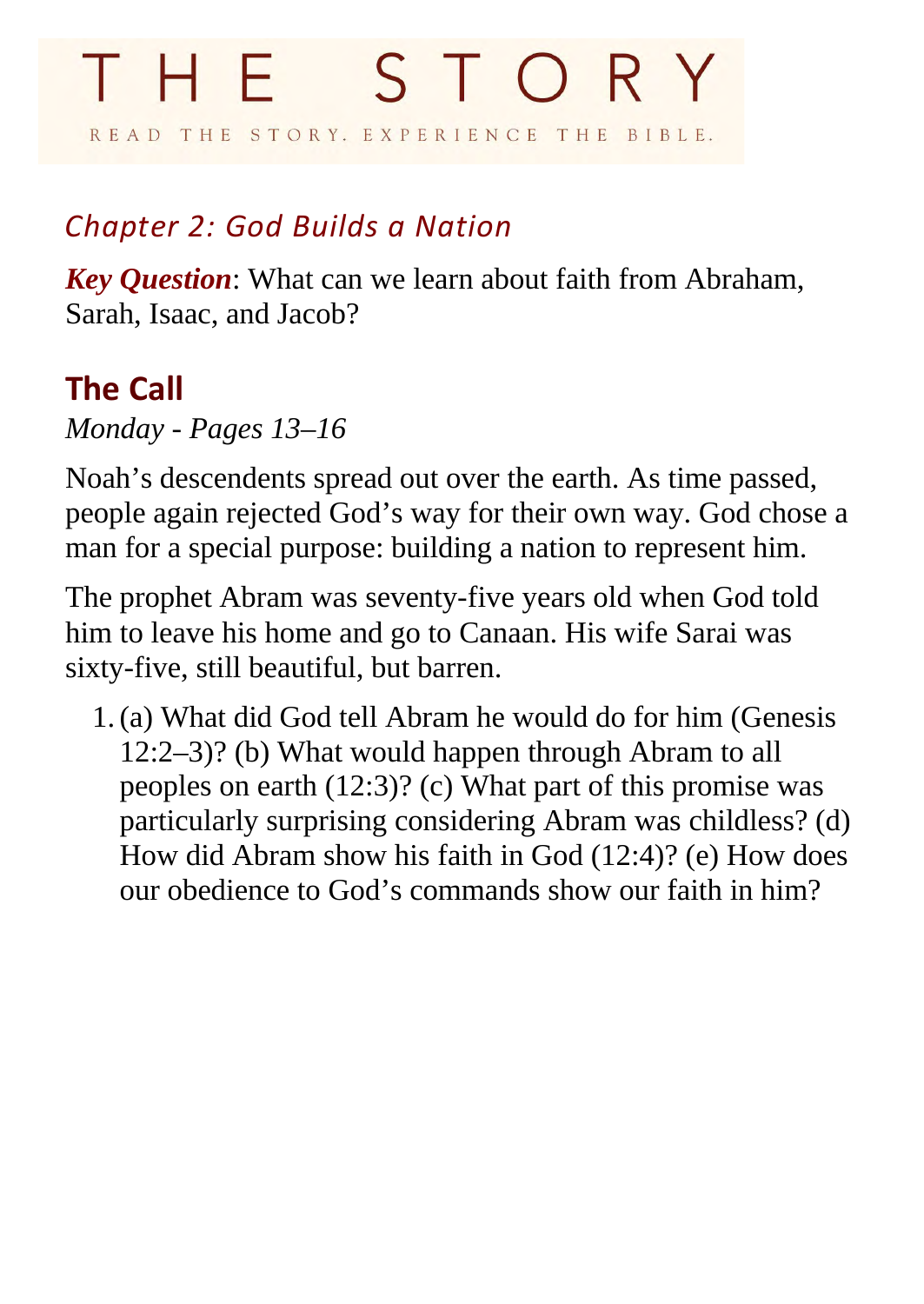After Abram arrived in Canaan, God showed him the land he would give Abram's offspring, who would be more numerous than the dust of the earth.<sup>[18](#page-20-0)</sup>

The Lord blessed Abram by keeping him safe in this dangerous land, just as he promised. In fact, God enabled him to rescue his nephew Lot from the armies of four strong kings with only 318 men.[19](#page-20-1) Yet one thing puzzled Abram.

2.(a) What had God still not given Abram (Genesis 15:2–3)? (b) What did God promise Abram (15:4–5)? (c) What was Abram's response (15:6)? (d) What was the Lord's response  $(15:6)?$ 

That night, God gave Abram a miraculous sign. When people made covenants in those days, they sacrificed animals, cut the carcasses in two, and laid the pieces across from each other. The parties spoke the terms of the covenant and walked between the pieces. God told Abraham to sacrifice and lay out animals. He told Abram to know for certain that his descendants would possess this land in four hundred years. Then a smoking firepot and blazing torch appeared and passed between the animal pieces: all would come to pass.<sup>[20](#page-20-2)</sup>

<span id="page-20-0"></span><sup>18</sup> Genesis 13:14–17.

<span id="page-20-1"></span> $19$  Genesis 14.

<span id="page-20-2"></span><sup>20</sup> Genesis 15:7–21.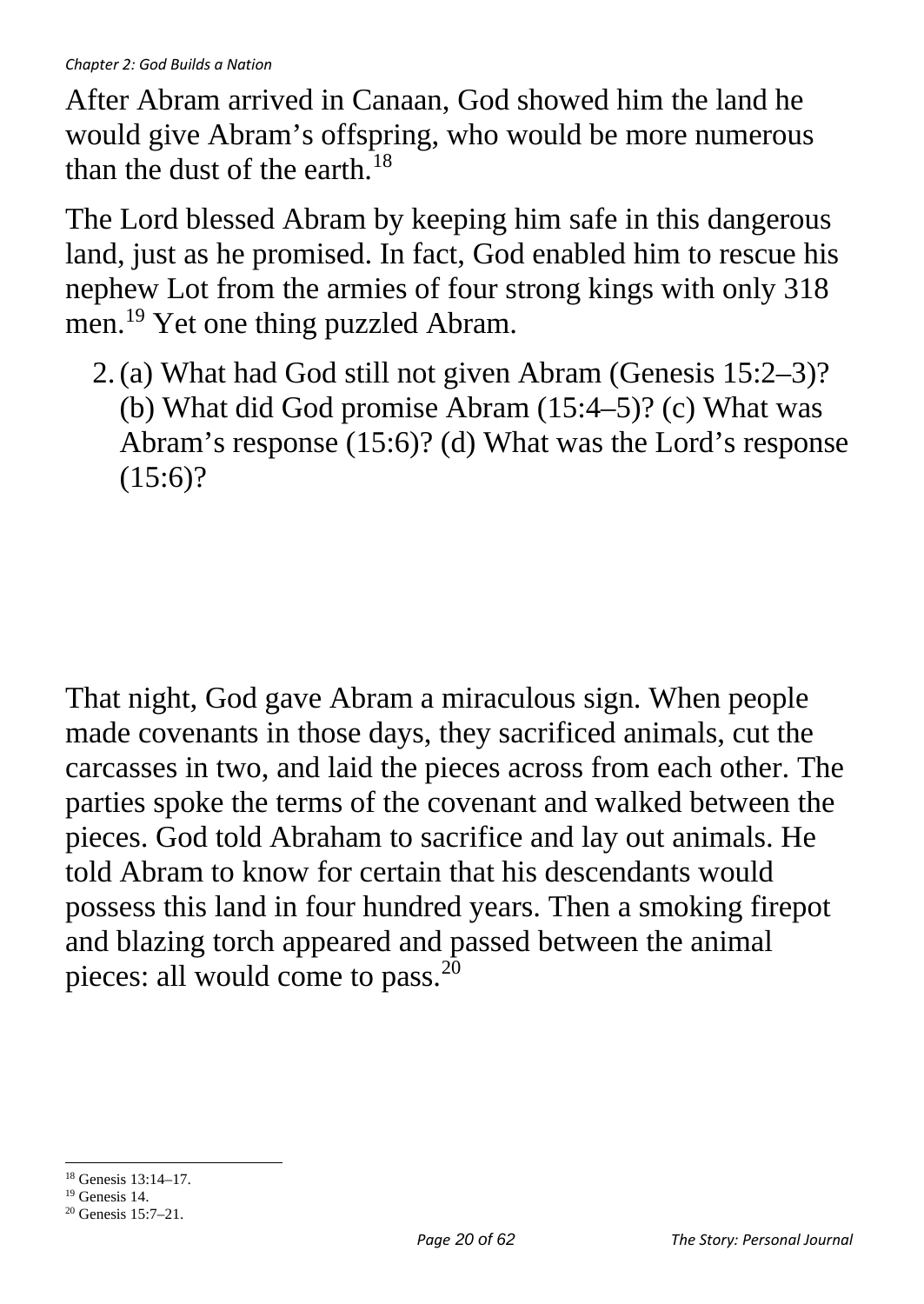#### **The Proof** *Tuesday - Pages 16–18*

A decade passed and Sarai, thinking she had no chance of bearing a child for Abram, offered her servant Hagar to mother a child for her.<sup>[21](#page-21-0)</sup> When Hagar became pregnant, though, she acted haughtily towards Sarai. They argued and Hagar fled. The angel of the Lord came to Hagar.

3.(a) What did the angel of the Lord tell Hagar to do (Genesis 16:9)? (b) Why does it take humility to mend a relationship by doing what was right, even though the other person did wrong too? (c) Why did the angel of the Lord say to name her child Ishmael, which means "God hears" (16:11)? (d) What name did she give to the Lord (16:13)? (e) What do you learn from these two names for God that you can apply to a current situation?

A long thirteen years later, the Lord again appeared to Abram.

4.(a) How did the Lord identify himself to Abraham (Genesis 17:1)? (b) What do you learn from this name that you can apply to a current situation? (c) What did God tell Abram to do (17:1)? (d) What was God about to do (17:2)?

<span id="page-21-0"></span><sup>&</sup>lt;sup>21</sup> This was a common practice. Hagar became a wife of lower status than Sarai.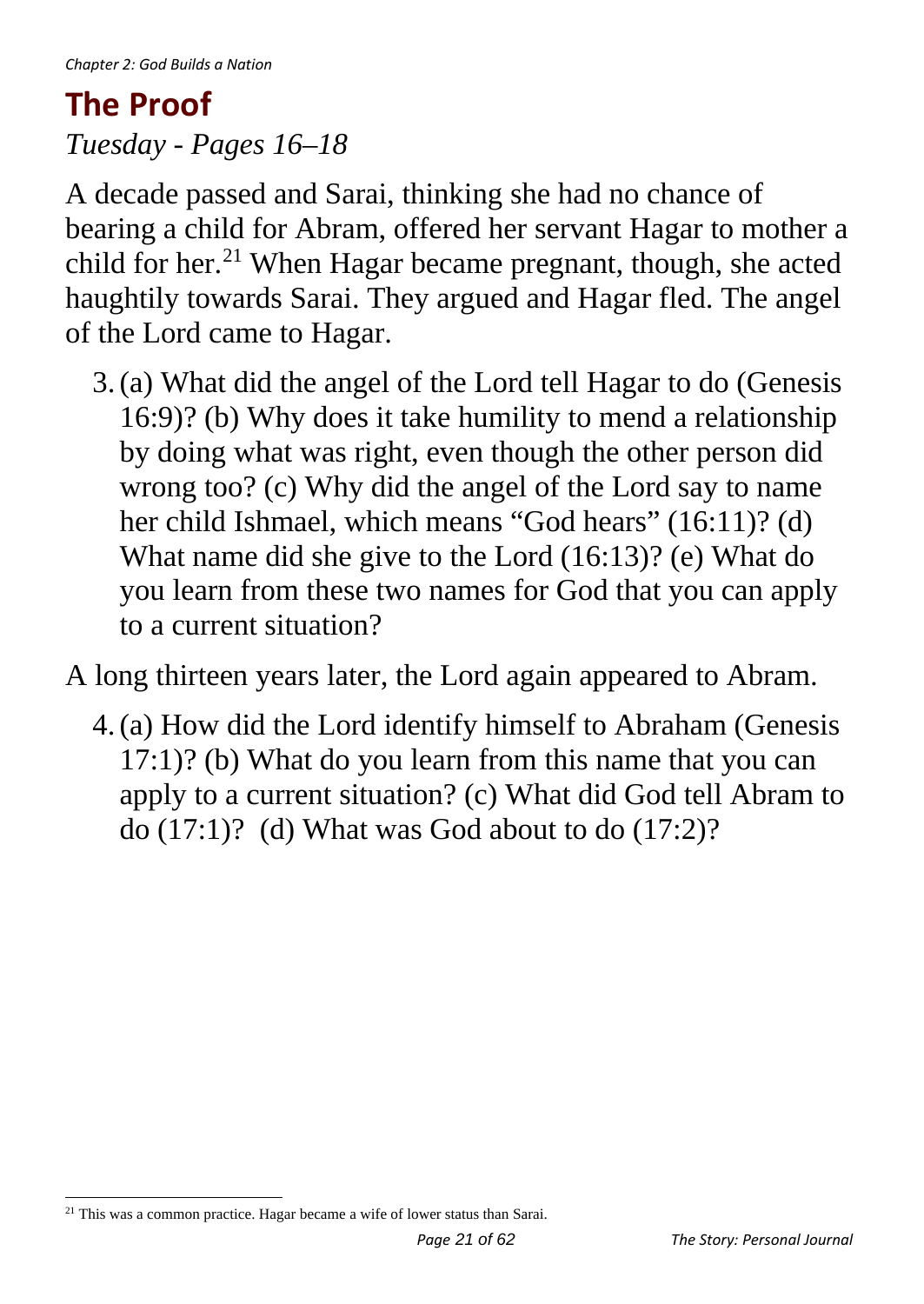#### *Chapter 2: God Builds a Nation*

God told Abram to call himself Abraham.<sup>[22](#page-22-0)</sup> He made a covenant with Abraham in which God would make Abraham the father of many nations and kings. Abraham's part of the covenant was to circumcise himself and all the males of his household. Every baby boy descended from him was to be circumcised at eight days old.

God also told Abraham to call his wife Sarah instead of Sarai,  $^{23}$  $^{23}$  $^{23}$ and said he would bless the approximately eighty-nine-year-old Sarah so that she could bear a son within a year. They were to name him Isaac, and he would be the child through whom God would establish his covenant.<sup>[24](#page-22-2)</sup>

Though such a pregnancy was humanly impossible, Abraham trusted God and circumcised all the males in his household.

And so, twenty-five years after God told Abraham to go to Canaan, when Abraham was one hundred years old and Sarah ninety, God miraculously blessed Sarah and she bore the child of promise: Isaac.

#### **The Test**

#### *Wednesday - Pages 18–21*

Abraham watched Isaac grow up. He'd seen God's miraculous hand in his life many times. He was a prophet who had talked with God and with angels. He'd received astonishing blessings. God had promised Abraham that Isaac would be his heir and the child of the covenant. But then God tested Abraham's faith in this promise by asking him to do something that appeared to make the promise's fulfillment impossible.<sup>[25](#page-22-3)</sup>

<span id="page-22-0"></span><sup>22</sup> *Abram* means *exalted father* and *Abraham* means *father of many*. 23 Both names mean *princess.*

<span id="page-22-1"></span>

<span id="page-22-2"></span><sup>24</sup> Genesis 17:15–19.

<span id="page-22-3"></span><sup>&</sup>lt;sup>25</sup> For a fuller examination of this test, see *Abraham, Isaac & Child Sacrifice* a[t www.jeanejones.net/2011/10/abraham-isaac-child](http://www.jeanejones.net/2011/10/abraham-isaac-child-sacrifice)[sacrifice.](http://www.jeanejones.net/2011/10/abraham-isaac-child-sacrifice)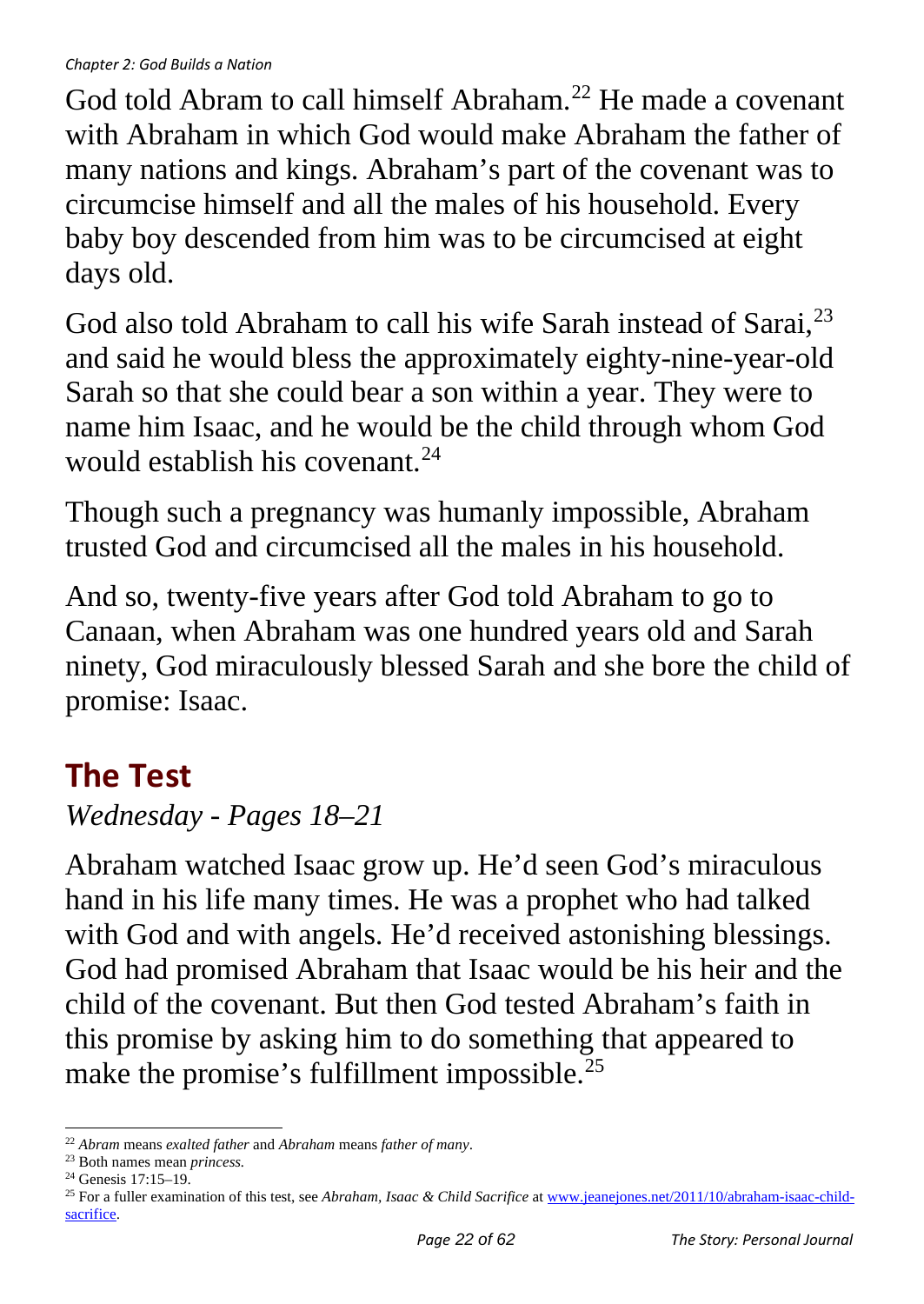5.(a) What did God ask Abraham to do with his beloved son, the only son of God's promise (Genesis 22:2)? (b) "Abraham reasoned that God could raise the dead,"<sup>[26](#page-23-0)</sup> and so his faith stood firm. How did Abraham demonstrate his faith that obeying God wouldn't stop Isaac from being the child of promise (22:5)?

The angel of the Lord stopped Abraham before Isaac was harmed.

6.(a) What did Abraham's willingness to obey God prove (Genesis 22:11–12)? (b) When God provided a ram to substitute as a sacrifice, what did Abraham call the place  $(22:13-14)?$ 

7.(a) What would happen through Abraham's offspring—his "seed" (Genesis 22:18)? (b) What "seed" did we read about last week that was promised to  $Eve^{27}$ ?

<span id="page-23-0"></span><sup>&</sup>lt;sup>26</sup> Hebrews 11:19.

<span id="page-23-1"></span><sup>27</sup> Genesis 3:15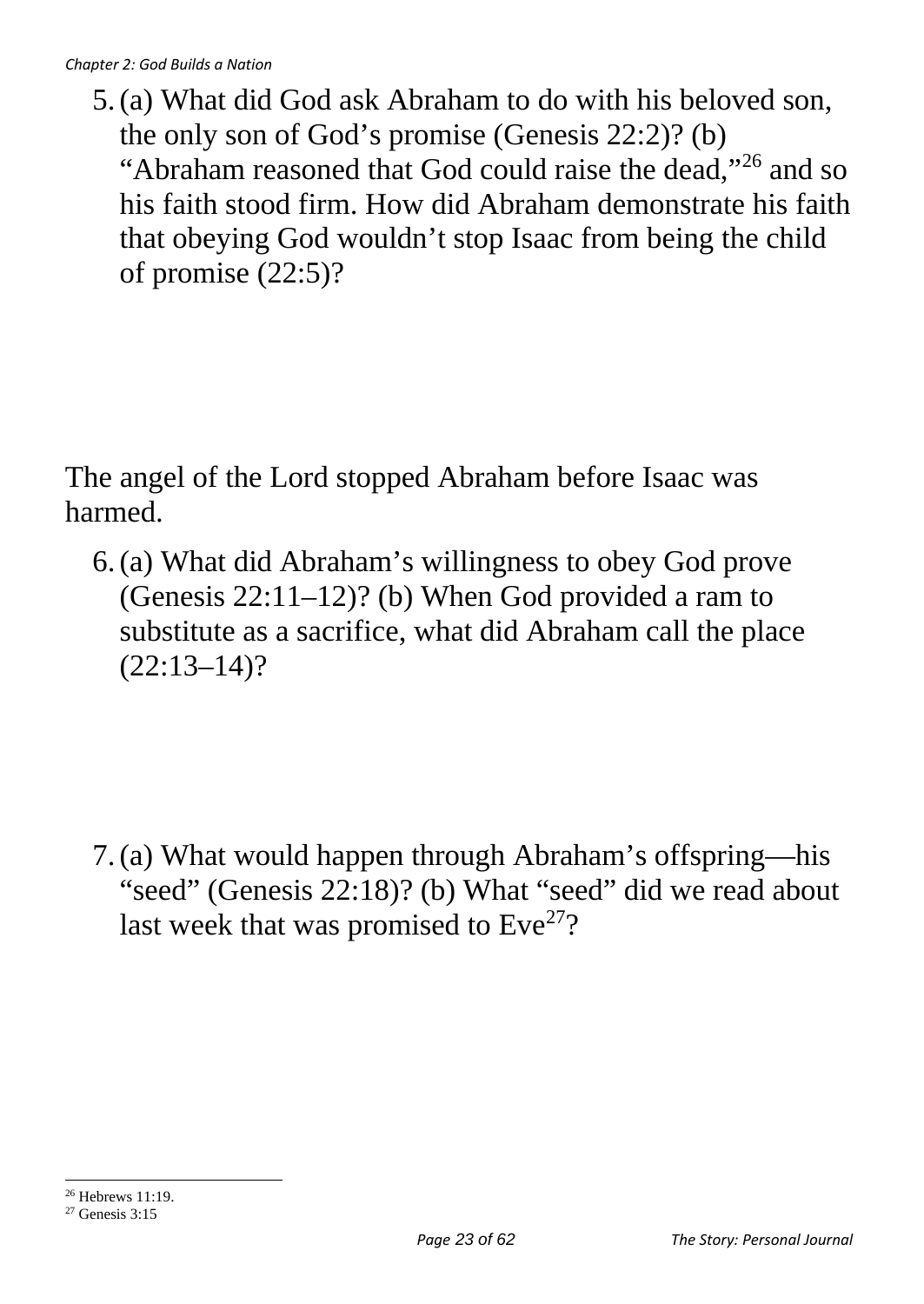#### *Chapter 2: God Builds a Nation*

God sometimes asked prophets to perform actions that foreshadowed and explained important future events. Abraham and Isaac were both prophets, and their actions told their descendents that God can provide a substitute for someone destined for death. They didn't know it yet, but their actions also foreshadowed how the seed promised to Eve and now to them would one day crush the serpent and bless all peoples.

#### **Jacob**

#### *Thursday - Pages 21–24*

Isaac married Rebekah when he was forty. She, like Sarah, was barren. Isaac prayed for her, and finally, twenty years later, she became pregnant. God told her she carried twins, both of whom would become nations, but the older would serve the younger. She gave birth to Esau and Jacob. They grew into manhood, with Isaac favoring Esau and Rebekah favoring Jacob.

Esau was born first and normally would have received both a double inheritance and the covenant promise of fathering the nation that would belong to God. But he came home hungry one day and found Jacob cooking red lentil stew. In exchange for a bowl, he swore an oath giving Jacob his birthrights, thus despising God's covenant and showing himself to be godless.<sup>[28](#page-24-0)</sup>

When Isaac was old and blind, he asked Esau to hunt game and fix him a meal, after which he would bless Esau.<sup>[29](#page-24-1)</sup> Rebekah overheard, and she and Jacob tricked Isaac into blessing Jacob. Isaac blessed him with the riches of the land, with ruling over his relatives, and with blessings for those who bless him and curses for those who curse him—all aspects of God's promises to

<span id="page-24-0"></span><sup>28</sup> Genesis 25:34; Hebrews 12:16.

<span id="page-24-1"></span><sup>&</sup>lt;sup>29</sup> Oral deathbed blessings were legally binding.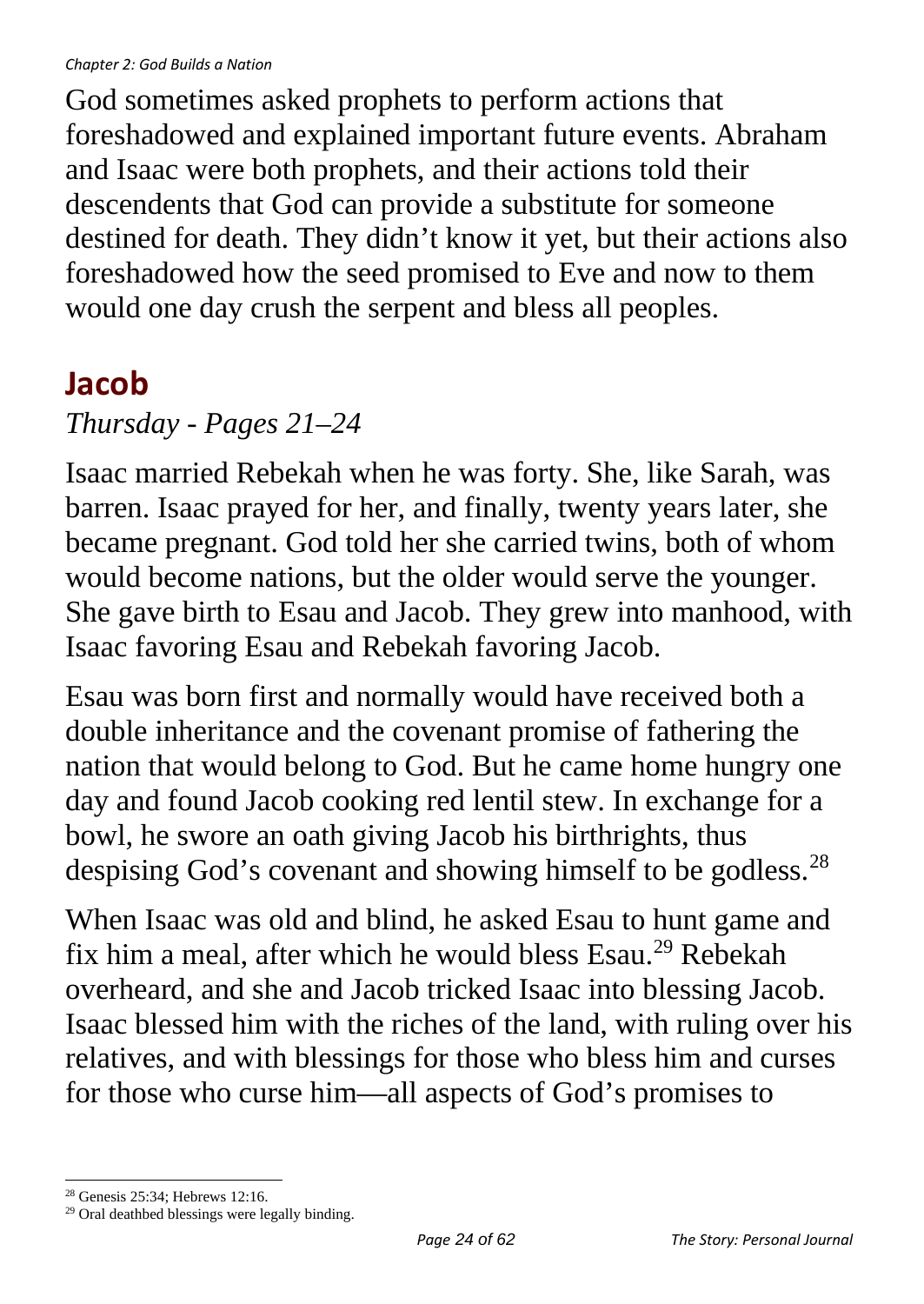Abraham and an unwitting affirmation of God's promise to Rebekah.

When Esau discovered Jacob had received the blessing Isaac intended for him, he was furious and said he would kill Jacob after Isaac died. Wanting to keep Jacob safe, Rebekah convinced Isaac to send Jacob to her brother to marry one of her nieces.

As Jacob journeyed, the Lord appeared to him in a dream and told him the covenant promise would be through him, and God would watch over him and bring him back safely.<sup>[30](#page-25-0)</sup> Jacob named the place where God spoke to him Bethel. $31$ 

Jacob fell in love with his cousin Rachel and arranged to marry her in return for seven years' work. But after the seven years, his uncle deceived Jacob into marrying Rachel's sister Leah. When Jacob discovered he'd married the wrong girl, he angrily confronted his uncle. The girl's father agreed to let him marry Rachel a week later in return for Jacob's promise of another seven years' labor.

Through the years, the sisters' dad repeatedly tricked and cheated Jacob, but God intervened and made Jacob wealthy at the expense of his deceitful uncle. Twenty years later God told Jacob to return home.<sup>[32](#page-25-2)</sup> Jacob feared facing Esau, but obeyed.

The night before reaching his brother, a man wrestled with Jacob until daybreak.

<span id="page-25-0"></span><sup>30</sup> Genesis 28:13–15.

<span id="page-25-1"></span><sup>31</sup> Genesis 28:19.

<span id="page-25-2"></span> $32$  Rebekah had promised to send for Jacob as soon as Esau's anger subsided (Genesis 27:45), probably anticipating a short separation. She never called for him and may not have lived to see his return or the reuniting of the brothers. By manipulating her husband and children to get what she wanted for her son, she lost her treasured relationship with her son. She hurt Isaac and Esau, and she indirectly caused Jacob to suffer as he unlearned the deceitfulness she taught him. She didn't trust God to fulfill his promise to her without her intervention.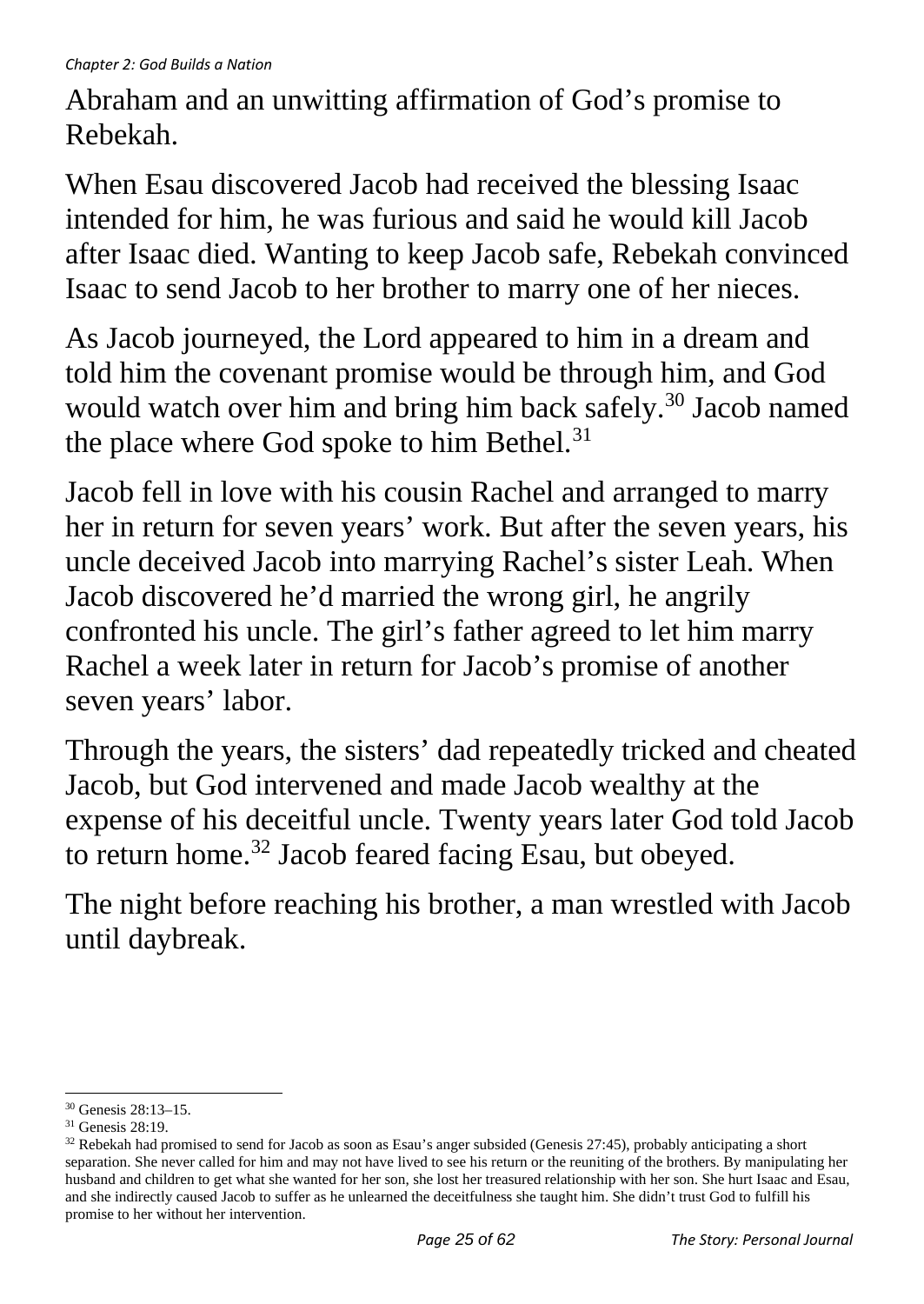8.(a) How did the man show Jacob he could disable him at any time (Genesis 32: 25)? (b) Jacob apparently realized the man was no ordinary human. For what did he ask (32:26)? (c) The man gave Jacob a new name: Israel.<sup>[33](#page-26-0)</sup> With whom had Jacob been wrestling  $(32:28-30)$ ?<sup>[34](#page-26-1)</sup> (d) Who was the true source of all his blessings (32:29)?

Jacob had used trickery to get the blessing his father wanted to give Esau, and suffered the consequence of estranged relationships. Jacob learned what it was like to be at the receiving end of deceit and trickery when he suffered under his uncle's treachery. But though God disciplined Jacob, he also blessed him and showed him repeatedly that it was he who was the true source of blessings.

9.(a) Briefly describe how deception hurt a relationship in your life, without naming names. (b) God commands us not to lie or use deceit.<sup>[35](#page-26-2)</sup> How does using deception to obtain what we want rather than obeying God show lack of faith in God?

<span id="page-26-0"></span><sup>33</sup> *Israel* means "God struggles" or "he struggles with God."

<span id="page-26-1"></span><sup>&</sup>lt;sup>34</sup> God appeared in the form of an angel so that Jacob could wrestle with him (see Hosea 12:3–4). Some Christians think such appearances are of the preincarnate Christ.

<span id="page-26-2"></span><sup>35</sup> "Do not steal. Do not lie. Do not deceive one another" (Leviticus 19:11). See also Romans 1:29; 2 Corinthians 4:2; Ephesians 4:25; Colossians 3:9; 1 Thessalonians 2:3; 1 Peter 2:1.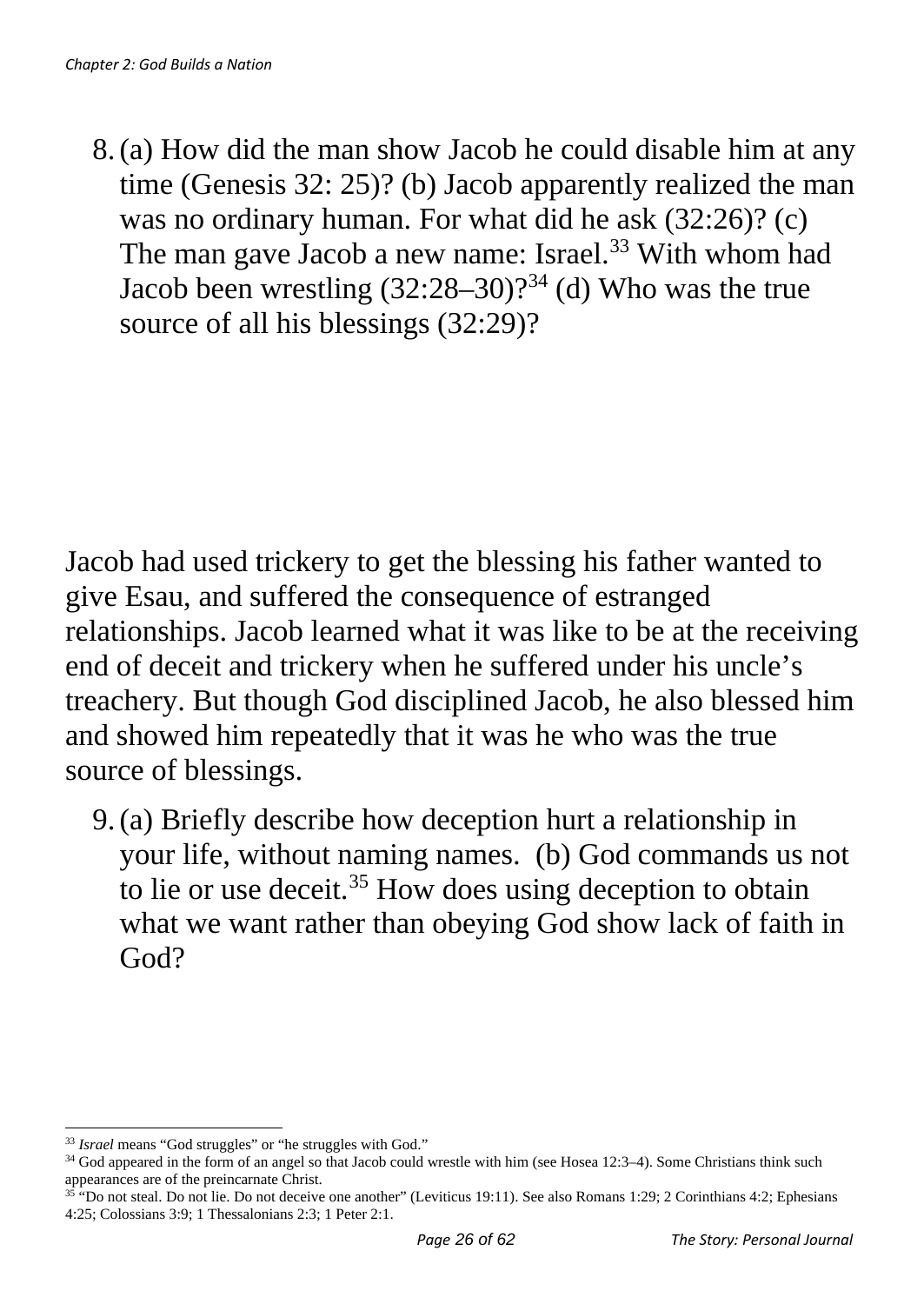#### **Israel** *Friday - Pages 24–27*

Instead of trying to kill him, when Esau met Jacob, Esau embraced and kissed him. God had changed Esau's heart and kept Jacob safe, as he promised.

10. (a) Describe a time God mended a relationship in your life by changing someone's heart (yours or another person's). (b) Write a praise to God for this restoration.

God sent Jacob back to Bethel, where he had appeared to him previously. There he told him again that his new name was to be Israel, and that he would give his descendants the land promised to Abraham and Isaac.

11. Many years later, a New Testament author wrote about the faith of Abraham, Sarah, Isaac, and Jacob. What stands out to you the most from Hebrews 11:6–20? Why?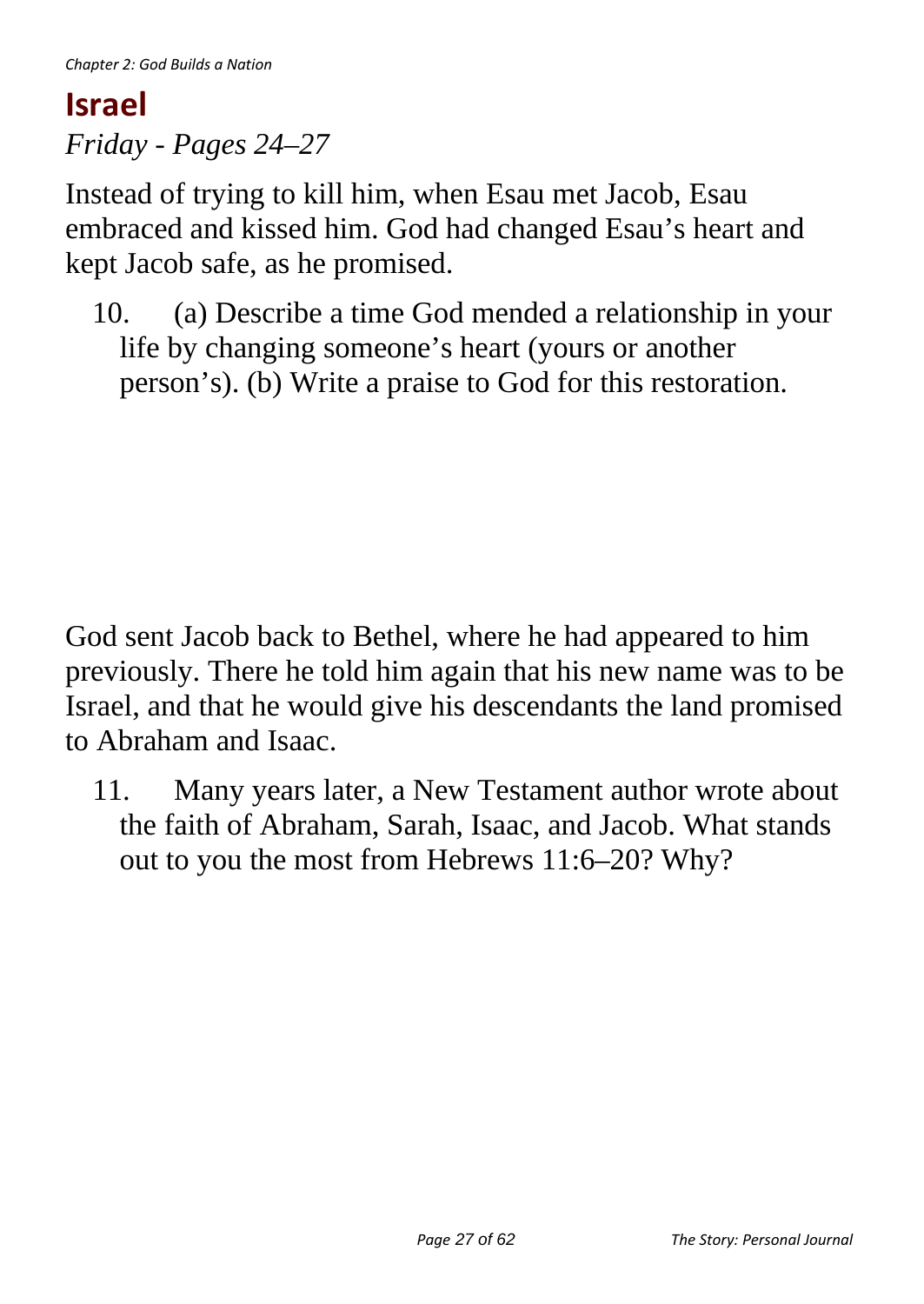12. Which one of the following attributes of God that we've read about this week do you most need to remember today? Why?

| Your very great reward              | Your shield  |
|-------------------------------------|--------------|
| Credits your faith as righteousness | Sees you     |
| Has power to fulfill promises       | Is faithful  |
| Hears your cries                    | Will provide |
| Is God almighty                     |              |

From the twelve sons of Israel would come a nation of twelve tribes. But there would be hard times first. When the Lord made his covenant with Abraham, he told him this:

Know for certain that your descendants will be strangers in a country not their own, and they will be enslaved and mistreated four hundred years. But I will punish the nation they serve as slaves, and afterward they will come out with great possessions. You, however, will go to your fathers in peace and be buried at a good old age. In the fourth generation your descendants will come back here, for the sin of the Amorites<sup>[36](#page-28-0)</sup> has not yet reached its full measure. *Genesis 15:13–16* 

<span id="page-28-0"></span><sup>&</sup>lt;sup>36</sup> The Amorites were Canaanites. God would remove the Canaanites because of their great wickedness. Though God judged two Canaanite cities in Abraham's time (Sodom and Gomorrah—see Genesis 18–19), the people in the rest of the land would not reach the level of sin that would justify removal for four hundred years.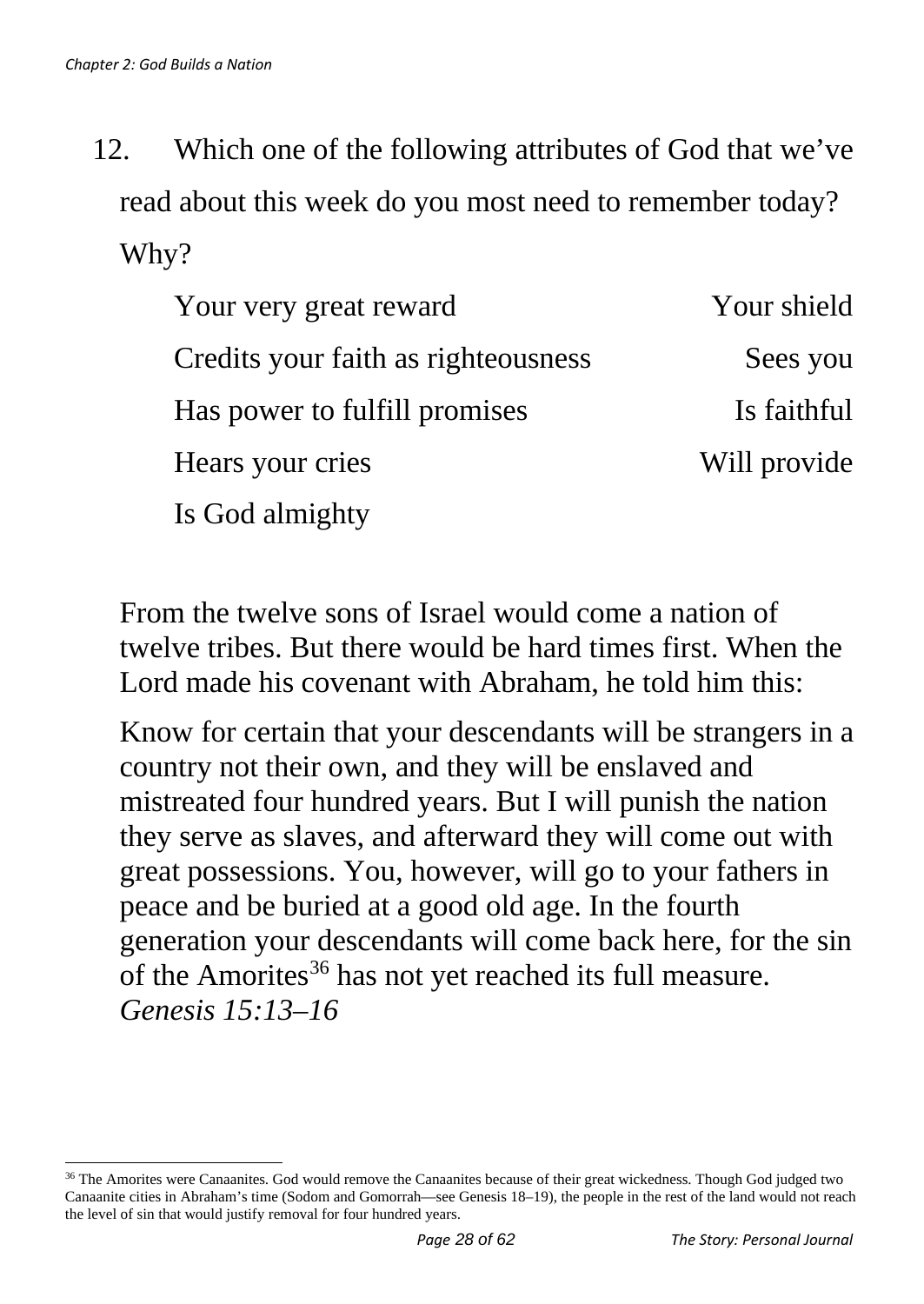The descendants of Abraham, Isaac, and Jacob needed to remember the miracles the Lord had done in the patriarchs' lives if their faith wasn't to waiver.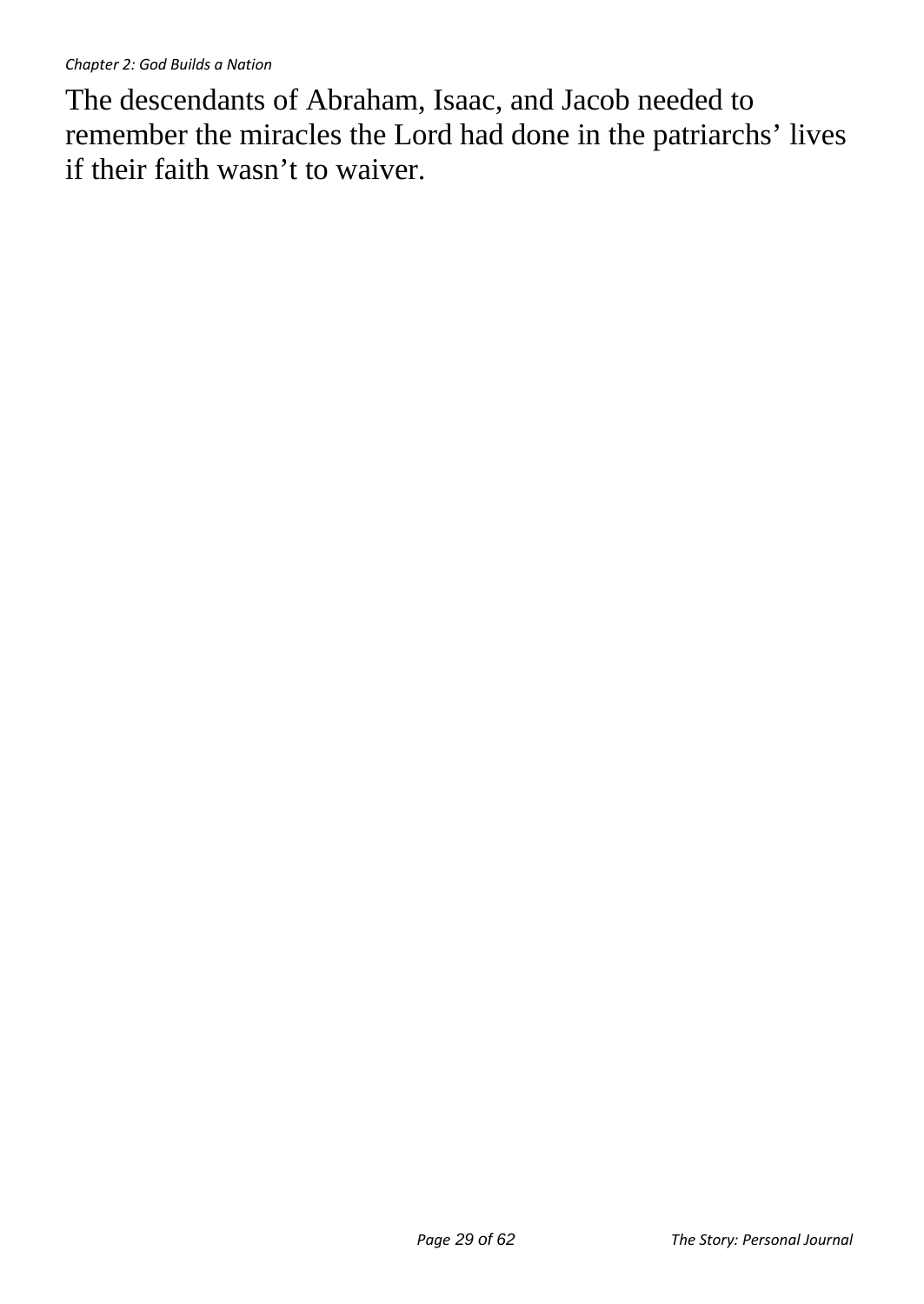#### <span id="page-30-0"></span>THE STORY READ THE STORY. EXPERIENCE THE BIBLE.

#### *Chapter 3: Joseph: From Slave to Deputy Pharaoh*

*Key Question*: What can we learn from Joseph about trusting God through hardship and betrayal?

#### **From Favorite to Enslavement**

*Monday - Pages 29–31*

Everyone knew Joseph was his dad's favorite. His mother, Rachel, was the only wife his dad had truly loved.<sup>[37](#page-30-1)</sup> She was barren, though, and his dad prayed many years for her to have a child. Finally when his dad, Jacob, was 91,<sup>[38](#page-30-2)</sup> Rachel gave birth to Joseph, bringing joy to them both.

Joseph was Jacob's eleventh son. Eventually Rachel became pregnant again, but grief struck when she died giving birth to little Benjamin.

Although the family was blessed in many ways, they suffered tragedies too, some from living in a harsh land and some from Joseph's brothers' bad choices,<sup>[39](#page-30-3)</sup> including his oldest brother, Reuben, sleeping with his dad's concubine.<sup>[40](#page-30-4)</sup>

<span id="page-30-1"></span><sup>&</sup>lt;sup>37</sup> Jacob fell in love with his cousin Rachel. His uncle agreed to give him Rachel as wife if Jacob worked for him seven years. Jacob did so, but on his wedding night, his uncle sent Leah into his dark tent. Leah slept with him, letting him think she was Rachel. When Jacob discovered the deception the next morning, he was furious and demanded Rachel as promised. His uncle let him marry Rachel a week later in return for another seven years' labor. Leah envied Jacob's love for Rachel. She bore four sons right away and hoped this would cause Jacob to love her like he loved Rachel. Rachel desperately wanted children and out of jealousy over Leah's sons, gave Jacob her maidservant to bear children for her. The maidservant bore two sons. Leah stopped bearing children for awhile and, competing with Rachel, gave her maidservant to Jacob too. That maidservant also bore two boys. Leah bargained with Rachel to let her sleep with Jacob, and she bore two more sons and a daughter—seven children in all. Finally, Rachel became pregnant and bore Joseph.

<span id="page-30-2"></span><sup>38</sup> Jacob came to Egypt when he was 130 (Genesis 47:9) and Joseph was 39 (41:46–47; 45:6), making him 91 at Joseph's birth.

<span id="page-30-3"></span><sup>&</sup>lt;sup>39</sup> A Canaanite raped Joseph's sister, and two of his furious brothers (Simeon and Levi) in revenge killed all the city's men and plundered the city's goods, women, and children (Genesis 34). Jacob later said their violence towards men and beasts was cruel and cursed (Genesis 49:5–7).

<span id="page-30-4"></span><sup>&</sup>lt;sup>40</sup> Genesis 35:22. Firstborn sons inherited their father's concubines, and Reuben was probably trying to claim prematurely what he thought would be his right one day.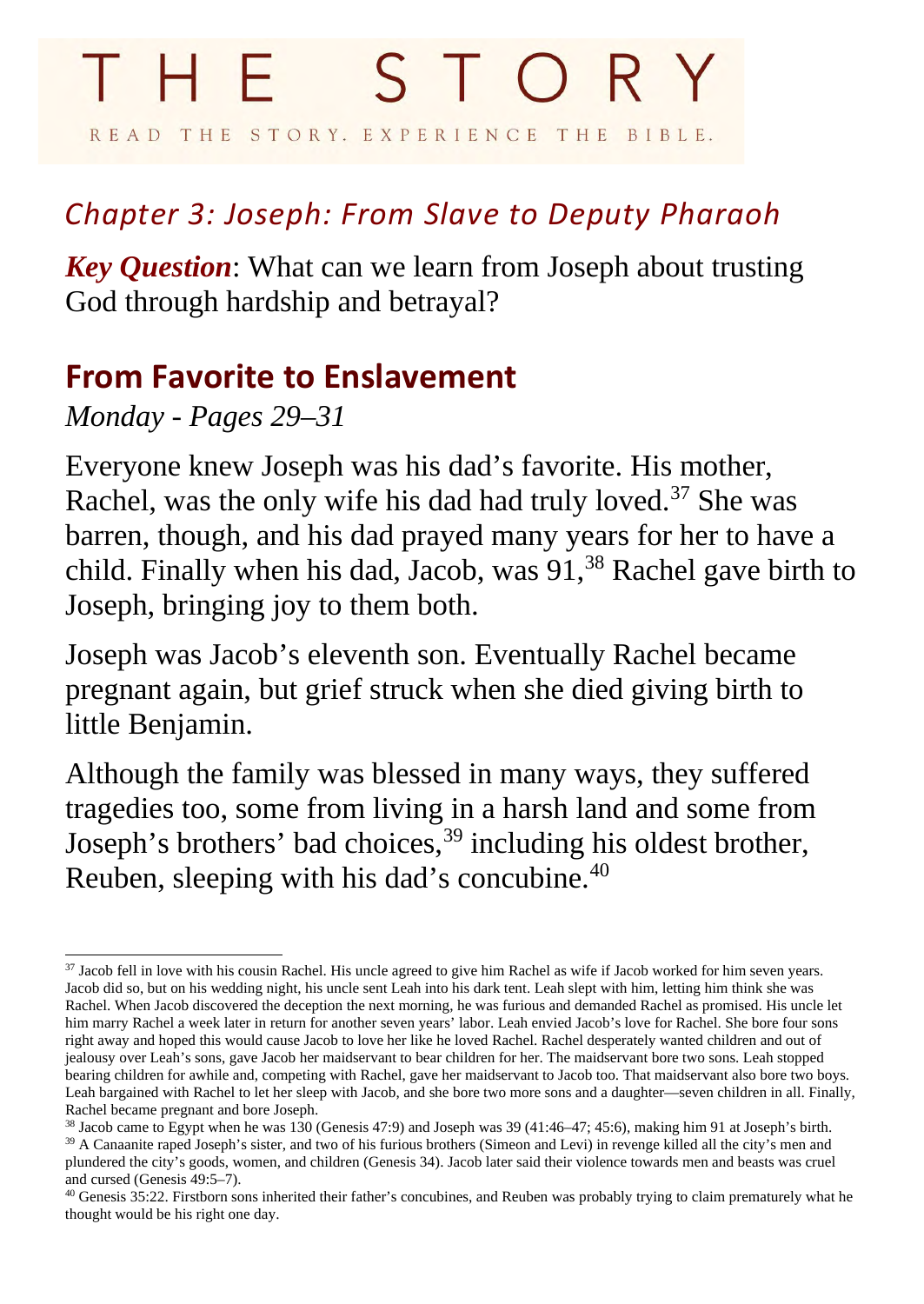When Joseph was seventeen, Jacob gave him a beautiful coat, inflaming his brothers' jealousy.

1.(a) What are some of the reasons Joseph's brothers hated him (Genesis 37:2–11)? (b) What are some areas in which Joseph's character perhaps needed to grow? (c) What are ways that parents can combat rivalry among their children?

Not long after Joseph had brought a bad report to his father about how his brothers tended their flocks, Jacob again sent Joseph to check on his brothers. The brothers saw him coming and plotted to kill him.

2.(a) How did the oldest brother, Reuben, attempt to rescue Joseph (Genesis 37:21–22)? (b) What plan did Judah fourth oldest—devise (37:26–27)? (c) The other brothers followed Judah's leadership. How might Reuben's incest have eroded his moral authority and lessened his effectiveness as a leader among his brothers?

They sold Joseph to Ishmaelite merchants, who took him to Egypt. To cover their crime, the brothers dipped Joseph's robe in goat's blood and gave it to their father so he would think Joseph dead. Jacob was devastated.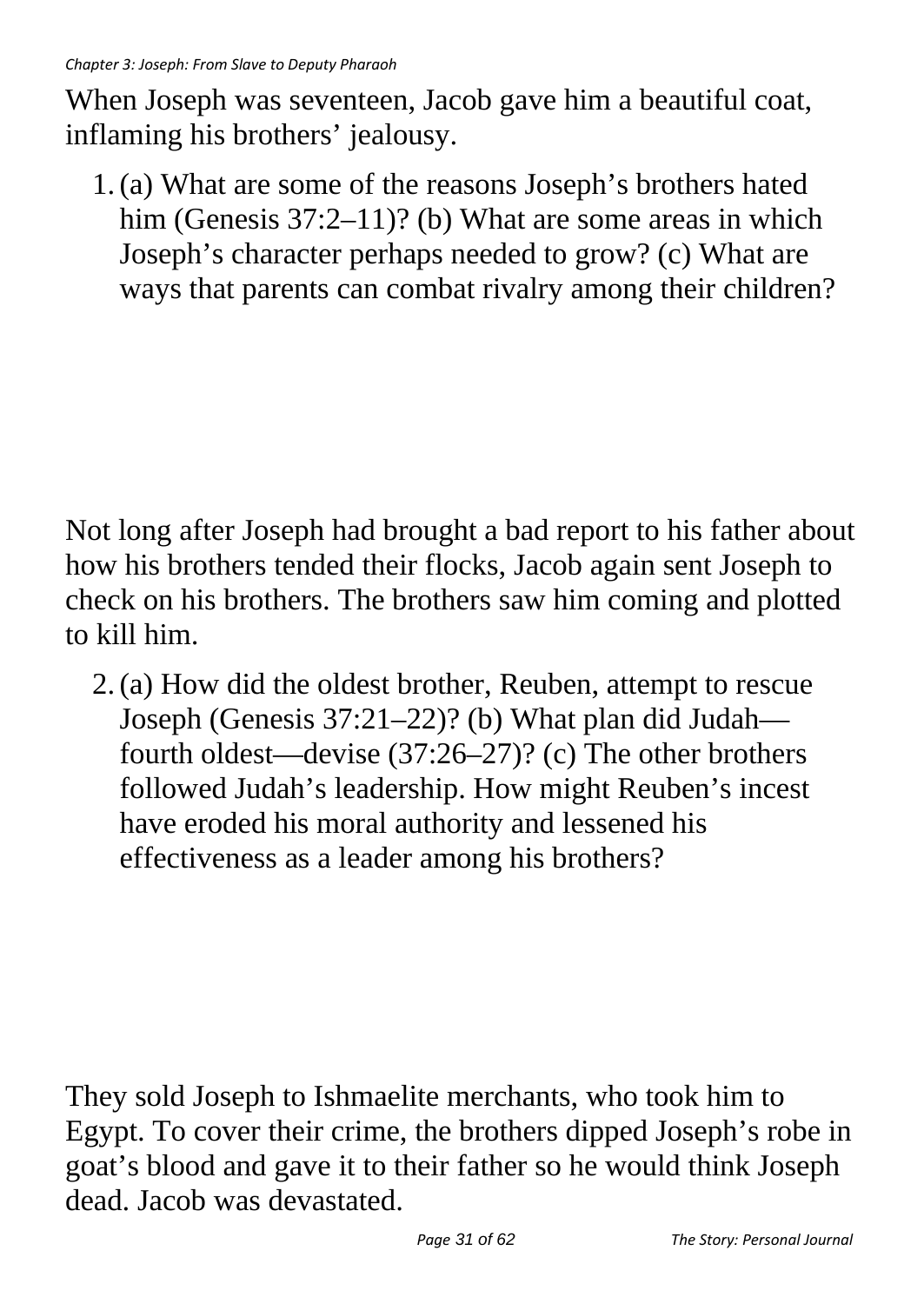## **Can It get Any Worse?**

*Tuesday - Pages 31–33*

In Egypt, Potiphar, the captain of Pharaoh's guard, bought Joseph as a slave.

3.(a) What are some of the feelings Joseph may have had when he found himself a slave in Egypt? (b) Had he ended up in this situation because God had abandoned him (Genesis 39:2)? (c) In what ways did God bless Joseph (39:2–4)? (d) Briefly describe a hardship you endured and how God cared for you through it.

Potiphar's wife thought Joseph handsome and wanted to sleep with him.

4.(a) What did Joseph consider about his master that helped him resist sexual temptation (Genesis 39:8–9a)? (b) What did Joseph consider about God that helped him resist (39:9b)? (c) What actions did Joseph take to resist (39:10)? (d) When he found himself alone with her and entrapped, what did he do  $(39:11-12)$ ? (e) What can we learn from Joseph about resisting sexual temptation?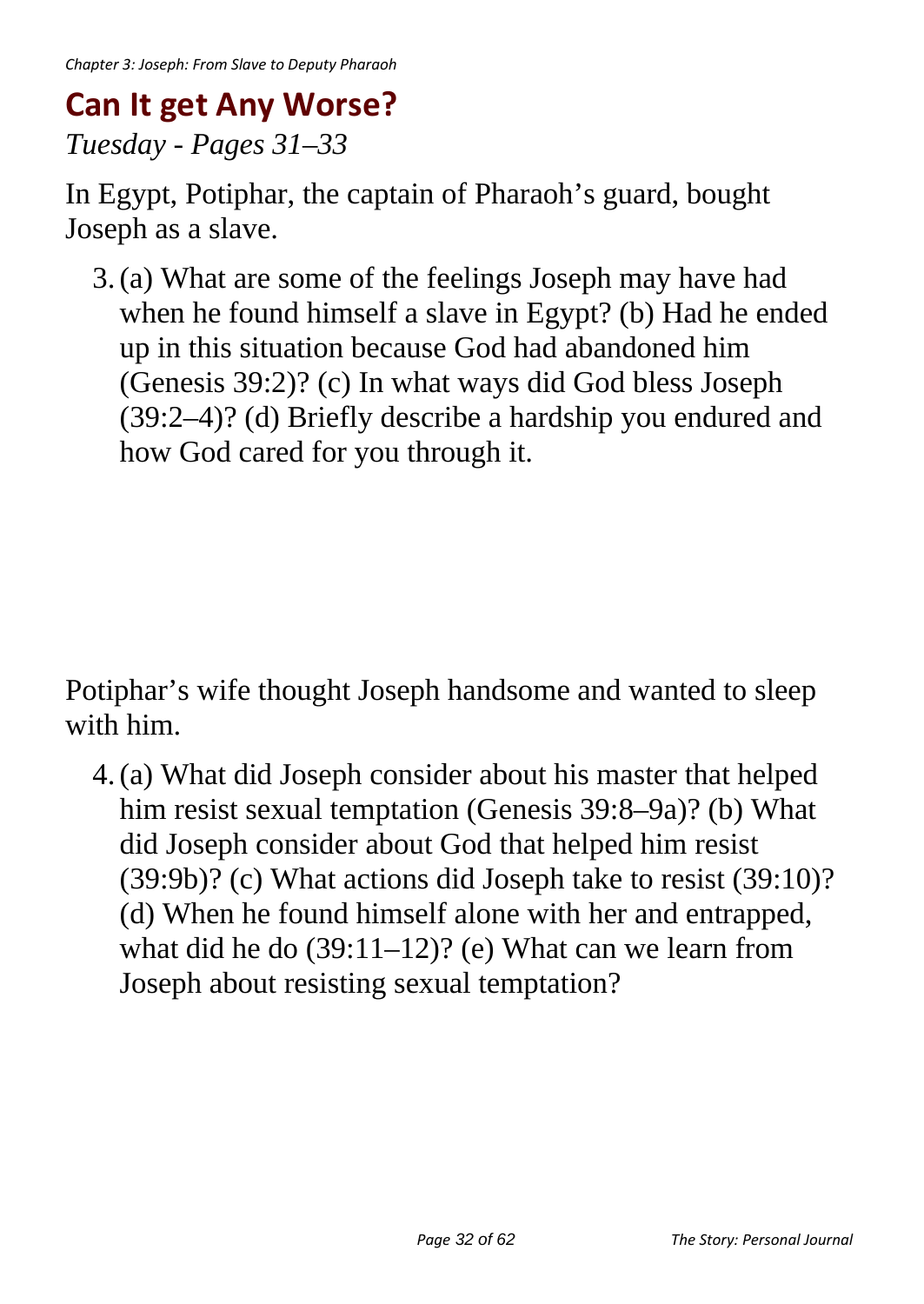The rebuffed temptress accused the young Hebrew of trying to sleep with her, and Potiphar threw Joseph in prison.

5.(a) Was Joseph in prison because God had abandoned him (Genesis 39:21)? (b) What evidence of God's presence did Joseph find (Genesis 39:21–23)? (c) Does faithfulness to God mean we'll never suffer wrongly from the schemes of the wicked on this earth?

The wicked must be permitted to succeed in some evil schemes to expose what's in their hearts and to justify judgment. Yet the New Testament tells us there is a time appointed when the Lord "will bring to light what is hidden in darkness and will expose the motives of men's hearts. At that time each will receive his praise from God" (1 Corinthians  $4:5$ ).<sup>[41](#page-33-0)</sup>

6.(a) What warning should we heed about motives being exposed? (b) What comfort can we derive from this verse when others believe false accusations about us?

<span id="page-33-0"></span><sup>&</sup>lt;sup>41</sup> In this passage, Paul was responding to false accusations regarding his motives. He says his conscience is clear, but he knows that doesn't mean he's innocent. He tells his accusers not to judge his motives, which are for now hidden in darkness but will be exposed and open to judgment at the appointed time.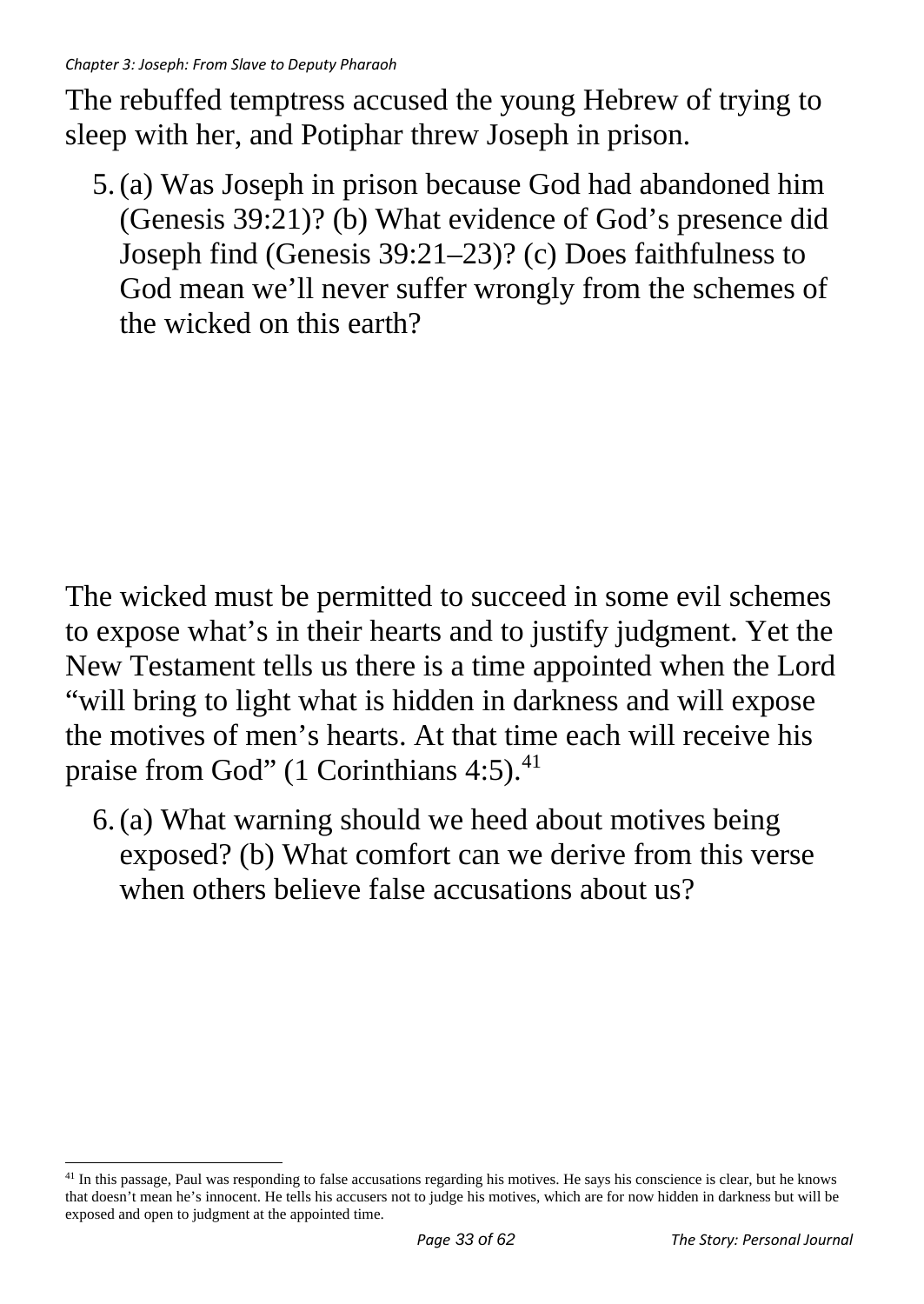#### *Chapter 3: Joseph: From Slave to Deputy Pharaoh*

Joseph again served faithfully in the difficult, undeserved circumstances in which he found himself. One night two fellow prisoners had prophetic dreams, and God showed Joseph their interpretations. He told one of the prisoners he would be freed in three days and asked for help clearing his name. The man was freed, but forgot Joseph.

Two years later, Pharaoh had a disturbing dream, and the exonerated prisoner told him about Joseph.

7.(a) How did Joseph know what certain dreams meant (Genesis 41:16)? (b) Joseph told Pharaoh the dreams were God revealing to Pharaoh that seven years of abundance would be followed by seven years of famine. He advised Pharaoh on how to prepare for the famine. How did God exalt Joseph (41:39–40)?

### **Dreams Proved Prophetic**

*Wednesday - Pages 34–37*

<span id="page-34-0"></span>Joseph was thirty years old when he entered Pharaoh's service.<sup>[42](#page-34-0)</sup> He collected grain during the abundant years. When the predicted drought arrived and famine began to spread, he sold the grain to those in need. Joseph's ten older brothers were among those who came to buy grain. When they bowed before him, Joseph recognized them and realized the dreams he had told his brothers about when he was seventeen had now come to pass.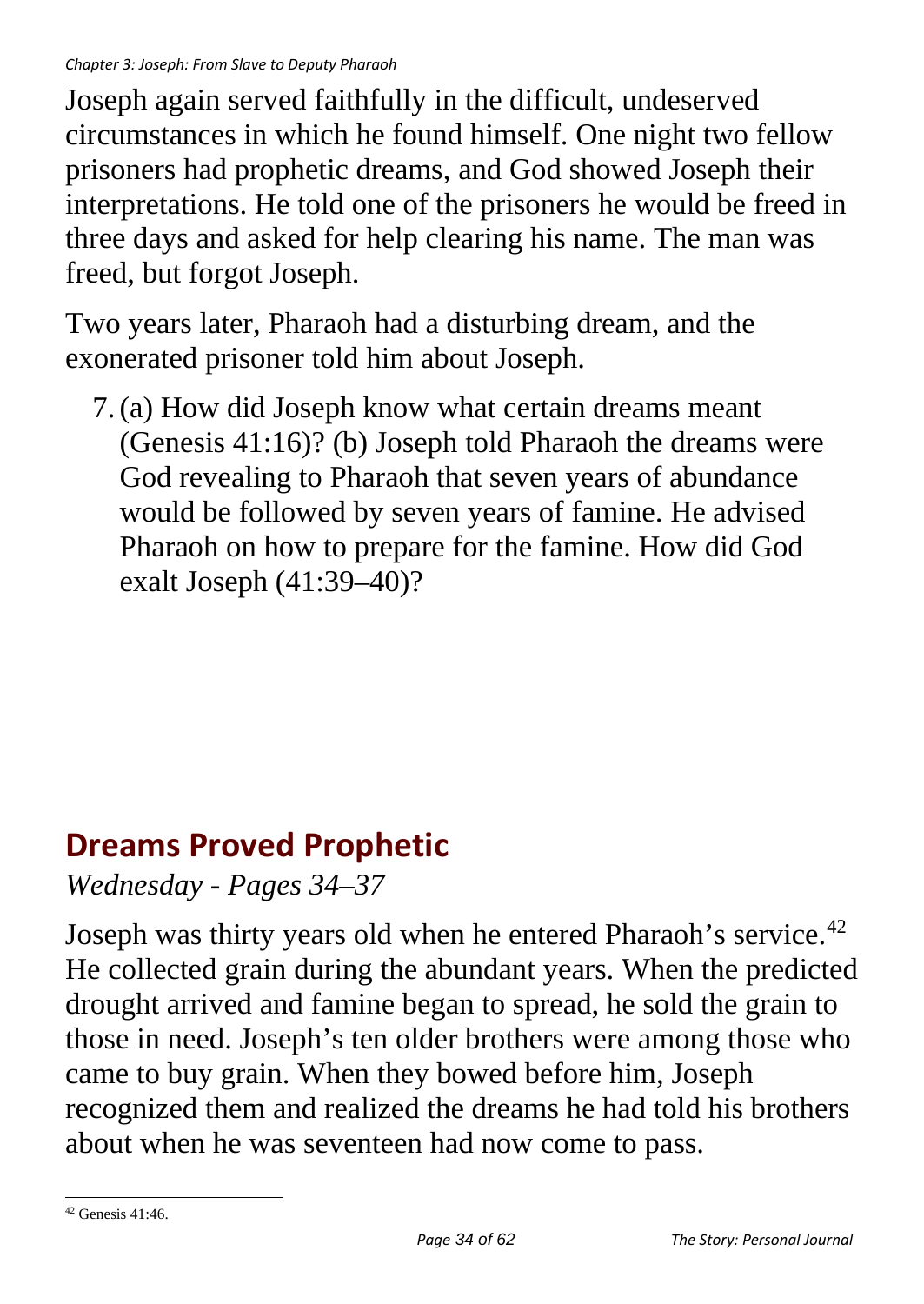8.(a) How did the dreams let Joseph know he had been in God's hands through all the hard times? (b) Joseph said he wanted to find out if they were "honest men." The brothers assumed he meant only whether they were honest about not being spies. About what else might Joseph have wanted to know whether they were being honest (Genesis 42:19–20)? (c) Is it wise to test someone who has intentionally sinned against you before trusting him or her? Why or why not?

9.(a) Joseph overheard his brothers talking about how they had treated him two decades before. What were they feeling  $(42:21-23)$ ? (b) What do you think it was like for them to carry their secret for over twenty years, knowing they'd greatly grieved both their brother and their father? (c) What did overhearing this conversation tell Joseph about his brothers? (d) Joseph kept Simeon<sup>[43](#page-35-0)</sup> in prison until the others returned with Benjamin. Do you think Simeon felt this imprisonment was just? Why or why not (42:21, 24)?

Jacob wouldn't let them take Benjamin to Egypt until they ran out of food and he had no choice. Judah told his father he would

<span id="page-35-0"></span><sup>&</sup>lt;sup>43</sup> Simeon was the second oldest. Perhaps Joseph chose him because he now knew that Reuben, the oldest, had tried to rescue Joseph from the others.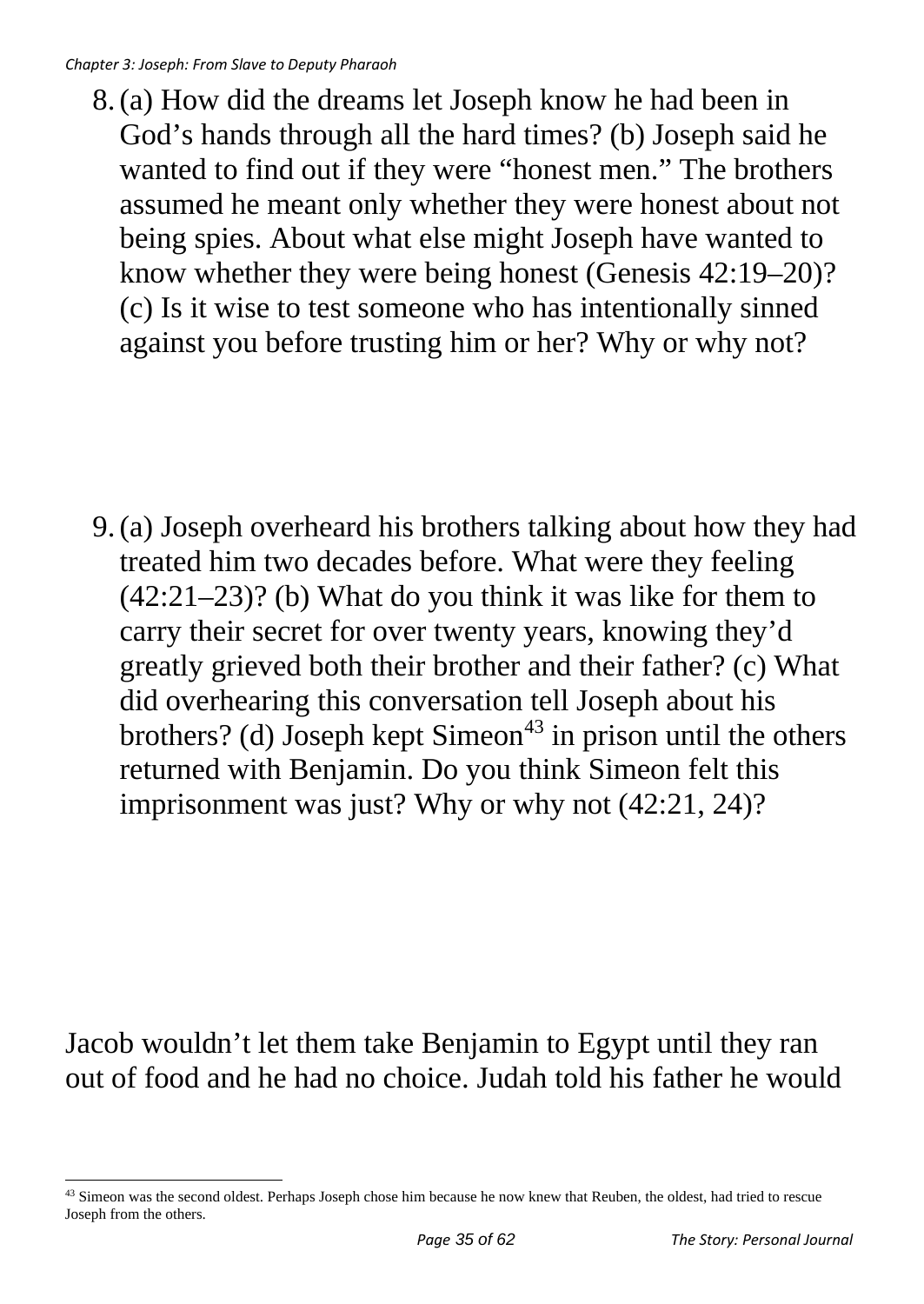be personally responsible for Benjamin's safe return, and the brothers returned to Egypt with Benjamin.

### **Secrets Revealed**

*Thursday - Pages 37–40*

Joseph had tests for the men who had once gone to extraordinary, dishonest means to get rid of a brother of whom they were jealous. He offered them an easy and legitimate way to dispose of another. First he served a meal and gave Benjamin five times the food as the rest. Then he had his steward place his silver cup in Benjamin's sack of grain. The next morning, the steward found the cup in Benjamin's sack.

10. (a) If the older brothers were still driven by jealousy, how would they have reacted to Benjamin's receiving more food than they (Genesis 43:34)? (b) When the steward found the cup in Benjamin's sack, what did Judah say had been uncovered, and what do you think he meant by it (44:16)?

Joseph said he would keep Benjamin as a slave while the rest returned to their father in peace.

11. (a) In what ways had Judah's heart changed since he devised the plan to sell Joseph (Genesis 44:33–34)? (b) What did Joseph now know about his brothers' intentions towards Benjamin?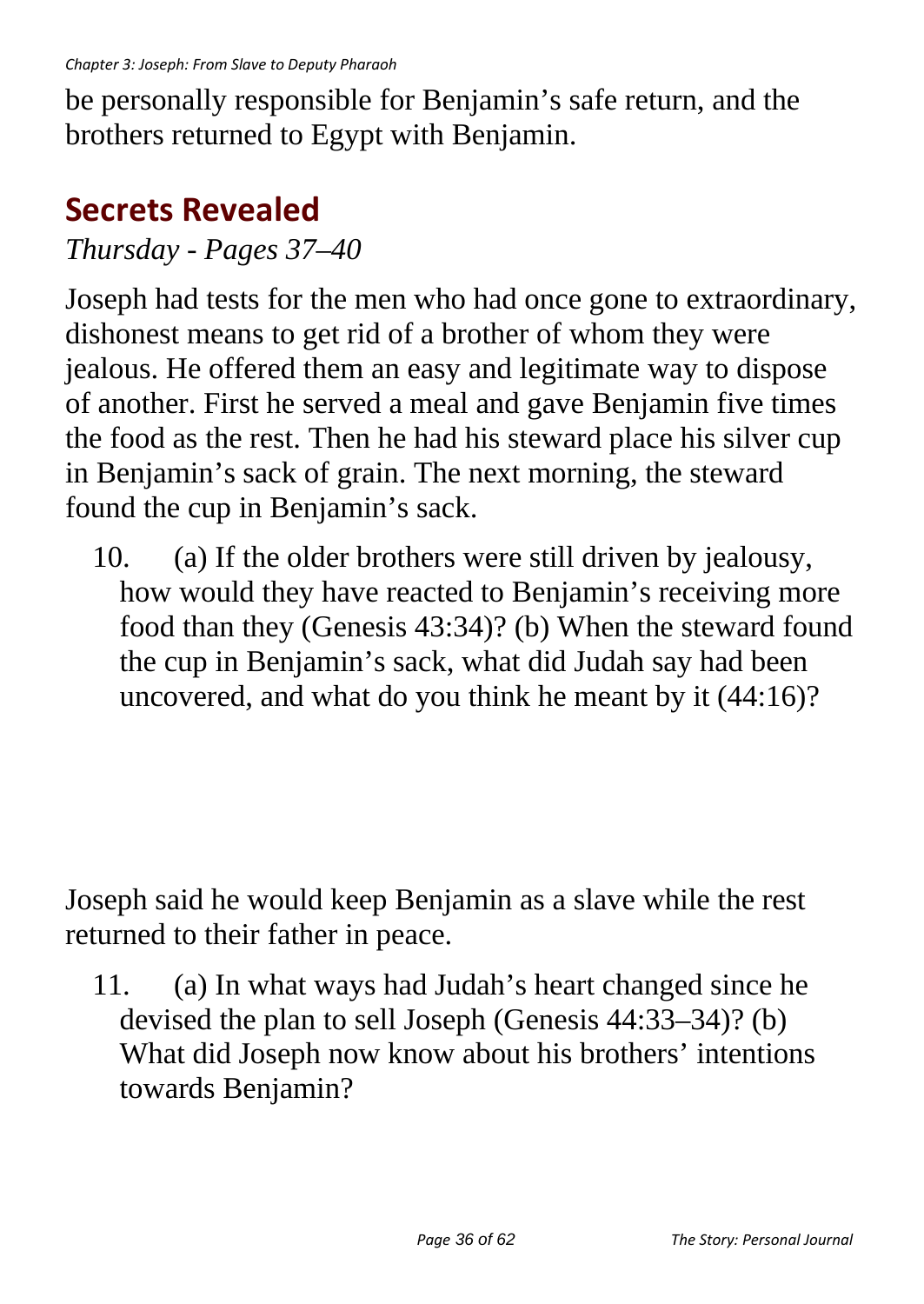Joseph sent away his attendants and wept loudly, the pain of all he'd suffered pouring from his heart and the knowledge that his brothers mourned their ill-treatment of him spreading salve over his wounds.<sup>[44](#page-37-0)</sup> Speaking in Hebrew to them for the first time, he told them who he was.

12. (a) How did Joseph try to comfort his terrified brothers (Genesis 45:5)? (b) Why had God allowed the brothers to carry out their cruel act (45:5–8)? (c) If possible, describe a good that came out of a wrong done to you, without naming wrongdoers.

#### **God's Plan**

*Friday Pages 40–42*

Joseph told his brothers to bring his father to Egypt. That meant confessing to their father the secret sin that had weighed on them so long.

13. If you've confessed a burdensome secret to someone mature who loved and accepted you, briefly describe your feelings before and after.

<span id="page-37-0"></span><sup>&</sup>lt;sup>44</sup> For more on how Joseph triumphed over betrayal and forgave his brothers, see [www.jeanejones.net/2012/06/joseph-triumph](http://www.jeanejones.net/2012/06/joseph-triumph-over-betrayal/)[over-betrayal.](http://www.jeanejones.net/2012/06/joseph-triumph-over-betrayal/)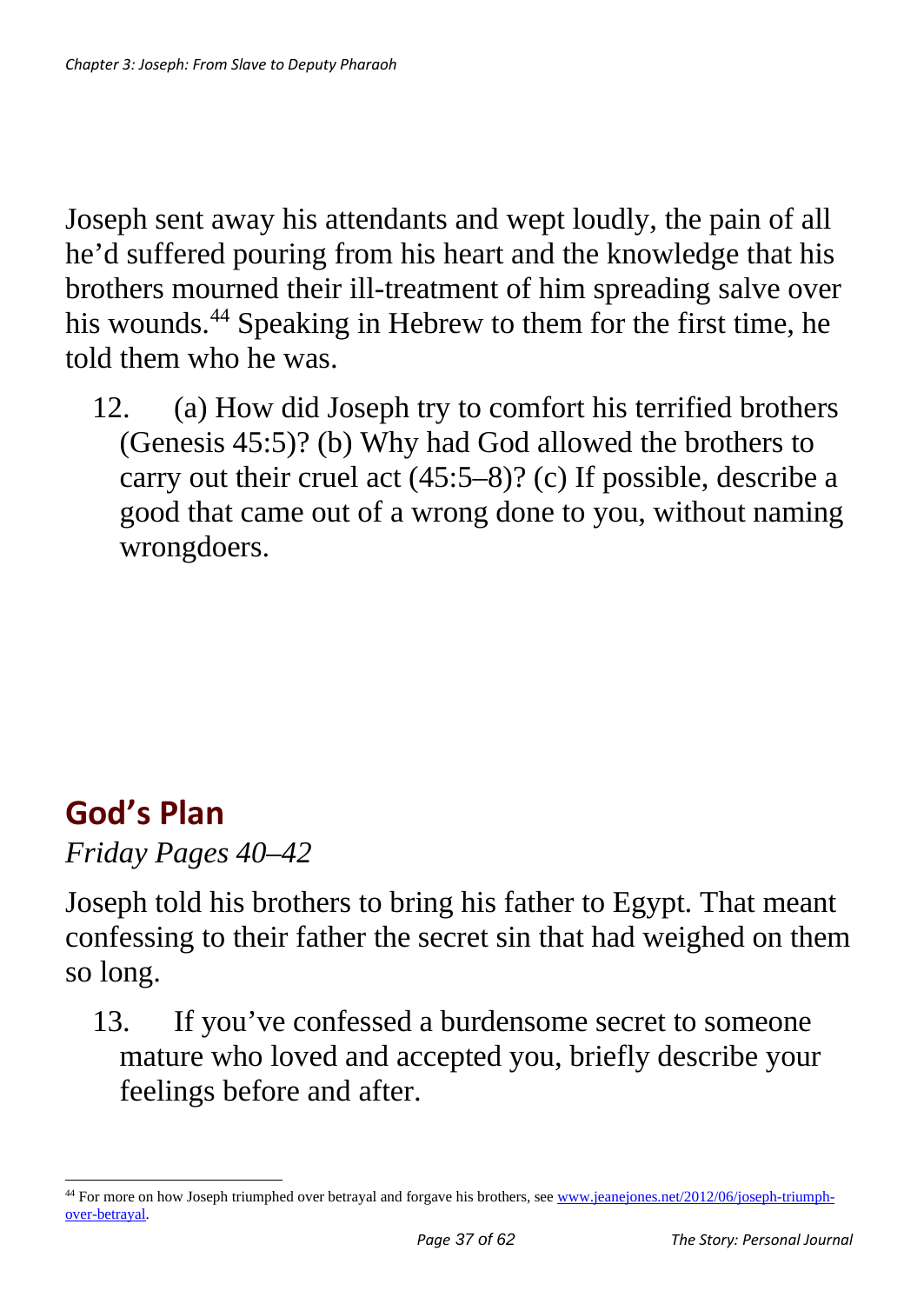The family lived together in Egypt. Seventeen years later, Jacob knew he was close to death and adopted Joseph's two sons, Ephraim and Manasseh, so they would inherit as one of his other children.[45](#page-38-0) In this way he gave Joseph the double-inheritance of a firstborn son.[46](#page-38-1) Then he blessed his twelve sons and prophesied over them. There was a special promise to Judah, who had been willing to lay down his life for his youngest brother for the sake of his love for his father:

The scepter will not depart from Judah, nor the ruler's staff from between his feet, until he comes to whom it belongs and the obedience of the nations is his. *Genesis 49:10* 

After Jacob died, the ten oldest brothers feared Joseph's wrath. They sent Joseph a message saying their father wanted him to forgive them, and they asked his forgiveness.

14. (a) How was the brothers' offering themselves as slaves appropriate (Genesis 50:18)? (b) How did Joseph demonstrate forgiveness (50:19–21)? (c) How can you demonstrate forgiveness to someone who wants your forgiveness?

<span id="page-38-0"></span><sup>&</sup>lt;sup>45</sup> Jacob also said that when their descendants returned to the Promised Land and the territories were named for the sons, Manasseh and Ephraim would have territories named for them (Genesis 48:5–6).<br><sup>46</sup> The oldest son, Reuben, sacrificed his right to it when he slept with his father's concubine (Genesis 49:3–4).

<span id="page-38-1"></span>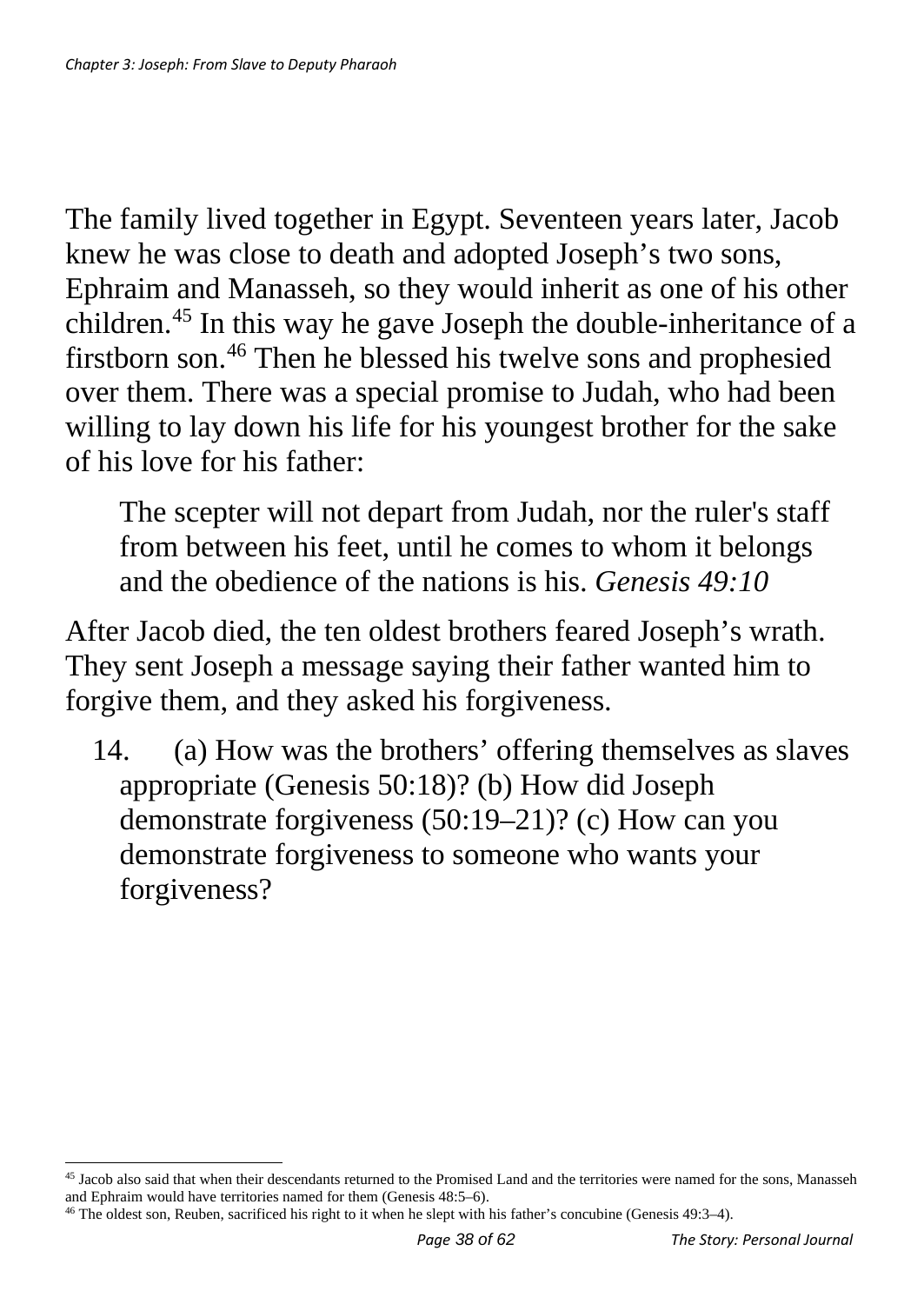Romans 8:28 says, "And we know that in all things God works for the good of those who love him, who have been called according to his purpose."

15. (a) How did God work all things in Joseph's life for good? (b) Why is faith in God's ability to work good out of bad circumstances necessary to forgive those who have wronged us in ways that seem irreparable?<sup>[47](#page-39-0)</sup> (c) Describe the good God worked from a hardship that you couldn't imagine good coming from while you were in the midst of it. (d) What lessons do you need to remember to trust God through the current or next hardship you encounter?

Prophets' lives sometimes foretold momentous future events. Next week we'll see how just as Joseph went from favorite to enslavement to exaltation, so did the growing nation of Israel.

<span id="page-39-0"></span><sup>&</sup>lt;sup>47</sup> Sometimes we don't know the good God brings until heaven.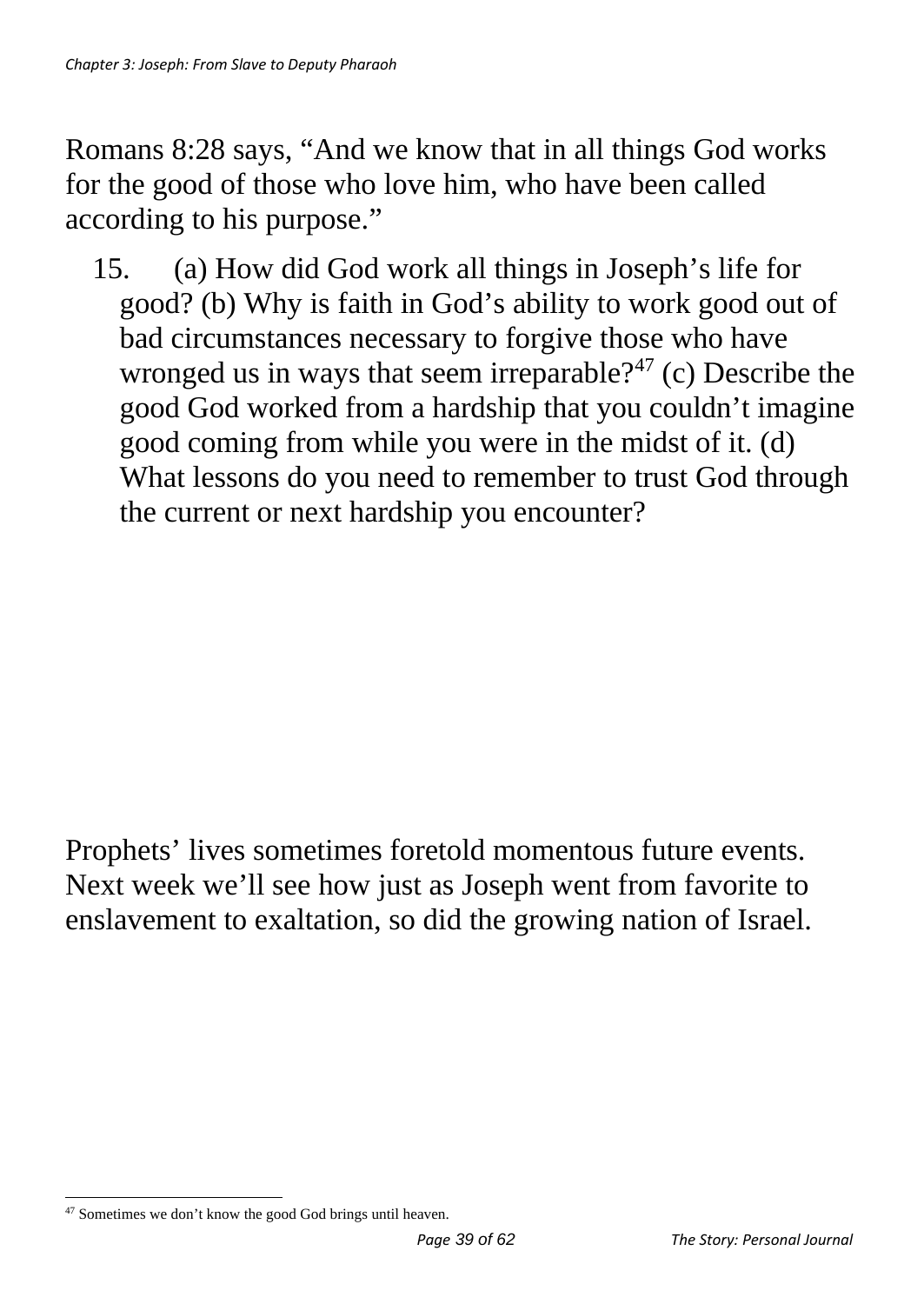#### <span id="page-40-0"></span>STORY THE READ THE STORY. EXPERIENCE THE BIBLE.

### *Chapter 4: Deliverance*

*Key Question*: How can we nurture faith rather than doubts?

#### **The Call**

*Monday - Pages 43–47*

God warned Abraham that his descendants would be enslaved and mistreated in a foreign land for four hundred years, after which he would bring them to the Promised Land.<sup>[48](#page-40-1)</sup> As we pick up the story, four hundred years have passed since Joseph's family came to Egypt, and the people were indeed suffering under Pharaoh.

<span id="page-40-1"></span>1.(a) In what ways did Pharaoh oppress the Israelites (Exodus 1:11–16, 22)? (b) Do you think the Israelites would have been willing to follow Moses out of Egypt if their lives were prosperous and comfortable? Why or why not? (c) If possible, briefly describe a time God used difficulties to guide you to make a change.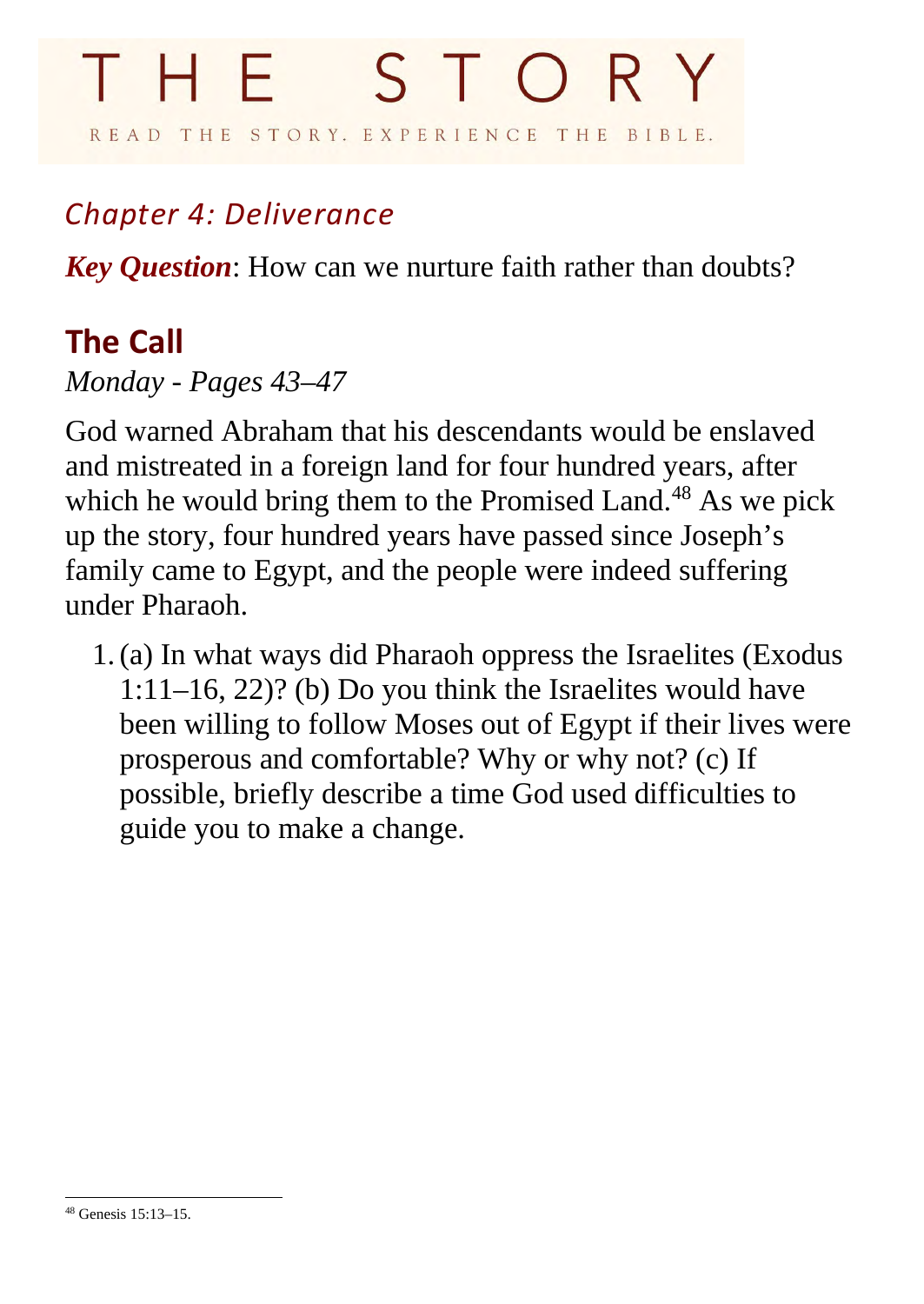When Moses was born, Pharaoh's daughter rescued him from the Nile and raised him as her son. When he grew up, he killed an Egyptian who mistreated a Hebrew[49](#page-41-0) and fled from Pharaoh to Midian. That Pharaoh eventually died, but the new Pharaoh continued mistreating the Hebrews, and the people cried out to God in their misery.

One day on Mount Horeb,<sup>[50](#page-41-1)</sup> Moses saw a bush that appeared to be on fire without being consumed by the flames. As he approached to see this wonder, the Lord God called to him from the bush.

2.(a) How did God first identify himself to Moses (Exodus 3:6)? (b) What had God seen and heard, and what was his reaction (3:7, 9)? (c) What did God plan to do about what he had seen (3:8)? (d) What do you learn about God from this passage?

Moses asked God his name.<sup>[51](#page-41-2)</sup>

3.(a) What name did God give himself (Exodus 3:14)? (b) What does this name tell you about God? (c) Whom did God tell Moses to say sent him (3:15)?

<span id="page-41-0"></span><sup>49</sup> At this time, the Israelites (descendants of Israel) were often called *Hebrews* (descendants of Eber, Genesis 11:14). After the Assyrian exile they were also called Jews (from Judah).

<span id="page-41-1"></span><sup>50</sup> Mount Horeb is probably another name for Mount Sinai.

<span id="page-41-2"></span><sup>&</sup>lt;sup>51</sup> The Hebrews lived among Egyptians who worshipped many gods.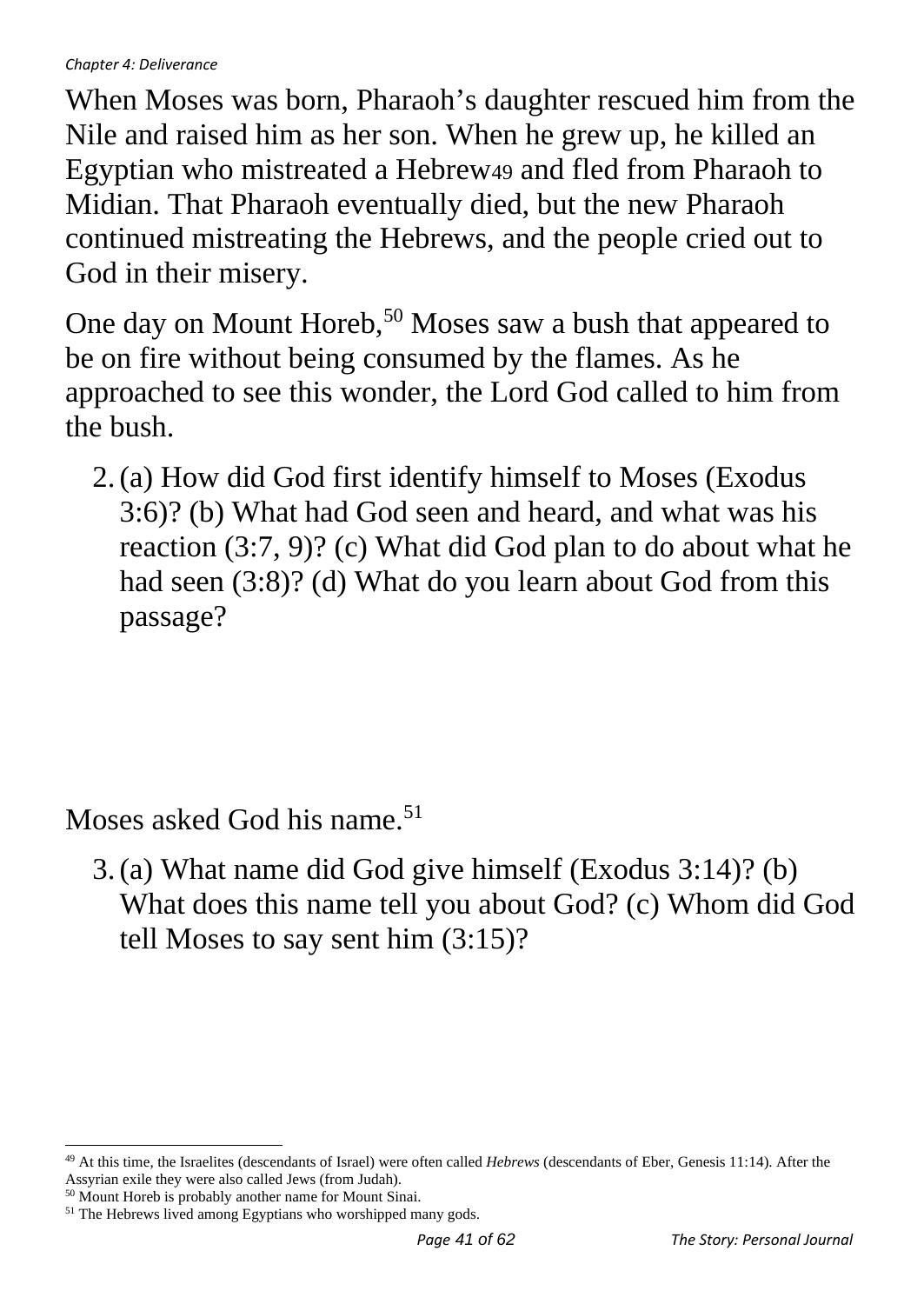The Hebrew word translated Lord in capital letters is "Yhvh,"[52](#page-42-0) which means the "Self-Existent or Eternal,"<sup>[53](#page-42-1)</sup> and is the thirdperson form of the Hebrew for "I AM."

God told Moses he was sending him to Pharaoh to bring the Israelites out of Egypt into the land promised to Abraham, Isaac, and Jacob. Moses asked what to do if the Israelites didn't believe God had sent him—a valid concern—and God enabled him to give miraculous signs.

4.(a) What was Moses' reaction (Exodus 4:10)? (b) What was God's response  $(11–12)$ ? (c) What do you learn from this about how God equips us to do that which he calls us to do? (d) Is there anything you think God may be calling you to do that you don't feel equipped for yet? If so, what encouragement can you take to step out in faith as Moses did?

#### **The First Signs**

*Tuesday - Pages 47–50*

Initially God allowed Moses' brother Aaron to accompany him and speak for him. Moses and Aaron met with the Israelite elders, told them all God had said, and showed them signs as proof. The elders believed and worshipped God in gratitude for his concern over their misery.

<span id="page-42-1"></span><span id="page-42-0"></span><sup>52</sup> Or "Yhwh"; sometimes transliterated "Jehovah." <sup>53</sup> *Strong's Talking Greek & Hebrew Dictionary* (Austin: WORDsearch, 2008).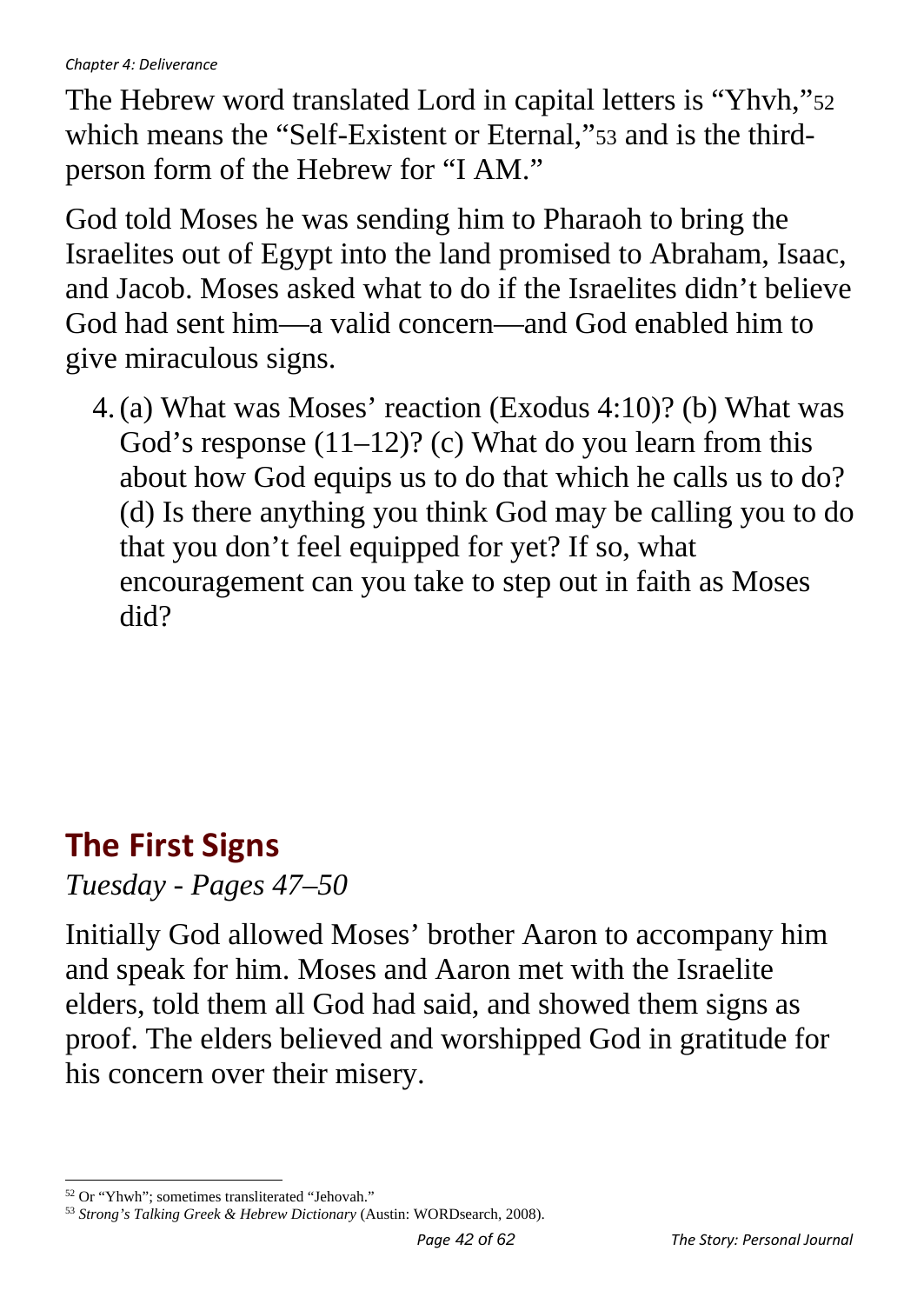But when Moses told Pharaoh that God said, "Let my people go, so that they may hold a festival to me in the desert," Pharaoh refused. He accused the Hebrews of laziness and told them he'd no longer supply the straw they needed to make bricks: they'd have to search for their own straw to make the same number of bricks. The slave drivers beat the Israelites for not meeting their impossible quota, and the Israelites blamed Moses.<sup>[54](#page-43-0)</sup> Dismayed, Moses asked God why things got worse instead of better when he did what God told him to do.

5.(a) What did God tell Moses to tell the Israelites (Exodus 6:6)? (b) What do we learn about God from the fact that he planned to judge Egypt for mistreating the Israelites? (c) What relationship did God want to have with them (6:7a)? (d) Once they saw God redeem them mightily, what would they know (6:7b)?

God promised to redeem them with mighty acts of judgment so they would have no doubt that he was God.

6.(a) Where was God going to take them (Exodus 6:8)? (b) What comfort might they have taken in being reminded of God's promise to their forefathers? (c) Briefly describe the last time you were reminded of one of God's promises. How did that encourage you?

<span id="page-43-0"></span><sup>54</sup> Exodus 5:21.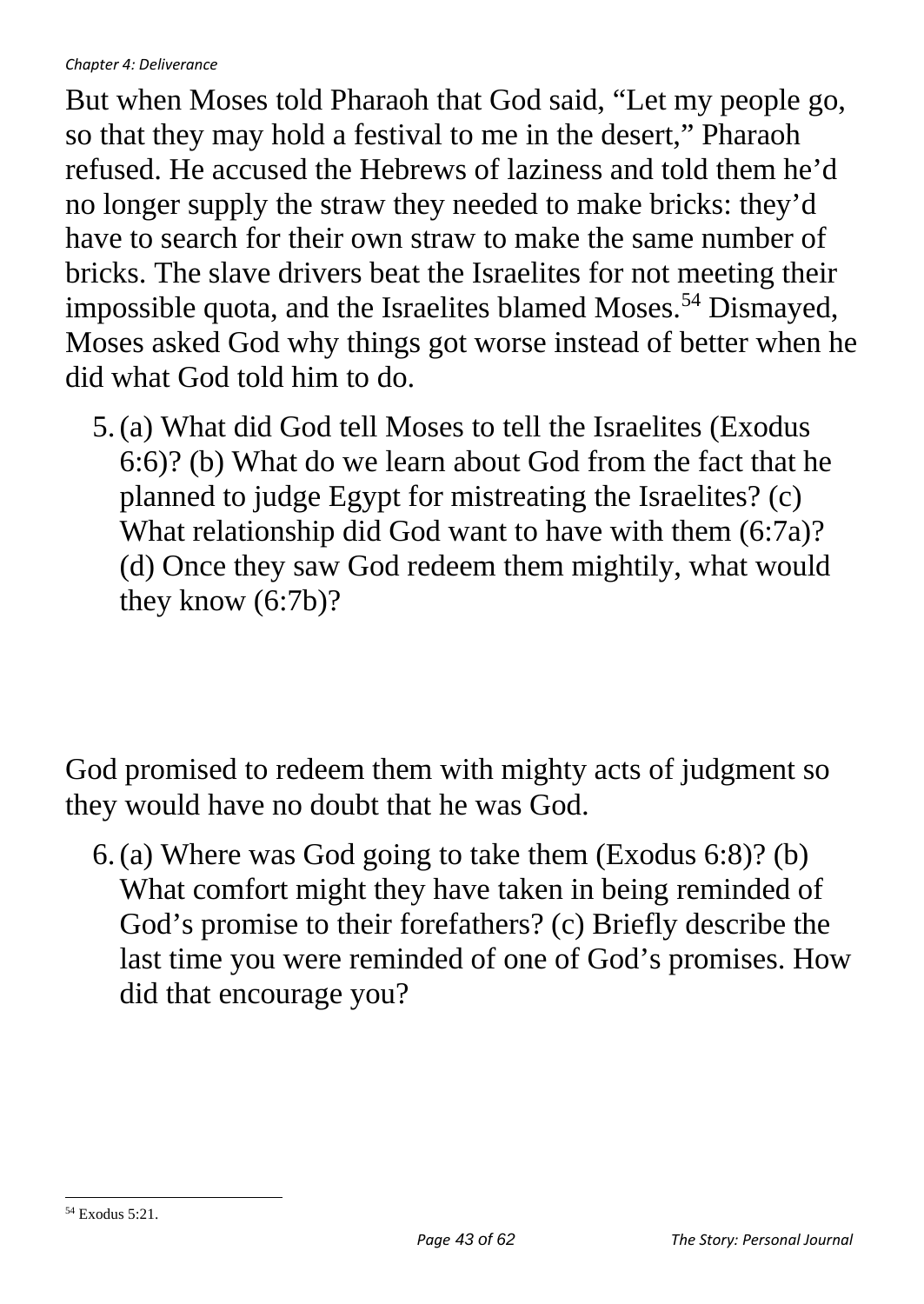But the discouraged Israelites wouldn't listen to Moses. God told Moses to approach Pharaoh again. Moses replied, "If the Israelites will not listen to me, why would Pharaoh listen to me?" Despite his misgivings, he obeyed God and went.

As a sign to Pharaoh that God sent Moses, Aaron threw down his staff and it became a snake. Pharaoh's magicians did likewise, but Aaron's staff swallowed the other staffs, showing God's power was greater.

7.(a) What was Pharaoh's reaction to Moses' repeated call to let the people go (Exodus 7:13)? (b) Had God called Moses to convince Pharaoh, or to simply say what God told him to say? (c) When you share a truth about God, are you ever discouraged when people don't respond positively? Why or why not? (d) Moses obeyed even though he felt inadequate; briefly describe a time you obeyed God in something you didn't feel capable of doing and saw him come through in an amazing way.

God's judgment on Egypt now began. Nine times Moses went before Pharaoh and announced a plague unless Pharaoh let God's people go: the Nile turned to blood, frogs encroached, gnats clung, flies swarmed, livestock died, boils infected, hail destroyed, locusts devoured, and darkness overcame.<sup>[55](#page-44-0)</sup> Nine times Pharaoh refused.<sup>[56](#page-44-1)</sup>

<span id="page-44-0"></span><sup>&</sup>lt;sup>55</sup> The Egyptians believed in many gods, each of which had power over aspects of nature. These plagues showed the God who sent Moses—the God of Abraham—had the true power over all of nature.

<span id="page-44-1"></span><sup>56</sup> Pharaoh hardened his own heart after the first five plagues. After that, his judgment was sealed and God hardened his heart.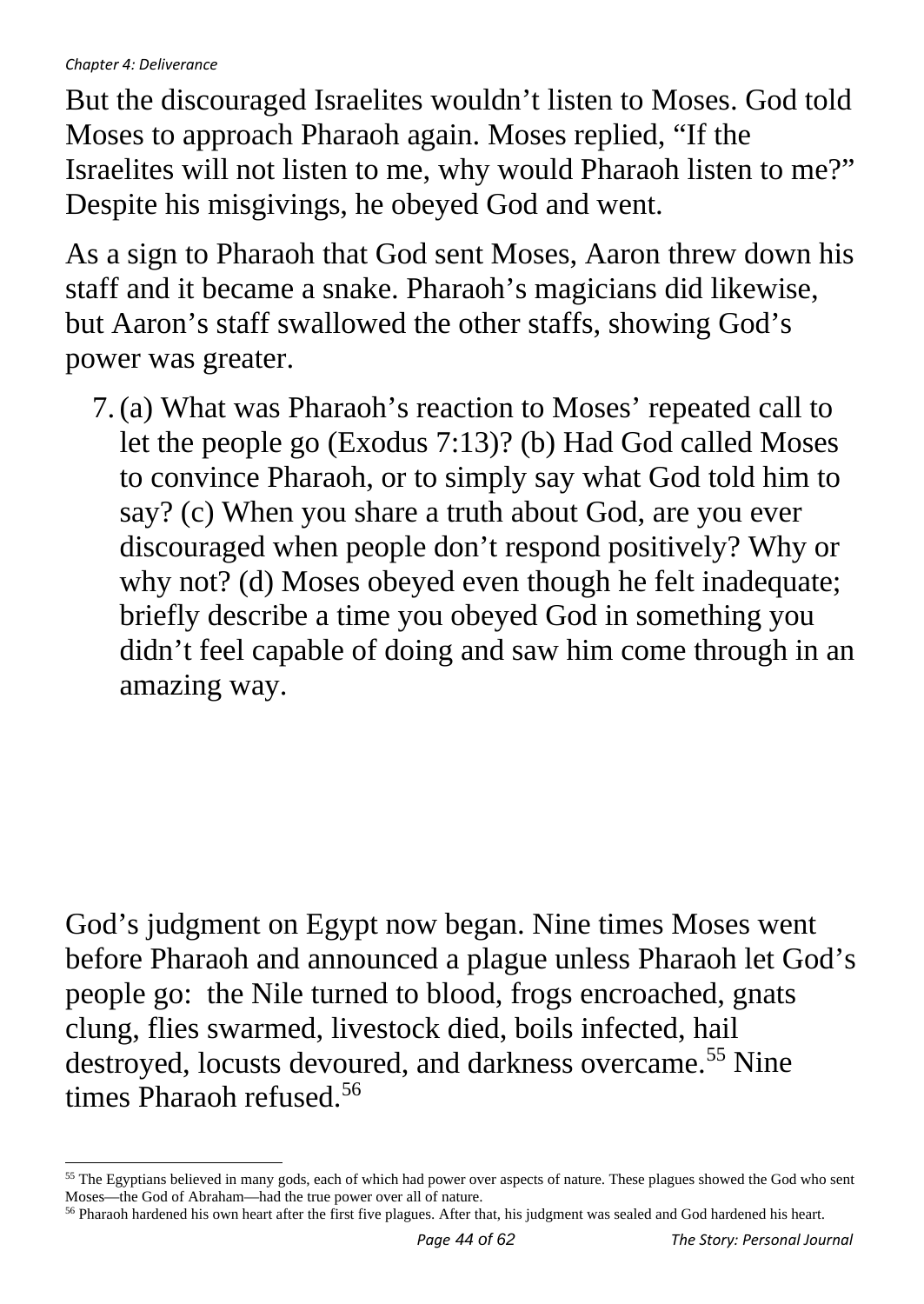#### **The Passover** *Wednesday - Pages 50–52*

After the ninth plague, Pharaoh told Moses if he ever saw him again, he would kill him. Moses announced the tenth and final plague: at midnight, every firstborn male of Egypt would die.

Moses told the Israelites what they must do to escape the plague that night.

8.(a) What kind of animal were the Israelites to slaughter (Exodus 12:21)? (b) What were they to do with the animal's blood (12:22)? (c) What would happen when the destroyer came to Egypt (12:23)?

The Israelites followed Moses' command.

9.(a) What happened at midnight (Exodus 12:29–30)? (b) How did Pharaoh respond to the tenth plague (12:31–32)? (c) What indication is there in Pharaoh's words that he realized God was greater than he?

Judgment came, and the nation which had murdered Hebrew sons now lost their own.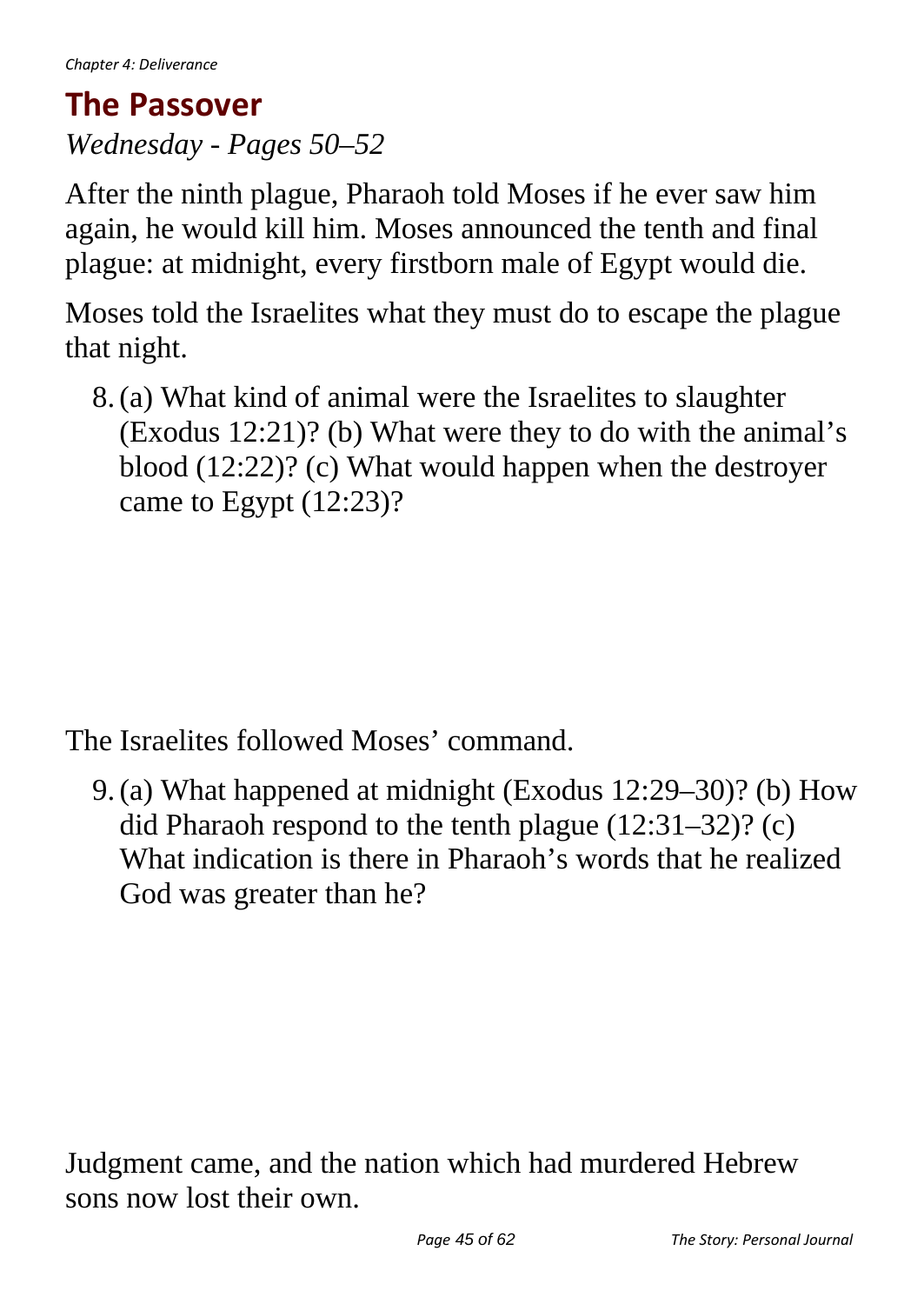### **The Deliverance**

*Thursday - Pages 52–55*

The Lord led the Israelites in a pillar of cloud by day and of fire by night. Meanwhile, Pharaoh changed his mind about letting the Hebrew slaves leave. He pursued them with chariots, horsemen, and troops, finally hemming them in next to a sea. The Israelites cried out in fear.

10. (a) What did Moses tell the Israelites to do (Exodus 14:13–14)? (b) What would the Lord do (14:14)? (c) What do we learn about God from this?

11. Summarize how the Lord fought for the Israelites (Exodus 14:15–29).

Something important happened that day: The Israelites learned that the Lord was God and had power to save.

12. (a) In whom did the Israelites put their trust (Exodus 14:30–31)? (b) Would they have trusted as much if Pharaoh had let them go easily so there was no need for a miraculous salvation? (c) Word of God's miraculous salvation spread all around;<sup>[57](#page-46-0)</sup> what did that tell people of other nations? (d) If possible, describe a difficulty you went through that helped others see God's glory.

<span id="page-46-0"></span><sup>57</sup> Joshua 2:10–11.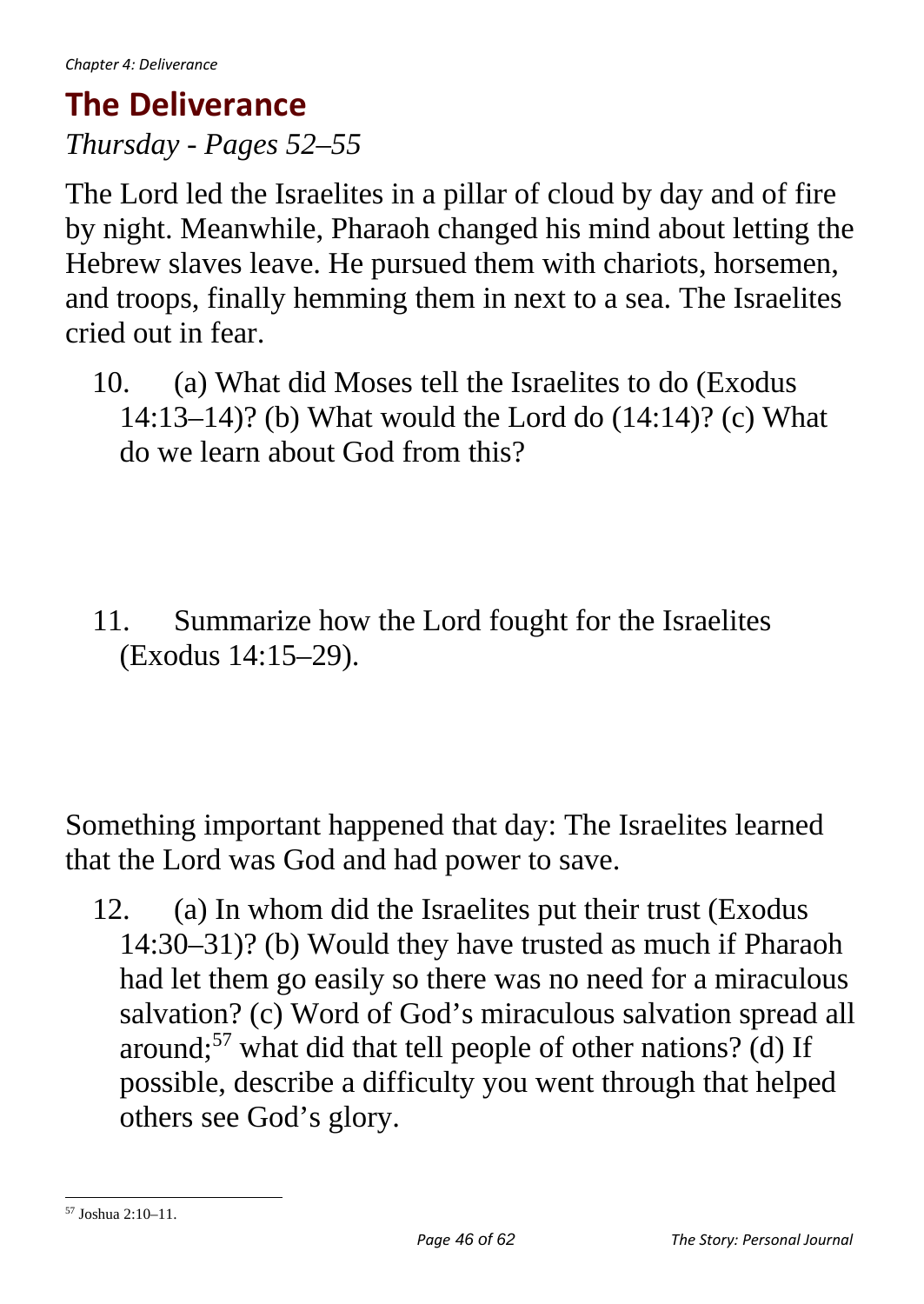#### **The Journey** *Friday - Pages 55–57*

The angel of the Lord led the Israelites towards Mount Horeb, where Moses had encountered the burning bush. But the people's memory was short. They focused not on their destination, but on the difficulties of their journey.

13. (a) As they trekked through the desert, what did the people do (Exodus 16:2)? (b) What things slipped from their memory that enabled them to speak as they did  $(16:3)$ ?<sup>[58](#page-47-0)</sup> (c) We're on a journey to the heavenly Promised Land. What things slip from our memory when we grumble against God?

In the midst of barren desert, God caused manna to appear each morning to feed the multitude. Once again, God proved he was able and willing to carry out his promise to deliver the people to the Promised Land.

Fed by manna, the people traveled for three months to Mount Horeb.<sup>[59](#page-47-1)</sup> When nearly there, the angel of the Lord led the Israelites to camp in a waterless spot, and they again doubted God.

14. (a) Instead of asking God for water or patiently waiting, what did the people do (Exodus 17:2)? (b) What question

<span id="page-47-1"></span> $59$  Exodus 19:1.

<span id="page-47-0"></span><sup>&</sup>lt;sup>58</sup> Consider what they'd cried out for God to rescue them from, what they'd seen of God's power and care, and where God promised to take them.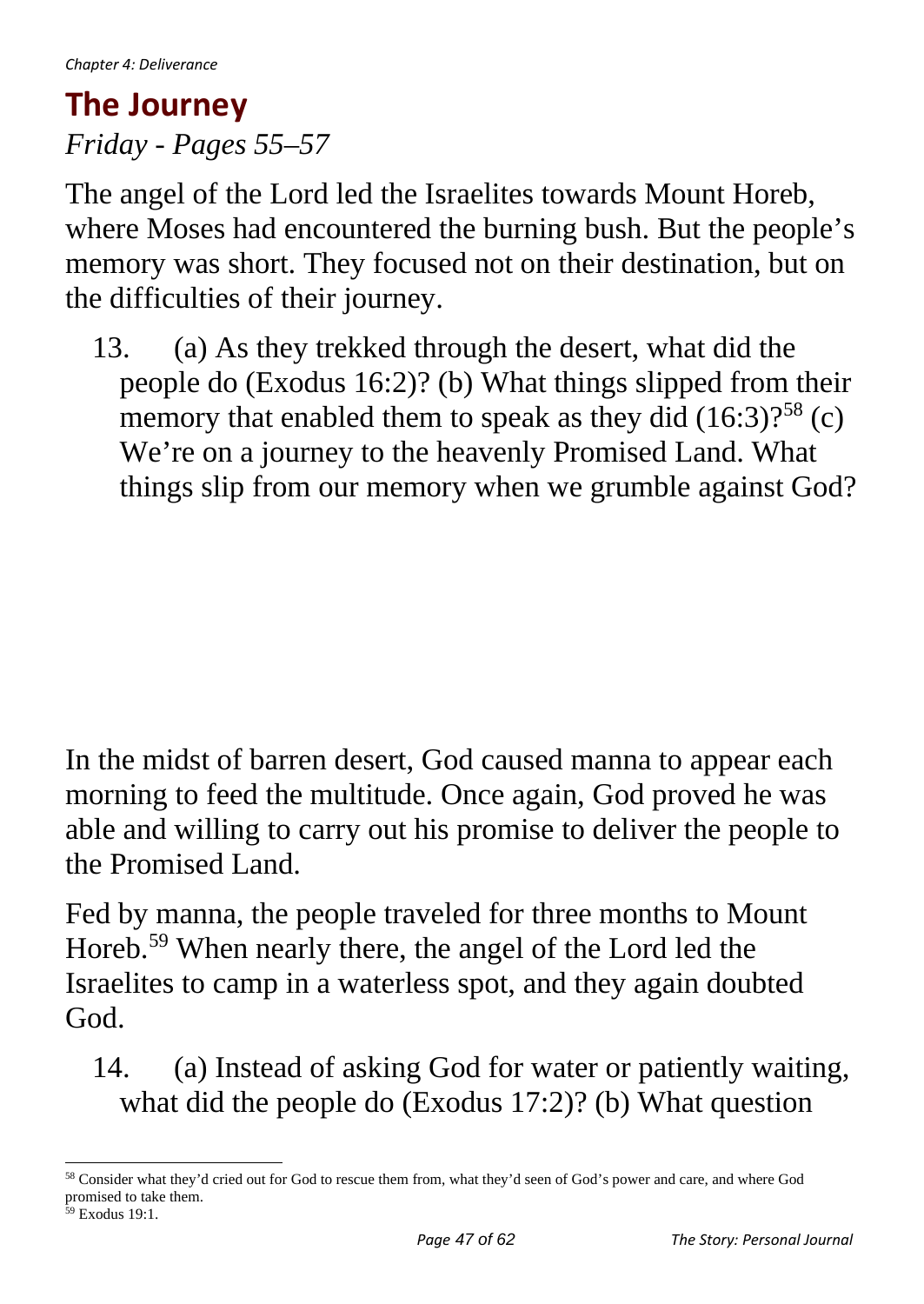did the people ask that tested God (17:7)? (c) How had God already answered that question? (d) Of what else did they accuse Moses and God (17:3)? (e) Was that a valid accusation? Why or why not?

15. (a) How did the Israelites' grumbling show lack of faith? (b) What could they have done to nurture their faith instead of their doubts?

There near the base of Mount Horeb—the holy Mountain of God—God instructed Moses to strike a rock, and when he did, out flowed water.

16. (a) How did Moses' obedience to God grow his faith between the time God first called him from the burning bush on Horeb until he returned to the mountain? (b) What is a practical way you can nurture your faith today, based on what you learned from Moses and the Israelites?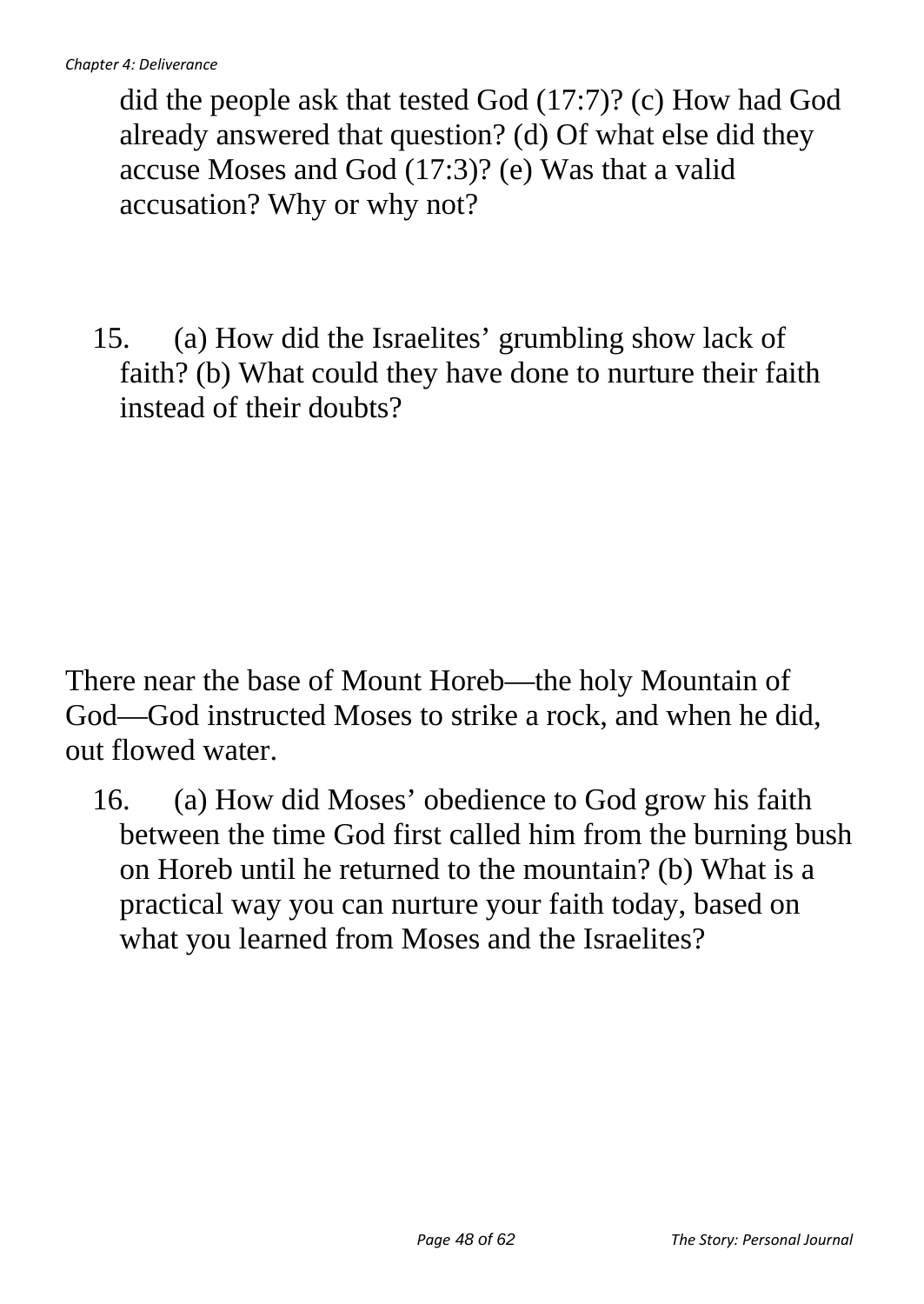God told the people to commemorate their deliverance with an annual feast called Passover. Families reenacted events and ate a meal of an unblemished roasted lamb, bitter herbs, and bread made without yeast.<sup>[60](#page-49-0)</sup> Parents told their children how on the day of Egypt's judgment, the destroyer passed over all who trusted in lamb's blood so that God might deliver them from slavery to Egypt.

God commanded the Israelites to celebrate this Passover yearly so that they would remember his power to deliver … and so that they would recognize the true Passover Lamb when he came. For there will be a final Judgment Day in which another destroyer will pass over all who have trusted in that Lamb's blood so that God might deliver them from slavery to sin and death. That story is coming, but first we continue with God's revealing of himself to Abraham's descendants.

<span id="page-49-0"></span><sup>60</sup> Exodus 12:5–8. Moses interspersed instructions about the annual ceremony with the actual telling of the story.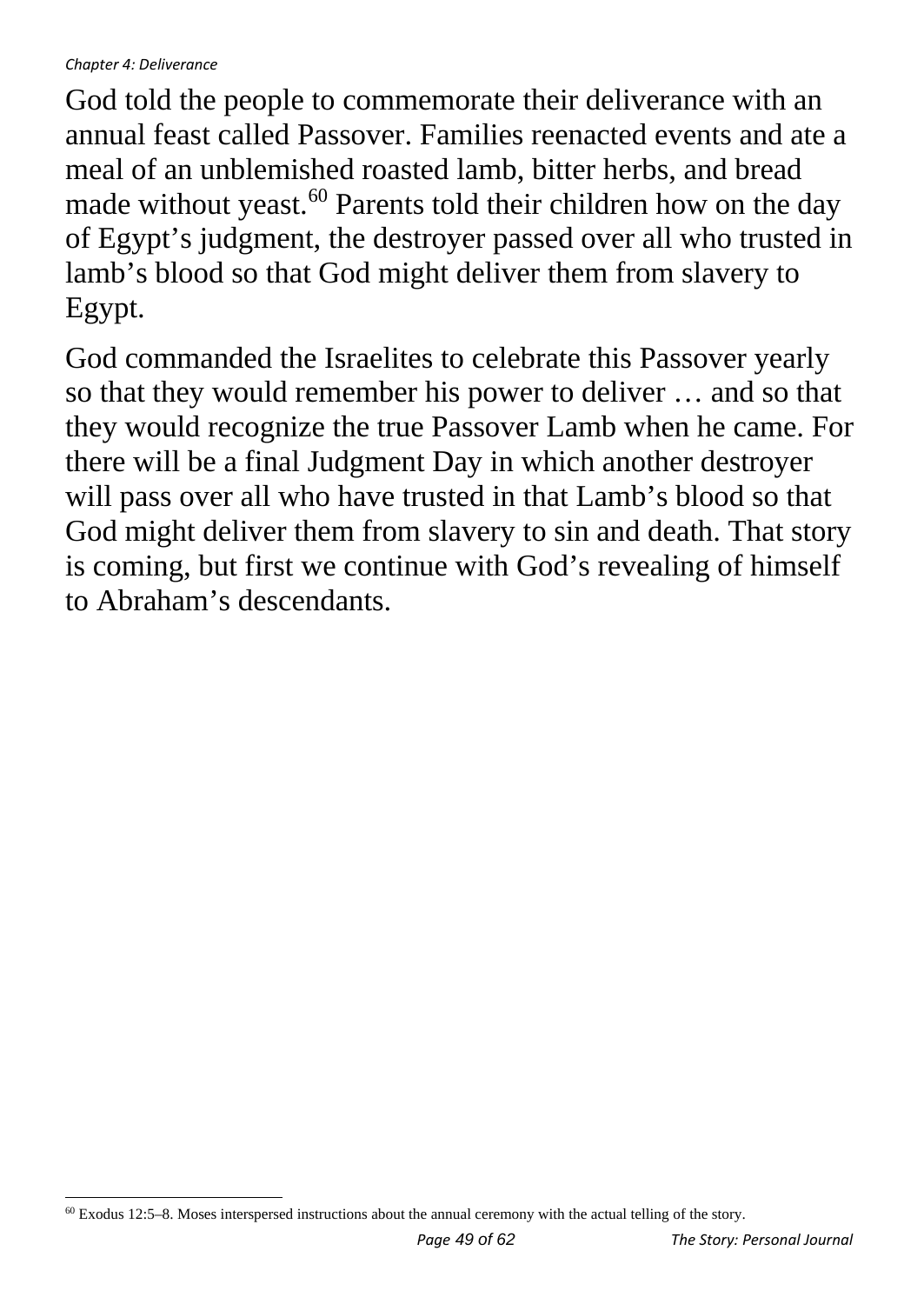#### <span id="page-50-0"></span>STORY THE READ THE STORY. EXPERIENCE THE BIBLE.

#### *Chapter 5: New Commands and a New Covenant*

*Key Question*: How do we fulfill the purpose to which God has called us?

#### **Kingdom of Priests**

*Monday - Pages 59–61*

Three months to the day after escaping Egyptian slavery, the Israelites arrived at Mount Sinai.<sup>[61](#page-50-1)</sup> God told Moses to explain that to which he was calling them.

1.(a) What had the Israelites seen, and what did this tell them about God (Exodus 19:4)? (b) God was about to offer to make a covenant—or contract—with the Israelites. What was the Israelites' part of the covenant (19:5a) (c) If they did that, what would they become (19:5b–6)?

God called the Israelites to obey his commands and be his treasured possession—a nation he cared for and blessed. They would be a kingdom of priests—a people set apart for God's service, making him known to all people groups, and teaching what was right and wrong in God's eyes. They would be a holy nation—a land set apart for God's purpose.

<span id="page-50-1"></span><sup>&</sup>lt;sup>61</sup> Mount Sinai is probably another name for Mount Horeb, where Moses had seen the burning bush.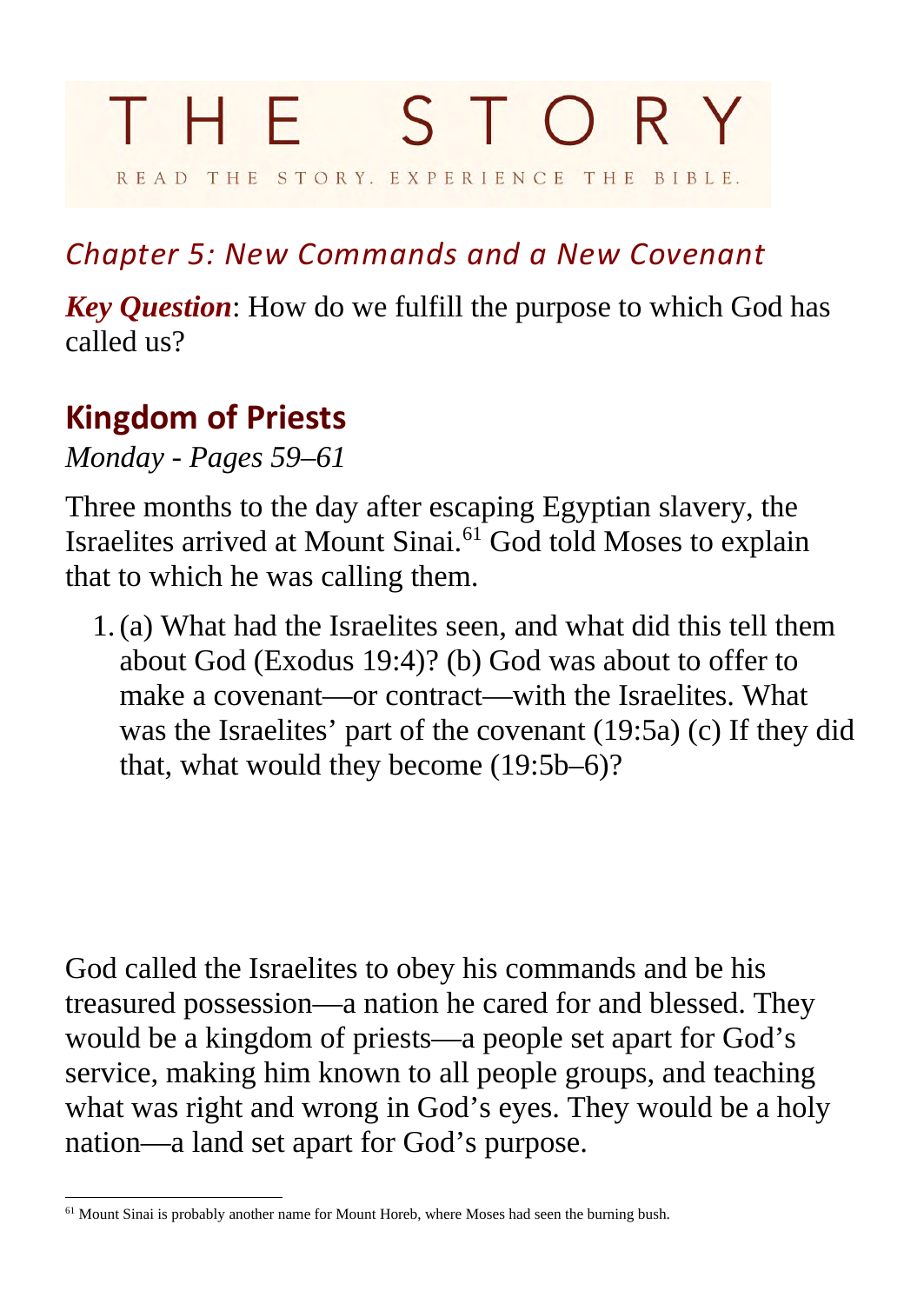But to fulfill their calling, they had to obey God fully. Only then could other nations see the result and wisdom of God's laws.<sup>[62](#page-51-0)</sup> Moses later explained it this way:

See, I have taught you decrees and laws as the LORD my God commanded me, so that you may follow them in the land you are entering to take possession of it. Observe them carefully, for this will show your wisdom and understanding to the nations, who will hear about all these decrees and say, "Surely this great nation is a wise and understanding people." What other nation is so great as to have their gods near them the way the LORD our God is near us whenever we pray to him? And what other nation is so great as to have such righteous decrees and laws as this body of laws I am setting before you today?<sup>[63](#page-51-1)</sup>

The New Testament tells us Christians are likewise "chosen…for obedience to Jesus Christ."[64](#page-51-2) It says, "But you are a chosen people, a royal priesthood, a holy nation, a people belonging to God, that you may declare the praises of him who called you out of darkness into his wonderful light" (1 Peter 2:9).

2.(a) God chose you for obedience to Jesus; how can you fulfill this purpose? (b) God calls you to be a royal priesthood. A priest's duties are serving God, proclaiming God, teaching what is right and wrong according to God, and guiding others to the mercy of God. Briefly describe one

<span id="page-51-0"></span> $62$  Jesus later told his disciples that if they held to his teaching (that is, obeyed him), then they would know the truth and the truth would set them free from slavery to sin (John 8:31–34).

<span id="page-51-1"></span> $^{63}$  Deuteronomy 4:5–8.<br><sup>64</sup> 1 Peter 1:2, 15.

<span id="page-51-2"></span>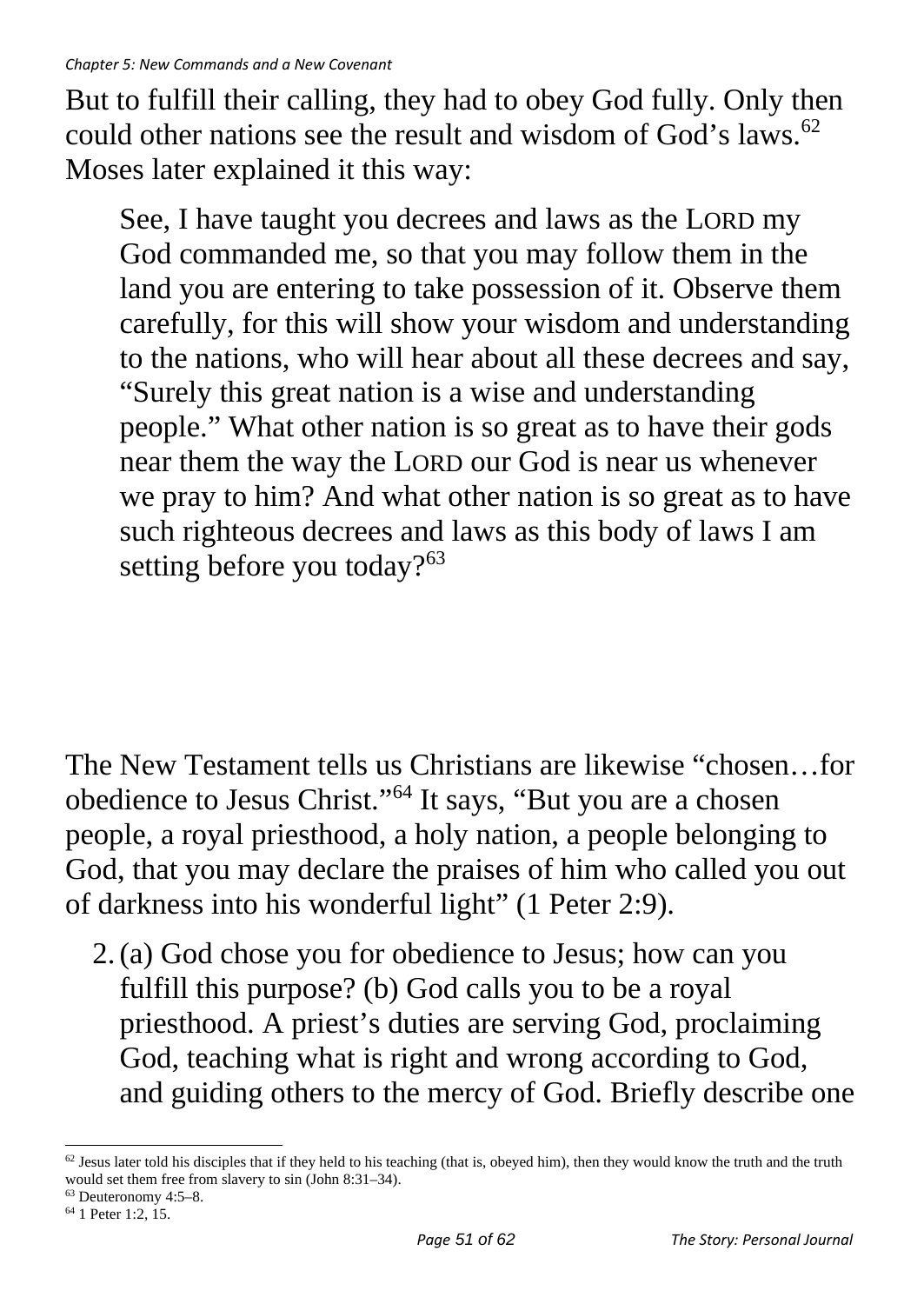way you've fulfilled that purpose. (c) God calls Christians to be a holy nation—a people set apart to serve God and experience his blessings. How are you fulfilling that purpose? (d) God calls you to belong to him; what does that mean to you? (e) What praises can you declare about God as a result of his calling you out of darkness and into light?

From the base of Mount Sinai, God spoke.

3.(a) What did the people see and hear as God spoke (Exodus 20:18)? (b) How did they react (20:18–19)? (c) Why do you think they feared they might die if they continued to hear God's thunderous voice? (d) Moses told them not to fear dying then, for that wasn't the purpose of these signs. What was the purpose (20:20)?

A child might know her parent loves her and wants the best for her, and yet fear her loving parent's discipline if she does wrong; that fear keeps her safe from the consequences of wrongdoing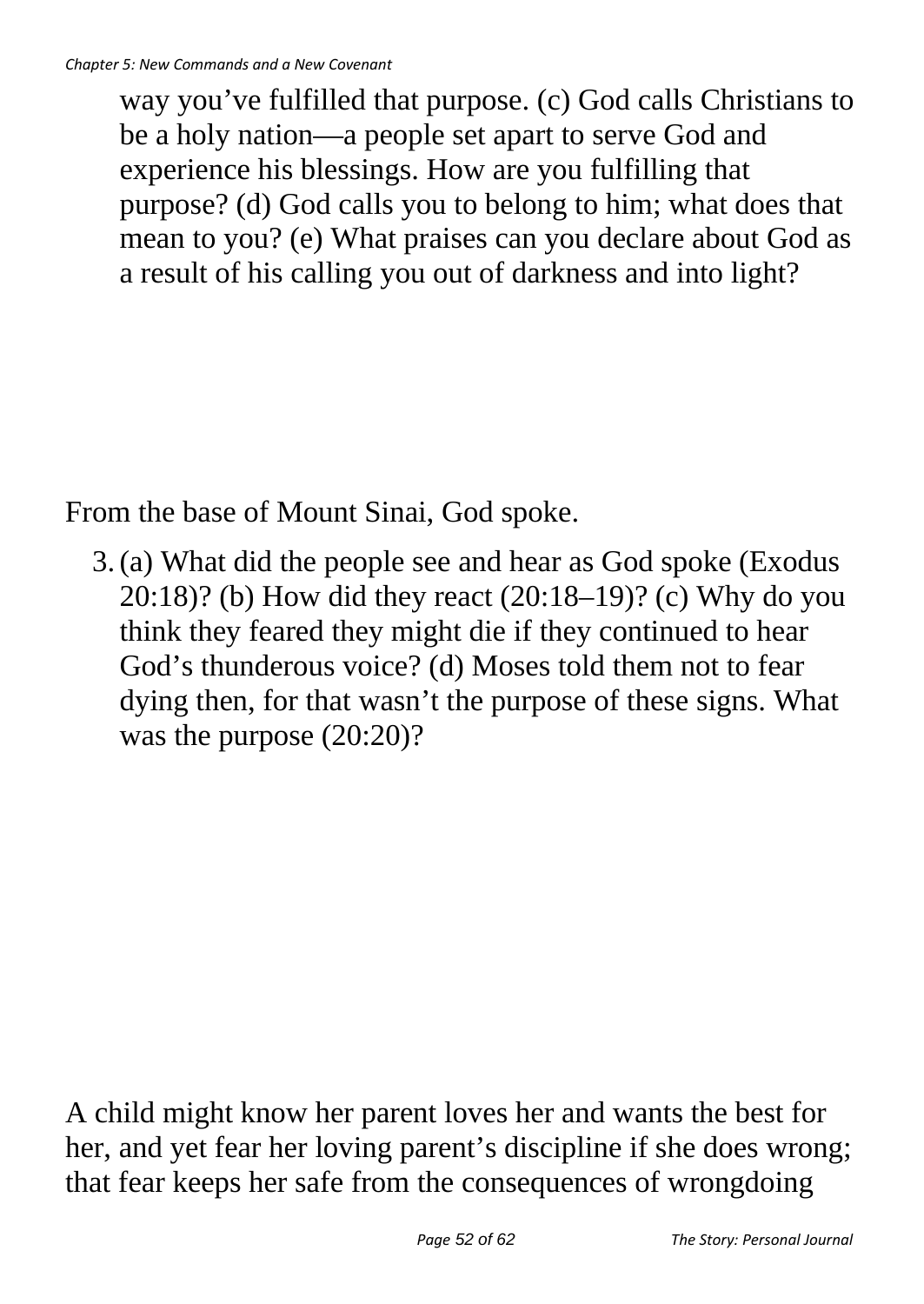when she doesn't yet understand the reason for her parent's commands. The Israelites had come from a land that neither knew nor followed God's laws, and they weren't going to understand God's reasoning behind all of them. They needed to understand that God's power to punish rebellion was real.

4.(a) Does fearing fire's ability to harm cause you to avoid it, or to handle it safely? Explain. (b) Similarly, how does fearing the consequences of disobeying God keep people from sin? (c) Should the fear of God cause us to avoid God or avoid sin? Explain. (d) As some Israelites grew to know God's love and to trust his intentions, how would their motivation not to sin change?

Moses had already chosen to obey God even when he didn't understand the reasons, and he had seen God act powerfully, benevolently, and faithfully. Consequently, he trusted God and didn't fear approaching him. Therefore, the people begged Moses to mediate between them and God as they "remained at a distance, while Moses approached the thick darkness where God was."<sup>[65](#page-53-0)</sup>

<span id="page-53-0"></span><sup>65</sup> Exodus 20:21.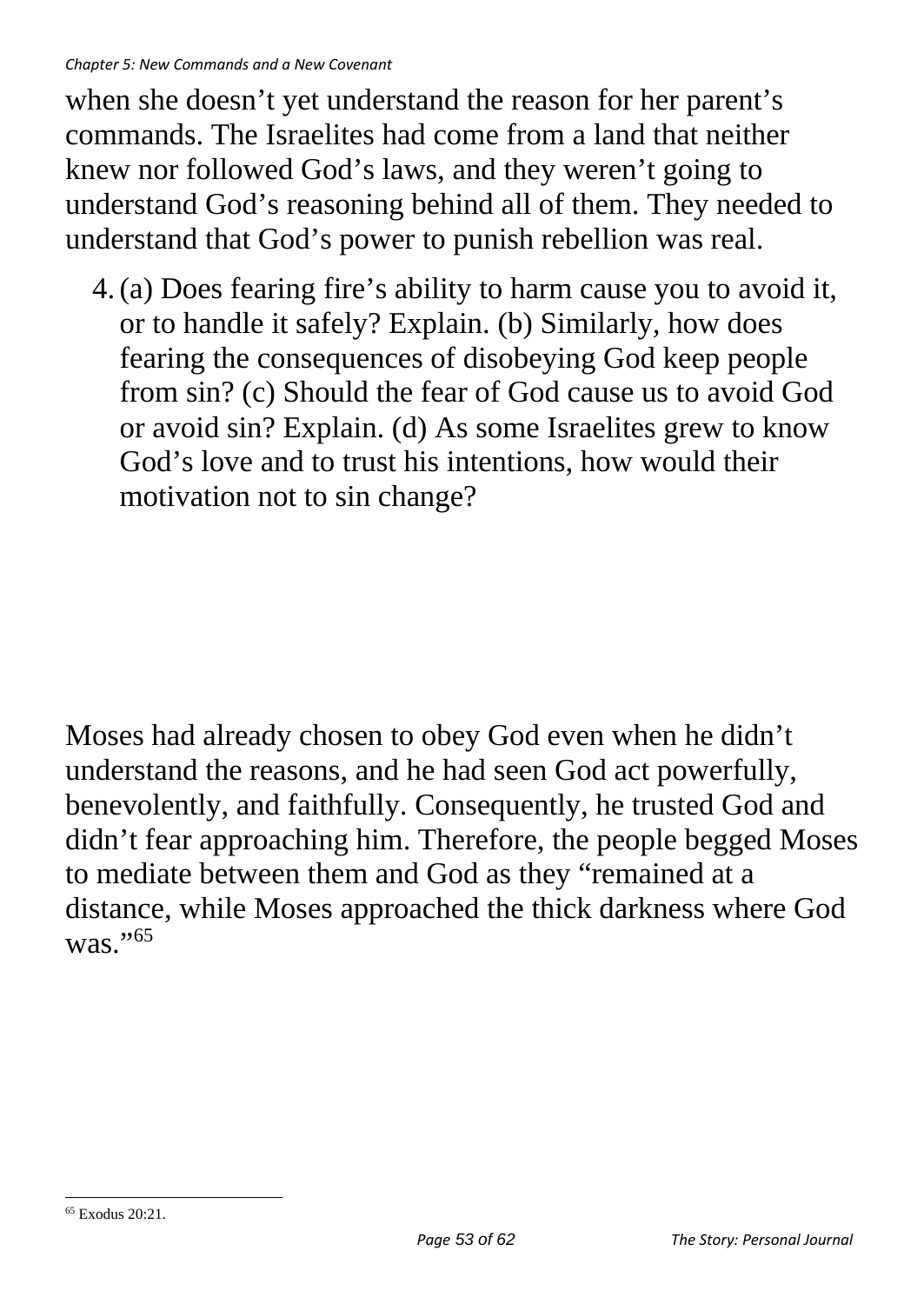#### **The Ten Commandments** *Tuesday - Pages 61–62*

God gave the terms of the covenant he offered.

5.(a) Who would be the parties to the covenant, and what was their relationship (Exodus 20:2)? (b) Why was it important for the Israelites to remember what God had already done for them? (c) When we are tempted to disobey God, why is it important to remember what God has already done for us?

God's first four commands told the Israelites how they should relate to him.

<span id="page-54-0"></span>6.(a) What was the first commandment (Exodus 20:3)? (b) What was the second commandment (20:4)? (c) How would their ability to fulfill their purpose be hindered if they disobeyed these commands? (d) Greed is idolatry.<sup>[66](#page-54-0)</sup> In fact, anything we put before God is an idol, and any time we disobey God we do so because we put something else before God. Name an area of temptation and what the idol is behind that temptation.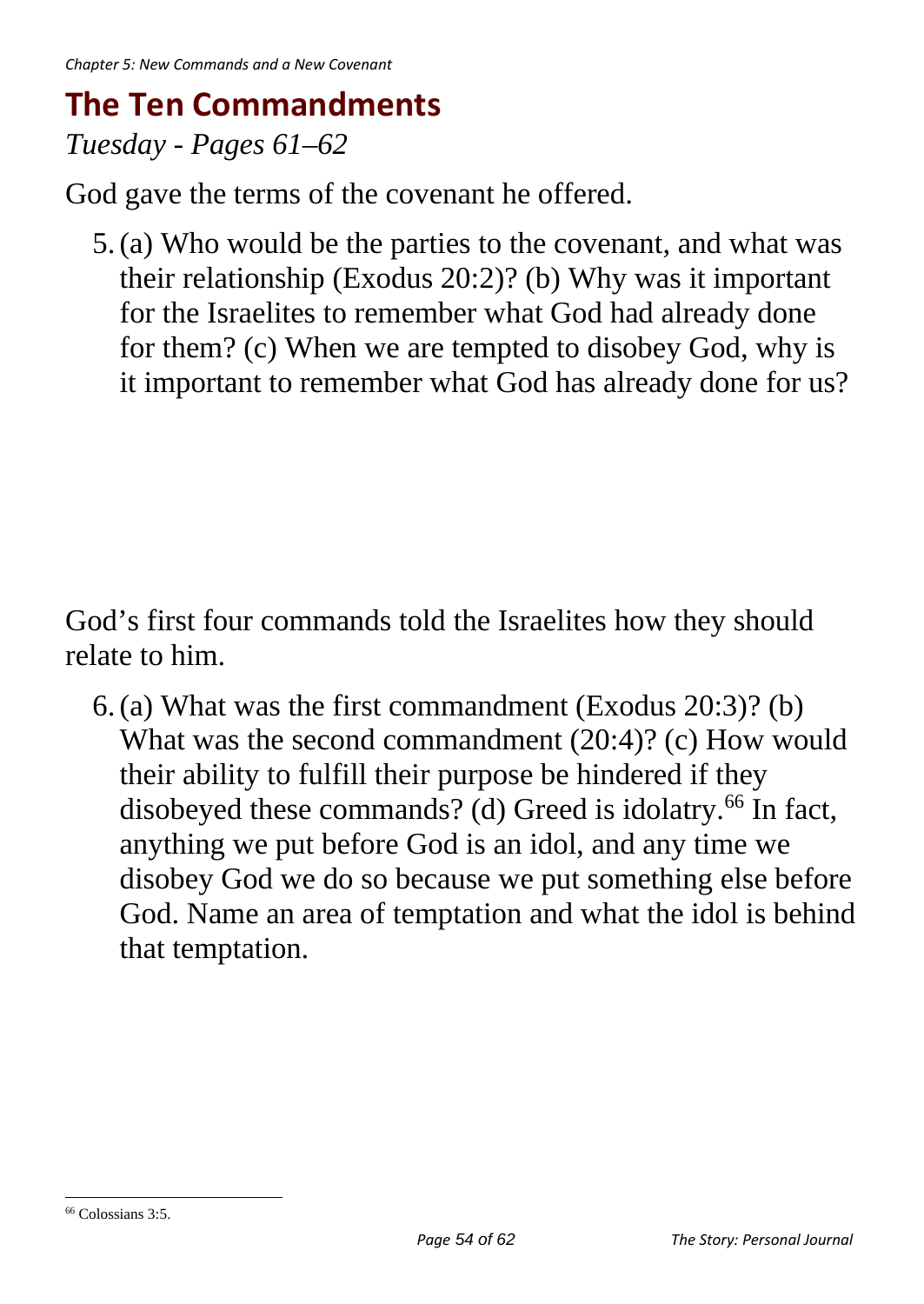7.(a) What is the third commandment (Exodus 20:7)? (b) Why is it important to treat God's name respectfully and with honor, not using it in meaningless exclamations or curses? (c) What is the fourth commandment (20:8–9)? (d) Do you have a day<sup>[67](#page-55-0)</sup> each week for attending church? (e) How might a weekly day of rest benefit us?

God's last six commands told how the Israelites should relate to each other.

8.(a) How are the fifth through tenth commandments ways to love others (Exodus 20:12–17)? (b) Pick two of the commands and briefly describe an incident for each where you or someone else didn't follow it and thereby hurt others<sup>[68](#page-55-1)</sup> (please don't give names if the incident is not public knowledge). (c) How might knowing the hurt that disobedience causes help us to choose obedience and trust God? (d) How can disobeying the tenth command lead to disobeying the other commands?

<span id="page-55-0"></span><sup>&</sup>lt;sup>67</sup> The Sabbath is from sundown Friday to sundown Saturday. Most Christian churches hold church services on Sunday in celebration of the Lord's Day (Revelation 1:10).

<span id="page-55-1"></span><sup>&</sup>lt;sup>68</sup> One of the ways we come to know good and evil is by seeing what results from them, not just in our own lives, but in the lives of all we know.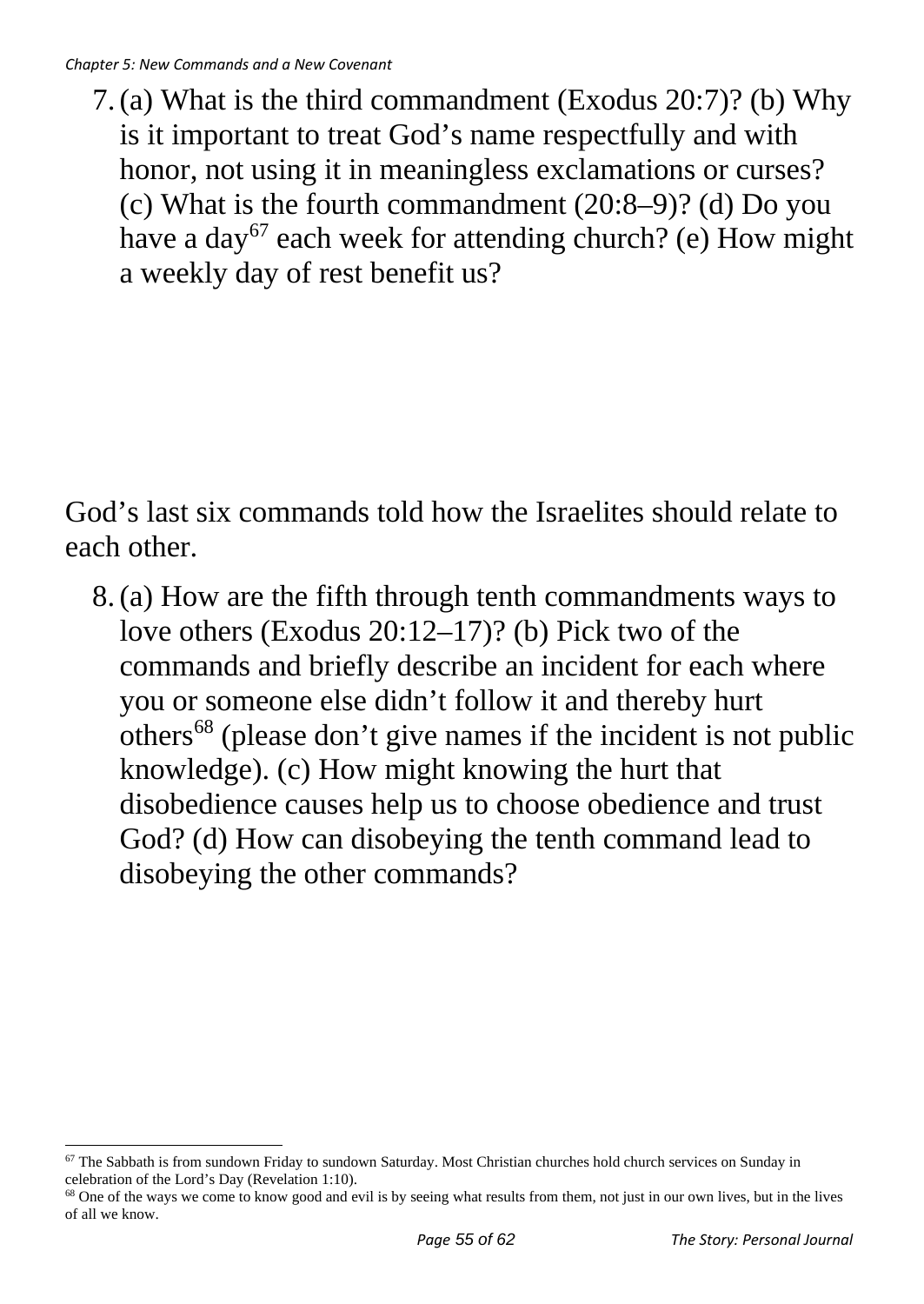#### **The Covenant** *Wednesday - Pages 62–64*

Along with the Ten Commandments, God gave Moses the Book of the Covenant.<sup>[69](#page-56-0)</sup> Moses repeated the Lord's commands and laws to the Israelites, and they agreed to obey them. He wrote everything down.

The next morning, Moses built an altar to God and set up twelve stone pillars representing the twelve tribes of Israel. He sacrificed animals and sprinkled half the blood on the altar.

9.(a) What did Moses do next (Exodus 24:7a)? (b) How did the people respond (24:7b)? (c) What did Moses do after that?

In ancient times, covenant making involved oaths accompanied by blood sacrifice. The blood symbolized the parties' agreement that they deserved death if they broke the covenant. Thus the Lord God made a covenant<sup>[70](#page-56-1)</sup> with the Israelites and they became his people.

God called Moses up Mount Sinai where he remained forty days and forty nights while God showed him how to make a tabernacle, furnishings for worship, and the ark of the covenant. He also gave him instructions on the priesthood and how to worship him acceptably.

10. (a) When the Israelites had made everything, what would God do (Exodus 25:8)? (b) How were they to make

<span id="page-56-0"></span><sup>69</sup> The Book of the Covenant is Exodus 21:1–23:19.

<span id="page-56-1"></span><sup>70</sup> Christians now call this the "Old Covenant."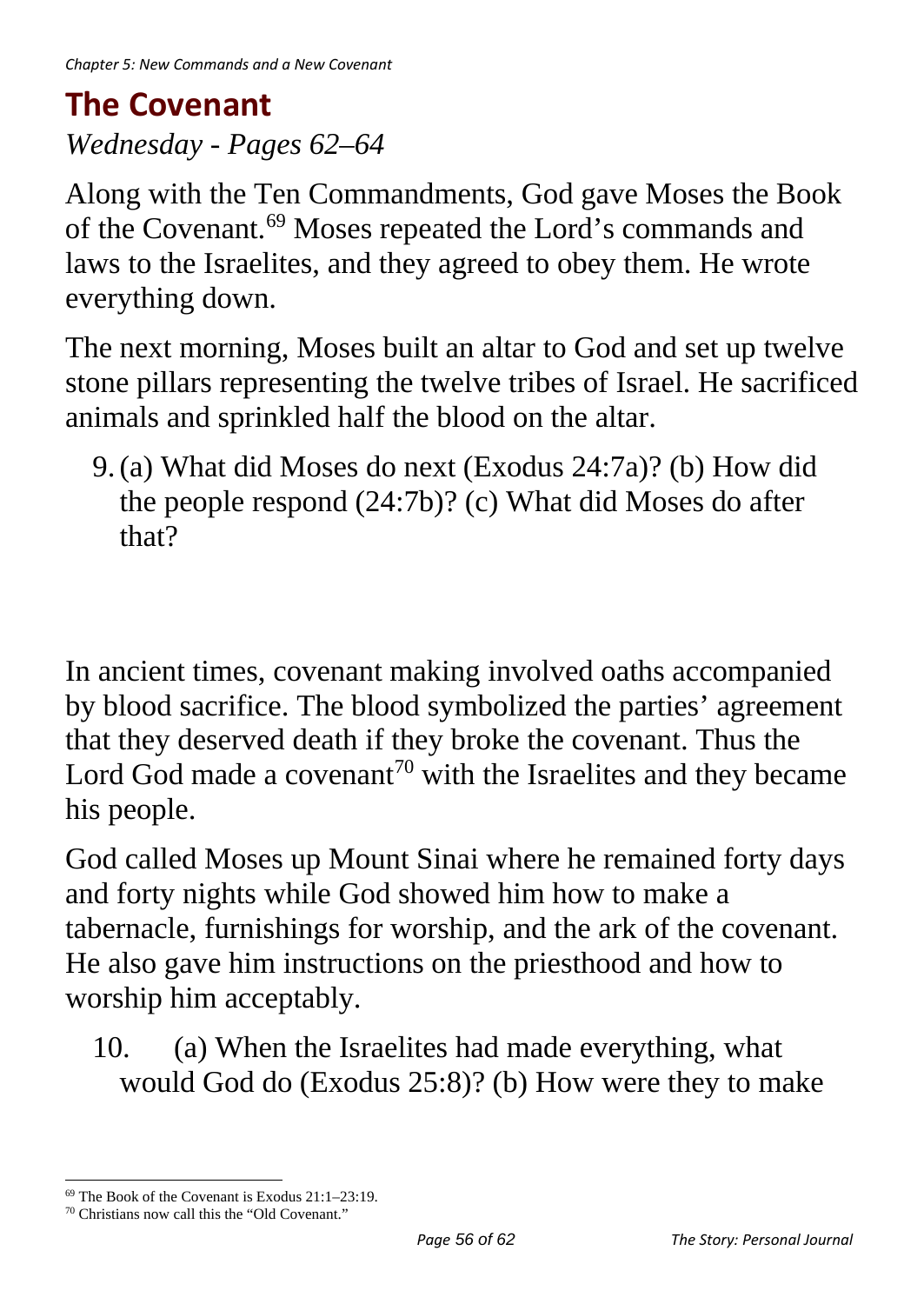the tabernacle and furnishings (25:9)?

The tabernacle was a copy of a real, heavenly tabernacle, and therefore Moses had to ensure the Israelites made it just as God had instructed.<sup>[71](#page-57-0)</sup>

When God finished speaking to Moses, he wrote the Ten Commandments on two stone tablets.

#### **The Golden Calf**

*Thursday - Pages 64–67*

The Israelites weren't expecting Moses to be gone so long, and they began to doubt he would return. They told Aaron to make them a god to lead them.

11. (a) What did Aaron make with the people's gold jewelry (Exodus 32:4)? (b) What did they say about it? (c) How is this similar to someone promising to follow God if God delivers them from something, but after the deliverance reneges and claims the deliverance came from another source (such as luck or their own skill)? (d) How is this similar to someone receiving something prayed for, but attributing the answered prayer to something else?

<span id="page-57-0"></span> $71$  Hebrews 8:5.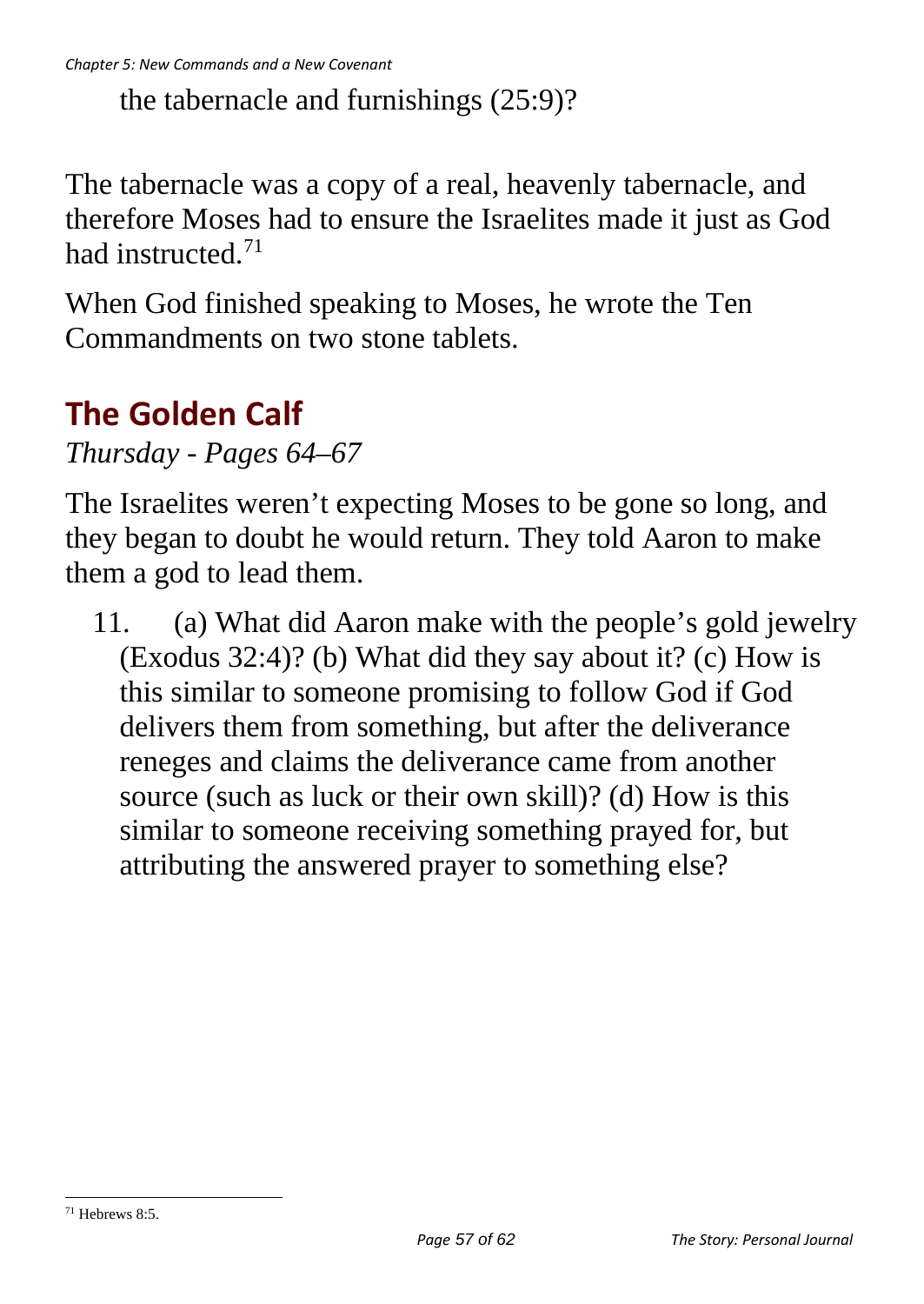Forty days after making their covenant with the Lord God, the Israelites broke it.

Moses descended the mountain and in disbelief beheld dancing and revelry and bowing before a golden calf. He hurled the stone tablets to the ground. They shattered, symbolizing the broken covenant. He cried out for any who were still for the Lord. The Levites ran to him. He told them God's judgment, and they put to the sword three thousand of those who had broken their oath to worship the Lord God alone and make no idols.

The next day Moses went before the Lord to intercede for the people.

12. (a) What did Moses ask God to do if he would not forgive the Israelites their sin (Exodus 32:32)? (b) Would God do this to Moses (32:33)? (c) Nonetheless, what consequences would come (32:34)?

The Lord kept a book with the names of those who were truly his—for not all descendants of Israel were such.<sup>[72](#page-58-0)</sup>

God told Moses to lead the people to the Promised Land—he would not wipe them out. But he said he would not go with them.

<span id="page-58-0"></span> $72$  Later God will reveal more about the book of life, for the Promised Land to which God was bringing the Israelites was a type of a heavenly dwelling promised to those whose names are written in the book of life. See Romans 9:6.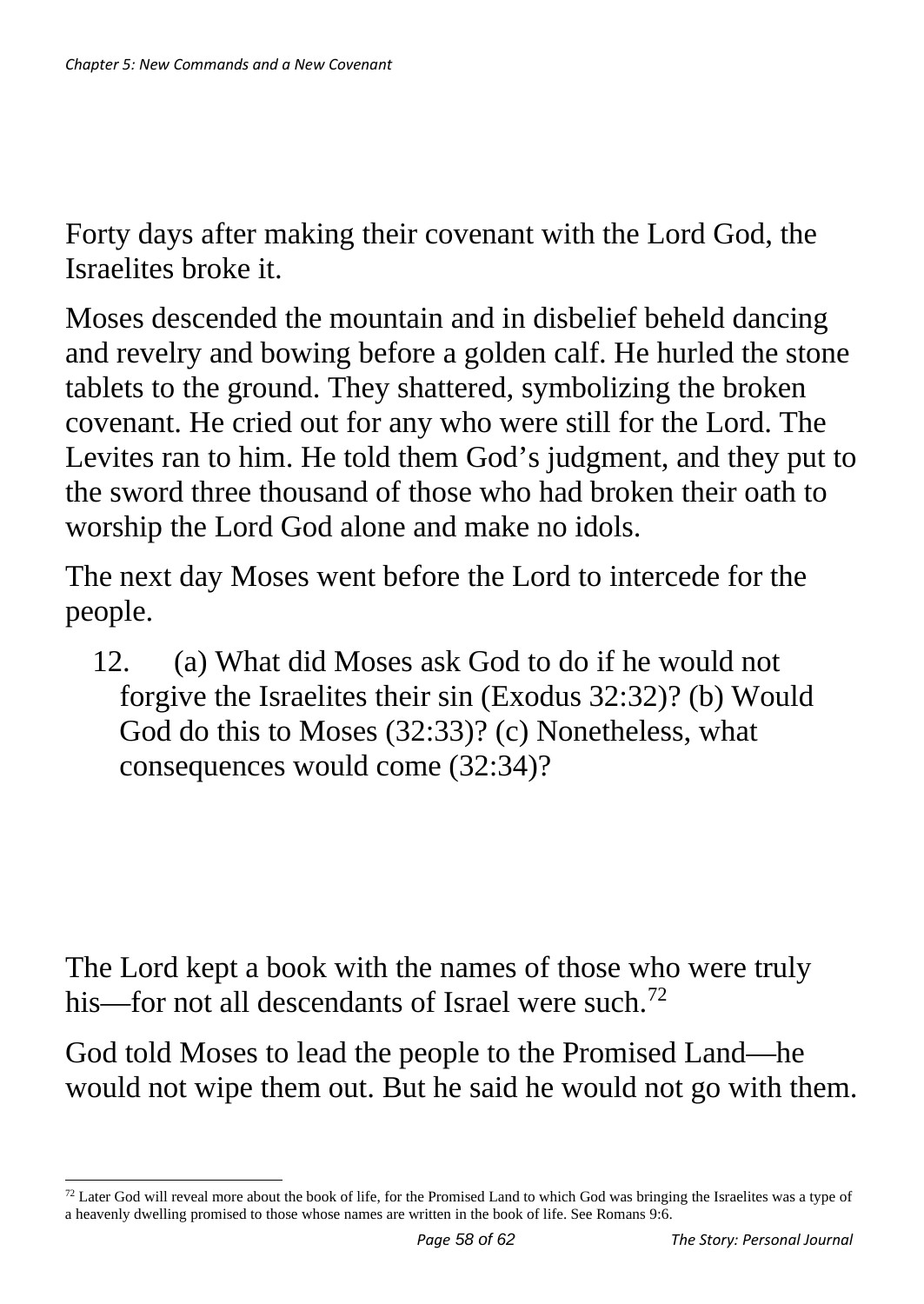*Chapter 5: New Commands and a New Covenant*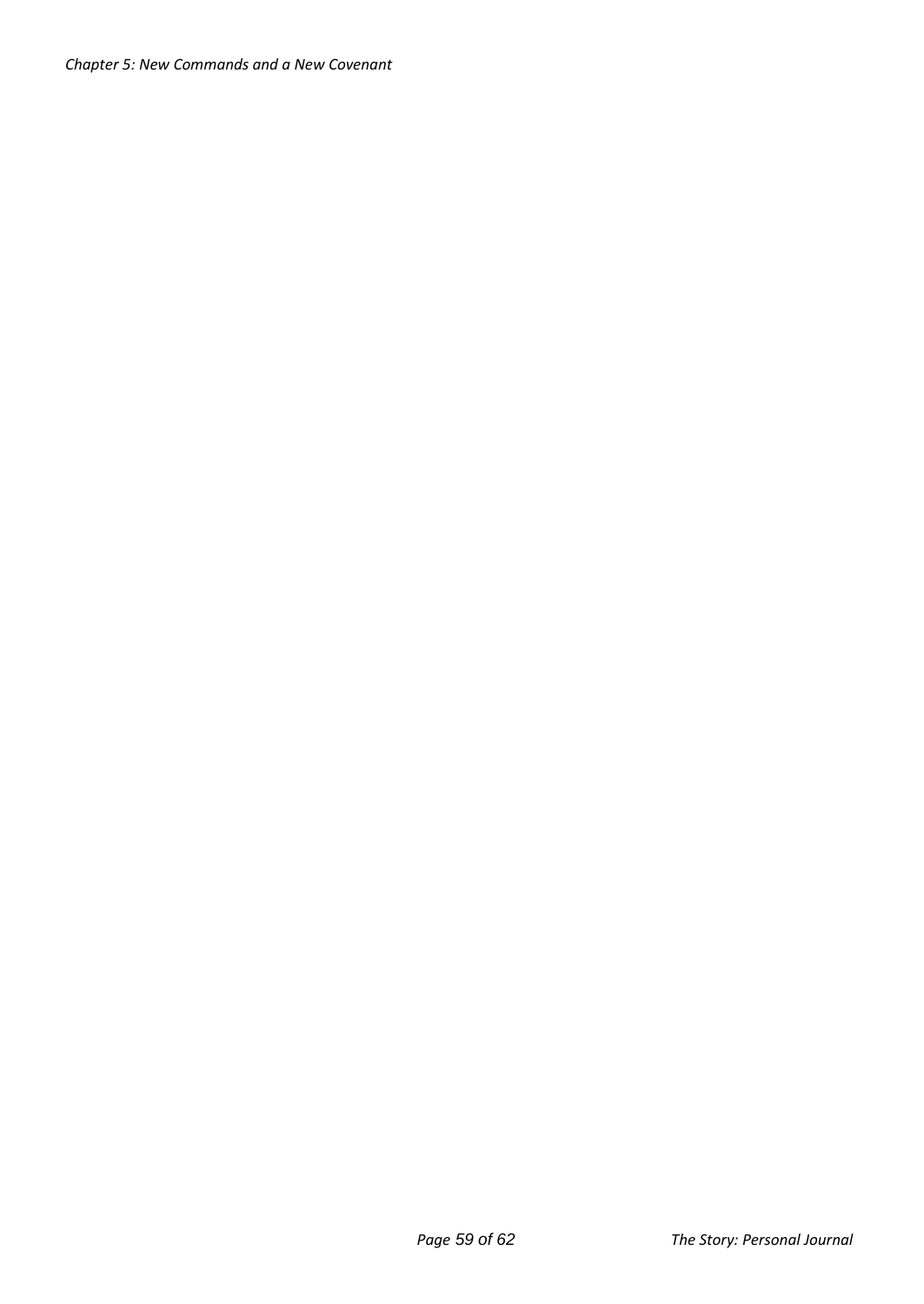#### **The Glory of the Lord** *Friday - Pages 67–70*

Moses went into the tent where he regularly met with God to intercede for the people and ask God to go with them on their journey.

13. (a) What had God told Moses about their relationship (Exodus 33:12b)? (b) Why did Moses want God to teach him his ways (33:1)? (c) How does learning God's ways help us to know God and honor him? (d) How can we learn God's ways? (e) How did God respond (33:14)? (f) What does that teach us about intercessory prayer?

After this assurance, Moses asked to see God's glory. God told him to ascend to the top of Mount Sinai the next day with two more stone tablets to replace the broken ones. Moses did so.

14. (a) What did the Lord proclaim when he descended in a cloud (Exodus 34:5)? (b) When he passed Moses, how did he describe himself (34:6–7)? (c) What does this description tell you about your relationship with God? (d) The Lord repeated part of the fifth commandment: people were to honor their parents, but not by following them into sin.<sup>[73](#page-60-0)</sup> What would happen if people chose to repeat the sins of their parents or grandparents<sup>[74](#page-60-1)</sup> (34:7b)?

<span id="page-60-0"></span><sup>73</sup> Exodus 20:5–6; Deuteronomy 5:9–10.

<span id="page-60-1"></span><sup>&</sup>lt;sup>74</sup> This verse does not mean the innocent will be punished for their ancestors' sins, but rather that those who choose to continue in their ancestors' sins will receive the same punishment as their ancestors (Deuteronomy 24:16). For more on this topic, see [http://jeanejones.net/2012/05/sins-of-the-fathers/.](http://jeanejones.net/2012/05/sins-of-the-fathers/)